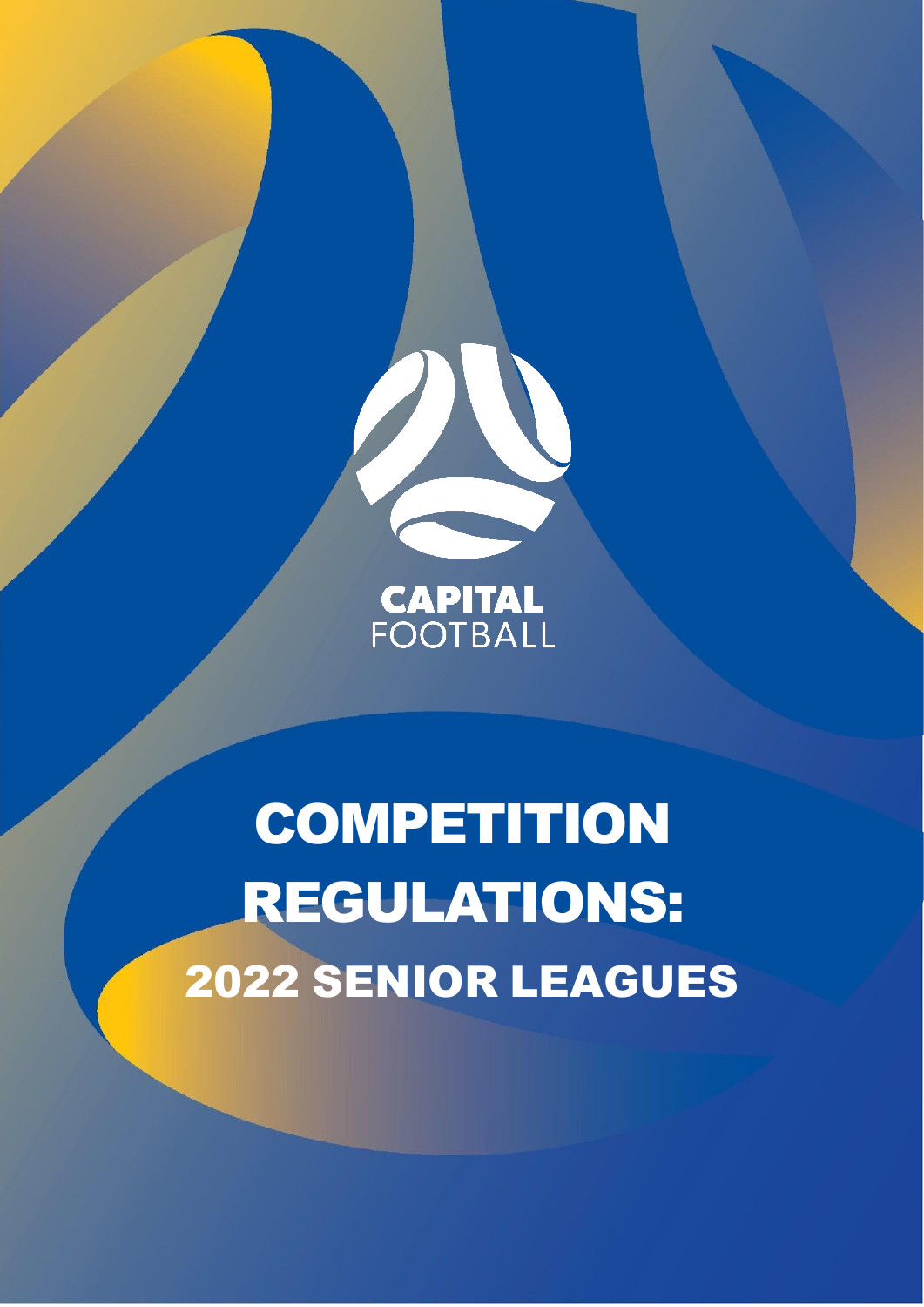# <span id="page-1-0"></span>VERSION CONTROL

| <b>VERSION</b>  | <b>DATE</b> | <b>AUTHOR</b>           | <b>RATIONALE</b>               |
|-----------------|-------------|-------------------------|--------------------------------|
| Draft V1        | 15/12/2020  | <b>Capital Football</b> | Updated for 2021 season        |
| Final           | 12/02/2021  | <b>Capital Football</b> | Updated for 2021 season        |
| Draft V1        | 22/10/2021  | <b>Capital Football</b> | Updated for 2022 season        |
| <b>Final</b>    | 21/03/2022  | <b>Capital Football</b> | Updated for 2022 season        |
| <b>Final V2</b> | 22/04/2022  | <b>Capital Football</b> | <b>Updated COVID protocols</b> |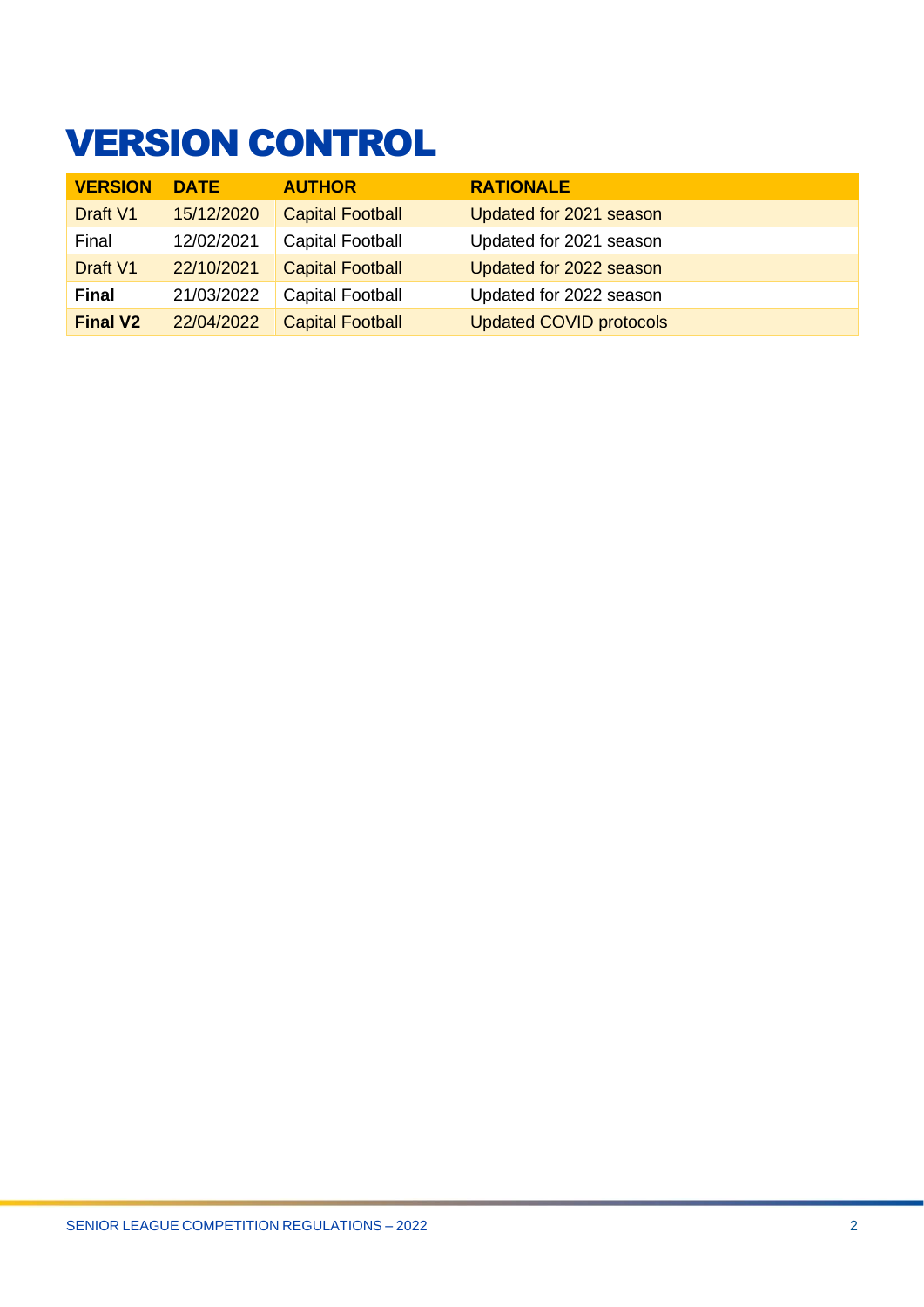# **CONTENTS**

| 1              |  |
|----------------|--|
| $\mathbf 2$    |  |
| 3              |  |
| 4              |  |
|                |  |
| 1              |  |
| 1              |  |
| $\mathbf{2}$   |  |
| 3              |  |
| 4              |  |
| 5              |  |
| 6              |  |
| $\overline{7}$ |  |
| 8              |  |
| 9              |  |
| 10             |  |
| 11             |  |
| 12             |  |
| 13             |  |
| 14             |  |
| 15             |  |
| 16             |  |
| 17             |  |
| 18             |  |
| 19             |  |
| 20             |  |
| 21             |  |
| 22             |  |
| 23             |  |
| 24             |  |
| 25             |  |
| 26             |  |
| 27             |  |
| 28             |  |
| 29             |  |
|                |  |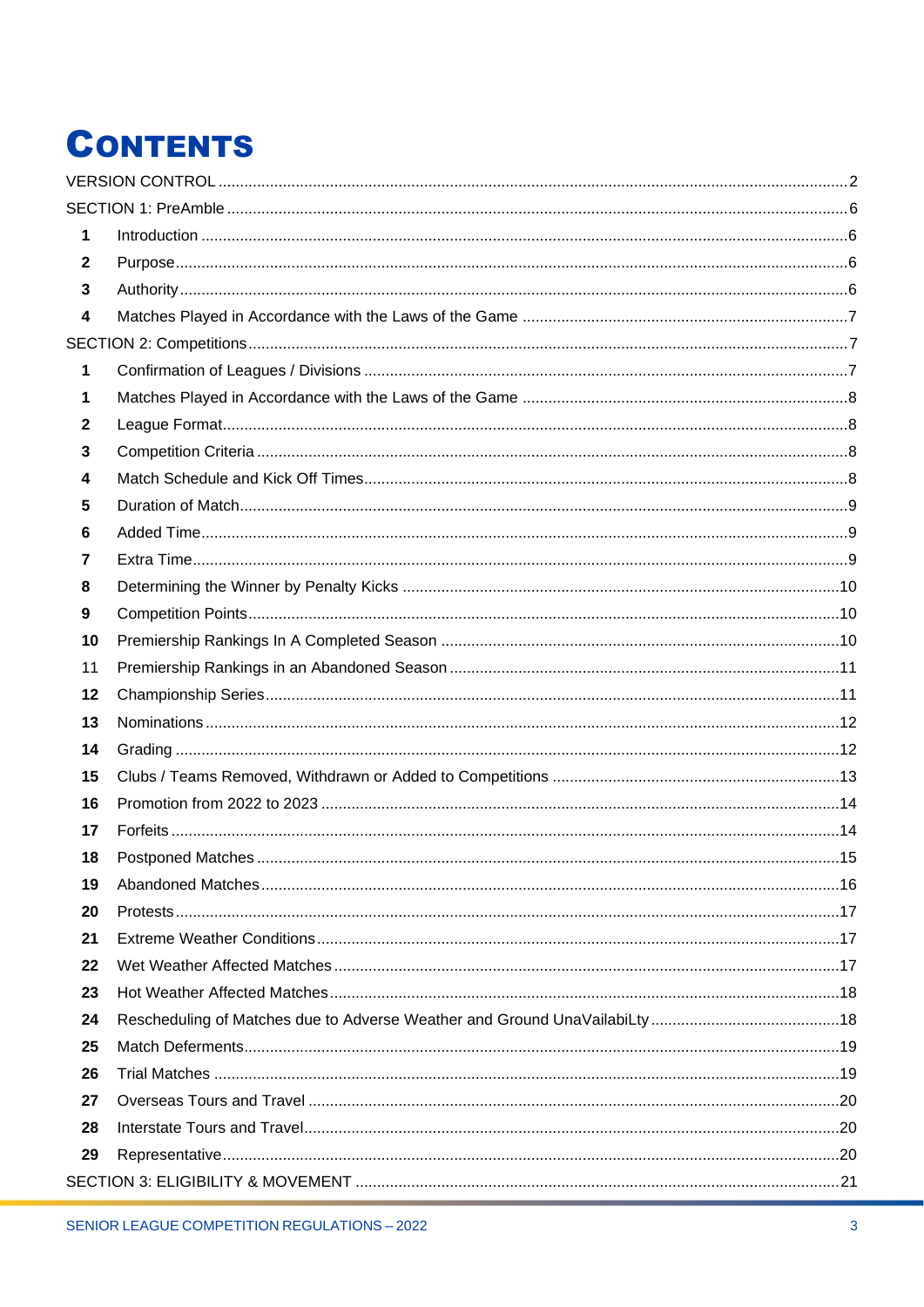| 1              |  |
|----------------|--|
| $\mathbf{2}$   |  |
| 3              |  |
| 4              |  |
|                |  |
| 1              |  |
| $\mathbf 2$    |  |
| 3              |  |
| 4              |  |
| 5              |  |
| 6              |  |
| 7              |  |
| 8              |  |
|                |  |
| 1              |  |
| $\mathbf{2}$   |  |
| 3              |  |
| 4              |  |
| 5              |  |
| 6              |  |
| $\overline{7}$ |  |
| 8              |  |
| 9              |  |
| 10             |  |
| 11             |  |
| 12             |  |
| 13             |  |
| 14             |  |
| 15             |  |
|                |  |
| 1              |  |
| $\mathbf{2}$   |  |
| 3              |  |
| 4              |  |
| 5              |  |
| 6              |  |
| $\overline{7}$ |  |
|                |  |
| 1              |  |
| $\mathbf{2}$   |  |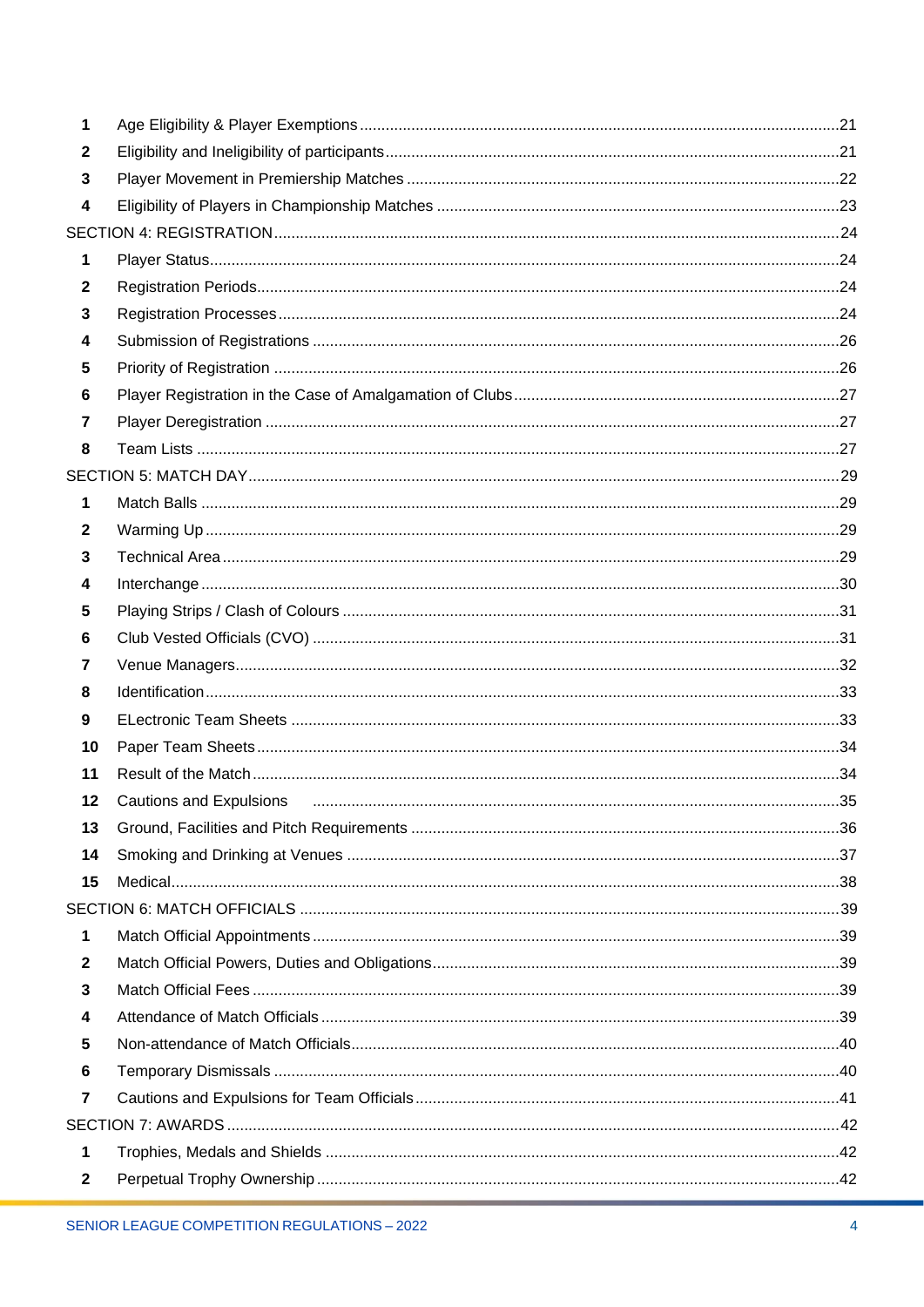| $\overline{\mathbf{3}}$ |  |
|-------------------------|--|
|                         |  |
| 1                       |  |
| $\mathbf{2}$            |  |
| 3                       |  |
| 4                       |  |
| 5                       |  |
| 6                       |  |
| 7                       |  |
| 8                       |  |
|                         |  |
|                         |  |
| 1                       |  |
| $\mathbf{2}$            |  |
|                         |  |
| 1                       |  |
| $\mathbf{2}$            |  |
| 3                       |  |
| 4                       |  |
|                         |  |
| 1                       |  |
| $\mathbf{2}$            |  |
| 3                       |  |
| 4                       |  |
| 5                       |  |
| 6                       |  |
|                         |  |
| 1                       |  |
| $\mathbf{2}$            |  |
| 3                       |  |
| 4                       |  |
| 5                       |  |
| 6                       |  |
| 7                       |  |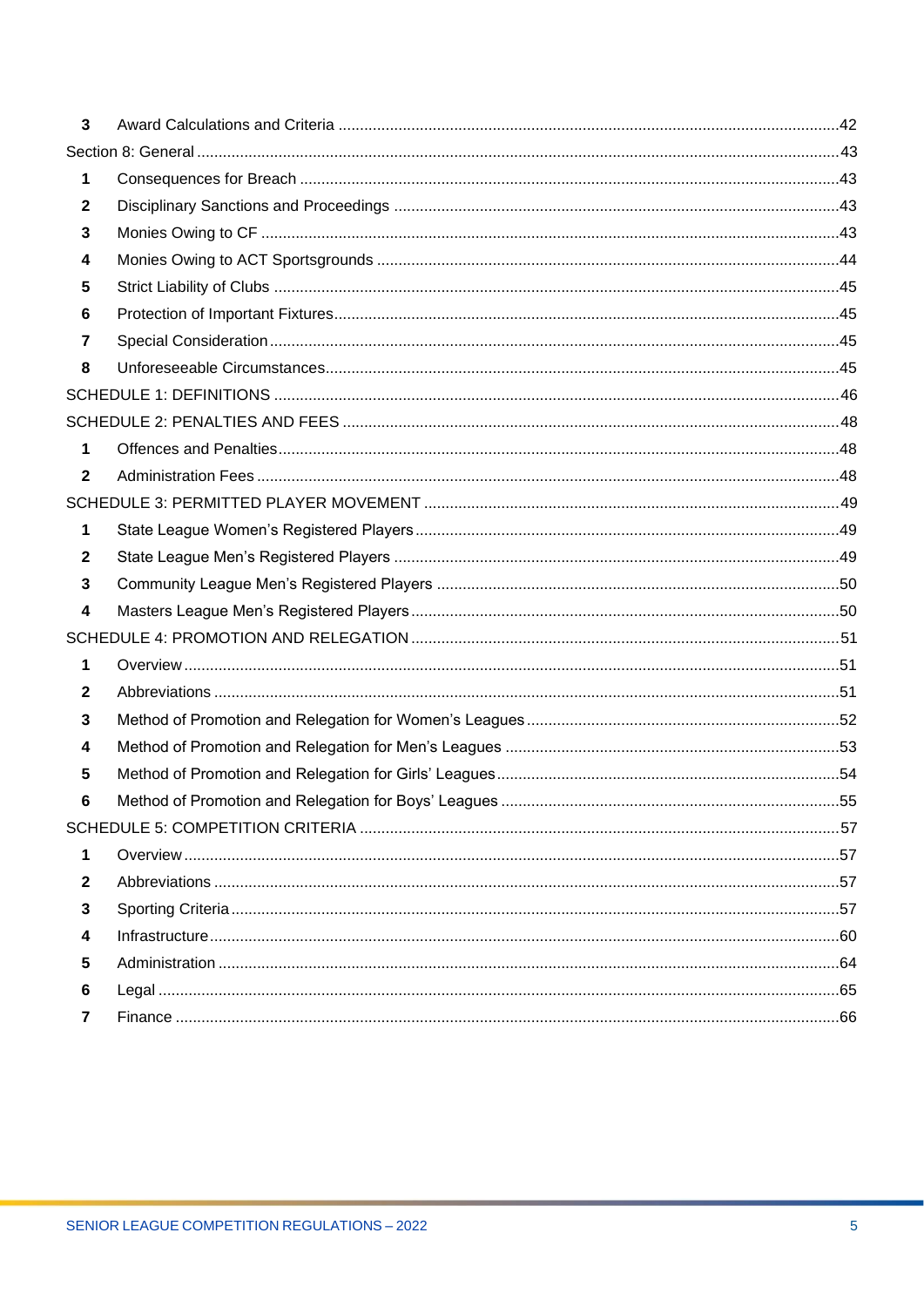# <span id="page-5-0"></span>SECTION 1: PREAMBLE

# <span id="page-5-1"></span>**1** INTRODUCTION

- 1.1 Football is a global sport. It is governed and regulated internationally by the Federation Internationale de Football Association (FIFA). Football operates in accordance with [Laws of](https://downloads.theifab.com/downloads/laws-of-the-game-2021-22?l=en)  [the Game](https://downloads.theifab.com/downloads/laws-of-the-game-2021-22?l=en) published by the International Football Association Board (IFAB).
- 1.2 Football must have Laws, rules and regulations which keep the game 'fair', as a crucial foundation of the beauty of the 'beautiful game' is its fairness – this is a vital feature of the 'spirit' of the game. The application of those Laws, rules and regulations and ensuring compliance with them is also important to ensure the integrity of the game.
- 1.3 These Competition Regulations outline the Laws, rules and regulations applicable to the Senior League competitions under the jurisdiction of Capital Football.

# <span id="page-5-2"></span>**2** PURPOSE

- 2.1 The purpose of these Regulations is to:
	- a) Provide a protocol which sets out procedures, guidelines and sanctions for any Participant, Club or Match Official who is involved with the activities associated with the Senior Leagues.
	- b) Ensure that all Clubs, Participants and Match Officials observe the Regulations.
	- c) Ensure that football is played competitively and fairly in accordance with principles of true sportsmanship and in accordance with the Regulations.
	- d) Provide a safe and secure environment for everyone involved in Football Related Activities.

# <span id="page-5-3"></span>**3** AUTHORITY

- 3.1 Football Australia (FA) has granted ACT Football Federation (ACTFF) trading as Capital Football (CF) a mandate to be responsible for the organisation, promotion and regulation of football in the Australian Capital Territory (ACT) and surrounding regions.
- 3.2 CF will interpret and apply all articles of these Regulations and any such interpretation or application will be final and binding on all parties, and not subject to challenge or appeal.
- 3.3 If any provision of these Regulations is held invalid or unenforceable then the remainder of these Regulations shall continue to be valid and enforceable.
- 3.4 These Regulations apply to participants in the following competitions unless stated otherwise:
	- a) State League Men's
	- b) Community League Men's
	- c) Men's Masters League
	- d) State League Women's
	- e) Women's Masters League
- 3.5 Clubs, Players and Team Officials must comply with and agree to abide by the regulations of FA and CF, including but not limited to: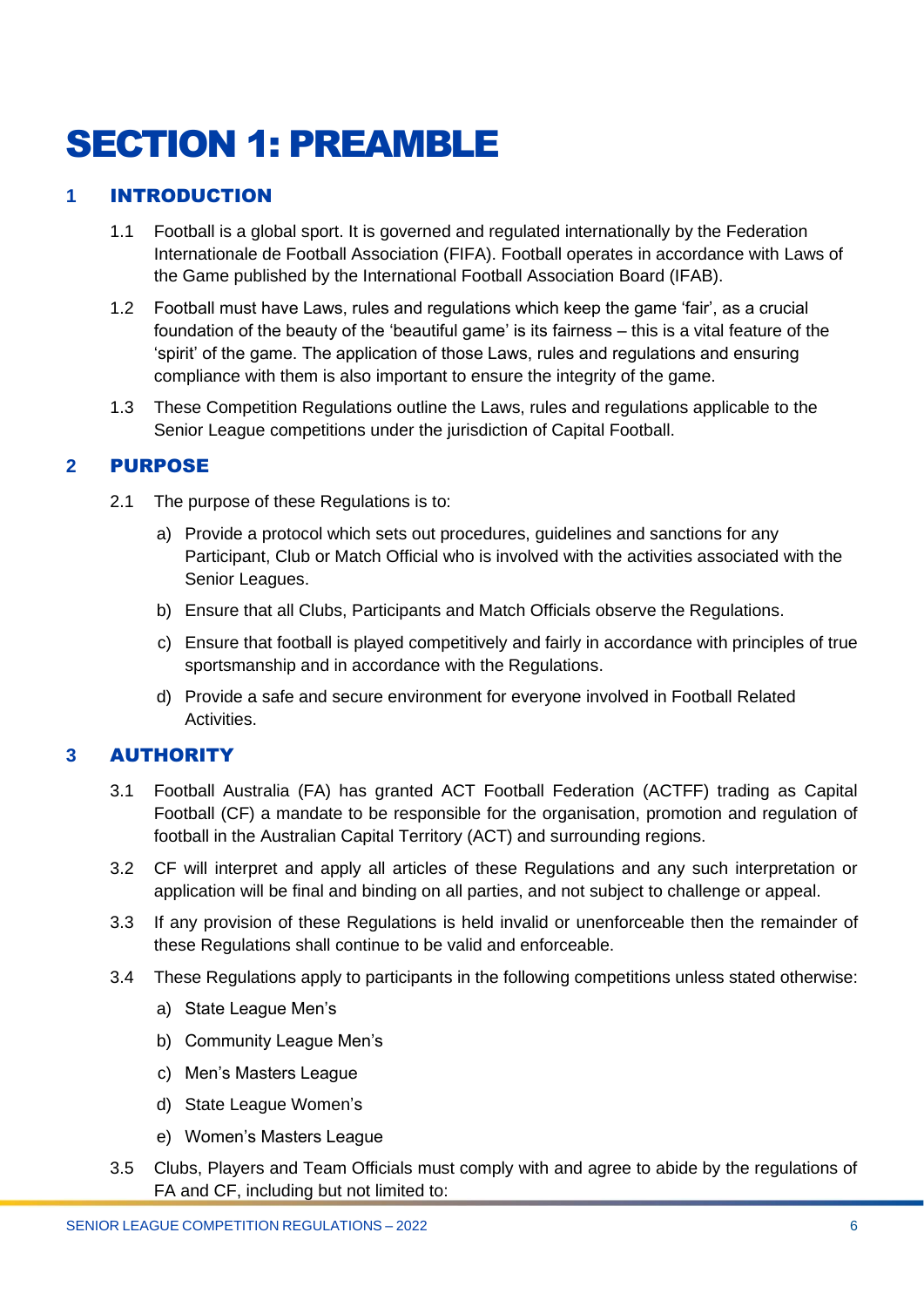- a) FA National Registration, Status and Transfer Regulations;
- b) FA National Disciplinary Regulations;
- c) FA Code of Conduct and Ethics;
- d) FA Grievance Procedure By-Law;
- e) FA Member Protection Framework;
- f) FA Integrity Framework; and
- g) CF Disputes and Disciplinary Regulations.
- 3.6 CF may from time to time make variations to these Regulations.
- 3.7 Any capitalised terms used in these Regulations will have the meaning given to them in Schedule 1.

# <span id="page-6-0"></span>**4** MATCHES PLAYED IN ACCORDANCE WITH THE LAWS OF THE GAME

4.1 All Matches under the jurisdiction of these Regulations will be played in accordance with FA and CF regulations, codes and directives, and under the IFAB Laws of the Game 2021/22, unless otherwise stipulated in these Regulations.

# <span id="page-6-1"></span>SECTION 2: COMPETITIONS

# <span id="page-6-2"></span>1 CONFIRMATION OF LEAGUES / DIVISIONS

1.1 CF will conduct competitions in the following Leagues and competitions:

| League                        | <b>Abbreviation</b> | <b>Divisions</b>    |
|-------------------------------|---------------------|---------------------|
| <b>State League Women's</b>   | <b>SLW</b>          | As many as required |
| State League Men's            | <b>SLM</b>          | As many as required |
| <b>Community League Men's</b> | <b>CLM</b>          | As many as required |
| Master's League Women's       | <b>MLW</b>          | As many as required |
| <b>Masters League Men's</b>   | <b>MLM</b>          | As many as required |

- 1.2 Composition of the Leagues, including maximum numbers of Teams per age grade, will be determined by CF.
- 1.3 Teams in State League Men's must be nominated as a pairing of a first Team and reserve Team.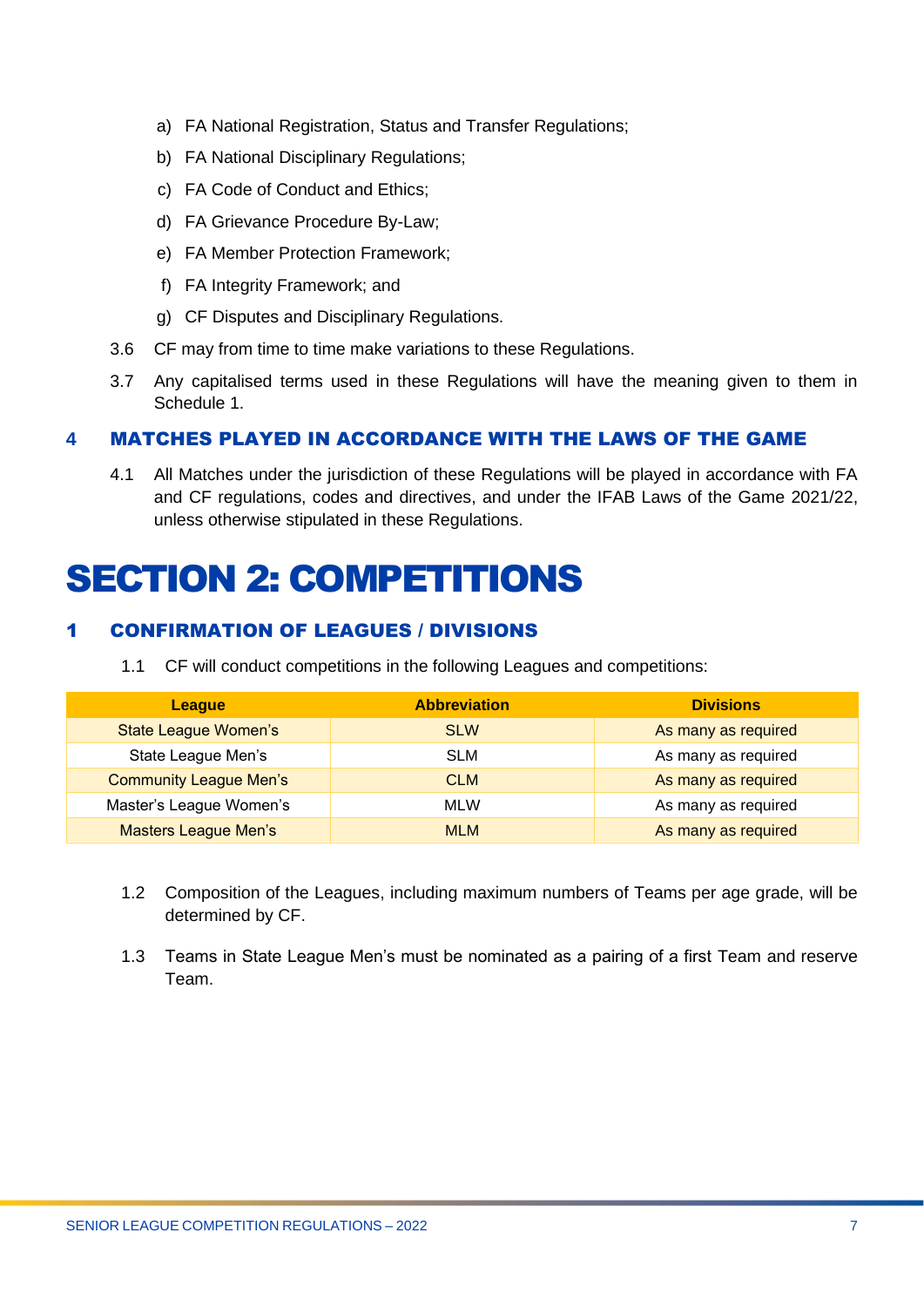# <span id="page-7-0"></span>1 MATCHES PLAYED IN ACCORDANCE WITH THE LAWS OF THE GAME

1.1 All Matches under the jurisdiction of these Regulations will be played in accordance with FA and CF regulations, codes, and directives, and under the IFAB Laws of the Game 2021/22, unless otherwise stipulated in these Regulations.

# <span id="page-7-1"></span>2 LEAGUE FORMAT

- 2.1 All Leagues (as listed in Section 1 Article 4) will consist of two stages:
	- a) Premiership:
		- i) Consisting of home and away Matches or any other League format as approved by CF.
	- b) Championship:
		- i) Consisting of knockout Matches in a format approved by CF.

#### <span id="page-7-2"></span>3 COMPETITION CRITERIA

3.1 The Competition Criteria is detailed in Schedule 5 of the Regulations

#### <span id="page-7-3"></span>4 MATCH SCHEDULE AND KICK OFF TIMES

- 4.1 CF will communicate the official Match schedule for all Leagues administered by CF.
- 4.2 CF will determine the venue, dates and kick off times of all Premiership and Championship Matches.
- 4.3 CF may start Matches from 8:30am for any daytime Match which may include Saturday, Sunday or any Public Holiday.
	- a) Unless instructions have been issued by CF, the last Match of the day must start no later than 3:00pm for any daytime Match.
	- b) All other Matches prior to this kick off time must be played in two (2) equal periods that shall allow the last Match to kick off at the scheduled kick off time.
	- c) Matches may be played at night under lights, at approved venues supported by the appropriate LUX certification.
- 4.4 CF may also schedule midweek evening Matches to accommodate Premiership and Championship washed out or deferred Matches, as well as any Cup competitions.
- 4.5 Clubs will not arrange other Matches until after the official Matches are settled, nor improperly interfere with other Clubs' home competition Matches.
- 4.6 Any disputes between two (2) or more Clubs as to the arrangement of Matches will be referred to and decided by CF. Any determination made by CF is final and not subject to appeal.
- 4.7 Notwithstanding any other Regulation on the same subject matter, CF reserves the right to alter or amend any Match after it has been nominated in the official Match schedule. The alterations could be to the date, venue, kick off times or a combination of all providing the Clubs involved are given seven (7) days' prior notice from the original scheduled date.
- 4.8 Failure to commence a Match at the scheduled times may result in a fine as outlined in Schedule 4 of these Regulations.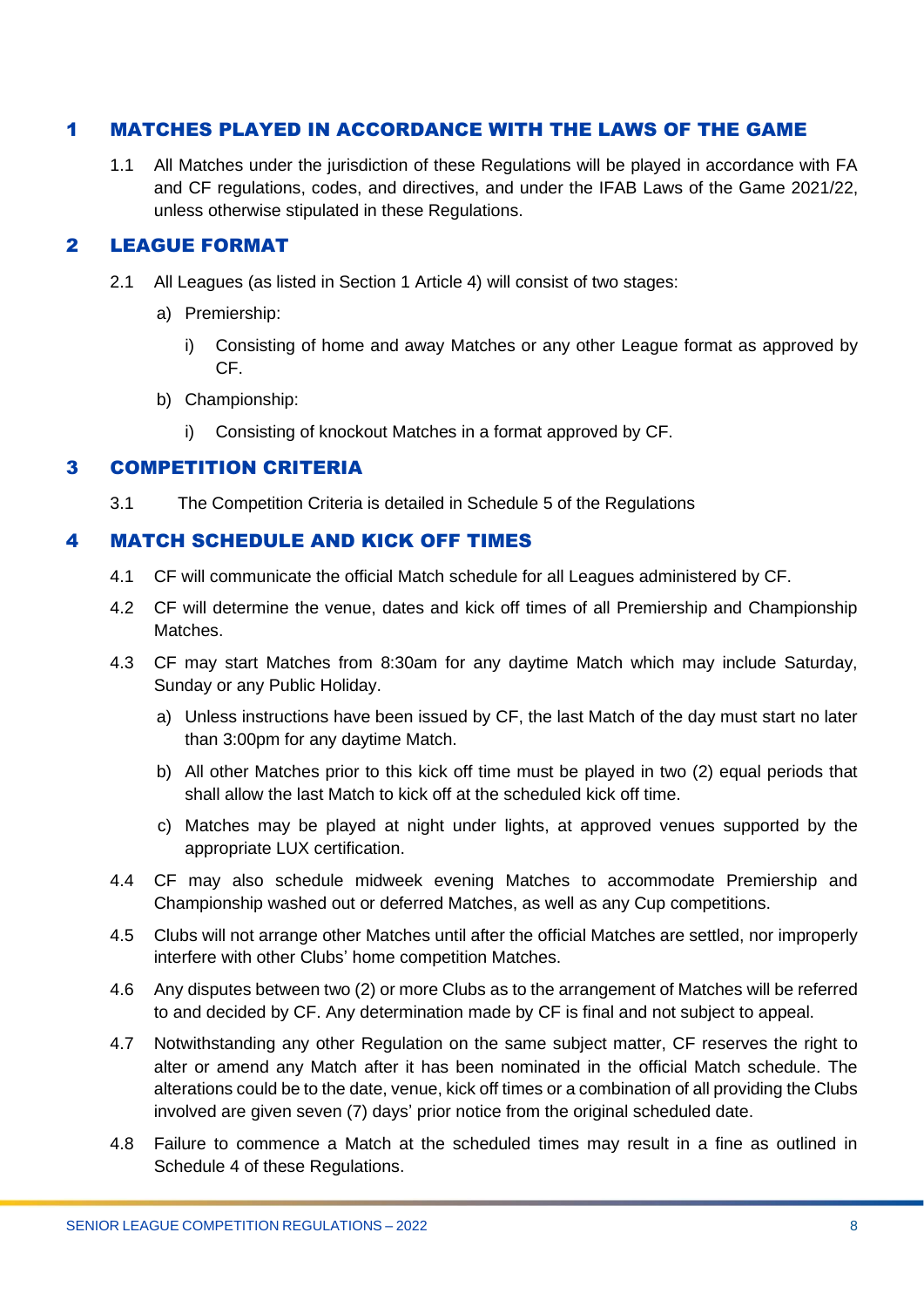- 4.9 Teams must be ready to begin play by the scheduled kick off time.
	- a) If both Teams are not ready to begin playing fifteen (15) minutes after the scheduled kick off time, the Referee may determine the competition Match as abandoned in accordance with Section 2 Article 17
	- b) In circumstances where both Teams, the Referee and CF representative agree, the Match may commence up to thirty (30) minutes after the scheduled kick off time, provided it does not delay the kick off of subsequent competition Matches, either at that ground, or to which the Referee is also appointed on that day.

#### <span id="page-8-0"></span>5 DURATION OF MATCH

- 5.1 CF will communicate the official Match schedule for all Leagues.
- 5.2 Duration of Premiership Matches will be as follows for the respective age grades of the Leagues:

| <b>Age Grade</b>              | <b>Duration of Match</b>  | <b>Half Time</b>        |
|-------------------------------|---------------------------|-------------------------|
| <b>State League Women's</b>   | Two periods of 45 minutes | A maximum of 10 minutes |
| State League Men's            | Two periods of 45 minutes | A maximum of 10 minutes |
| <b>Community League Men's</b> | Two periods of 45 minutes | A maximum of 10 minutes |
| Master's League Women's       | Two periods of 45 minutes | A maximum of 10 minutes |
| <b>Masters League Men's</b>   | Two periods of 45 minutes | A maximum of 10 minutes |

- 5.3 The Referee may cut short any competition Match (including reducing the length of each half before the commencement of the competition Match) if in the Referee's opinion playing conditions compromise Player safety, or to prevent the delay to the commencement of any subsequent competition Match from its scheduled kick off time, only if:
	- a) It is in line with the IFAB Laws of the Game; and
	- b) The Referee has consulted with the coaches of each participating Team before the start of the Match.
- 5.4 The Referee is the sole arbiter of time, and no protest may be lodged against the time as recorded by the Referee.

#### <span id="page-8-1"></span>6 ADDED TIME

6.1 There is no added time in any SL Matches.

#### <span id="page-8-2"></span>7 EXTRA TIME

- 7.1 There will be no extra time played in CF Premiership Matches in the event scores are equal at the conclusion of normal time.
- 7.2 Extra Time will be played in the Championship Matches in all SL competitions.
- 7.3 Should scores be equal at the conclusion of a Championship Match, extra time will be played as follows: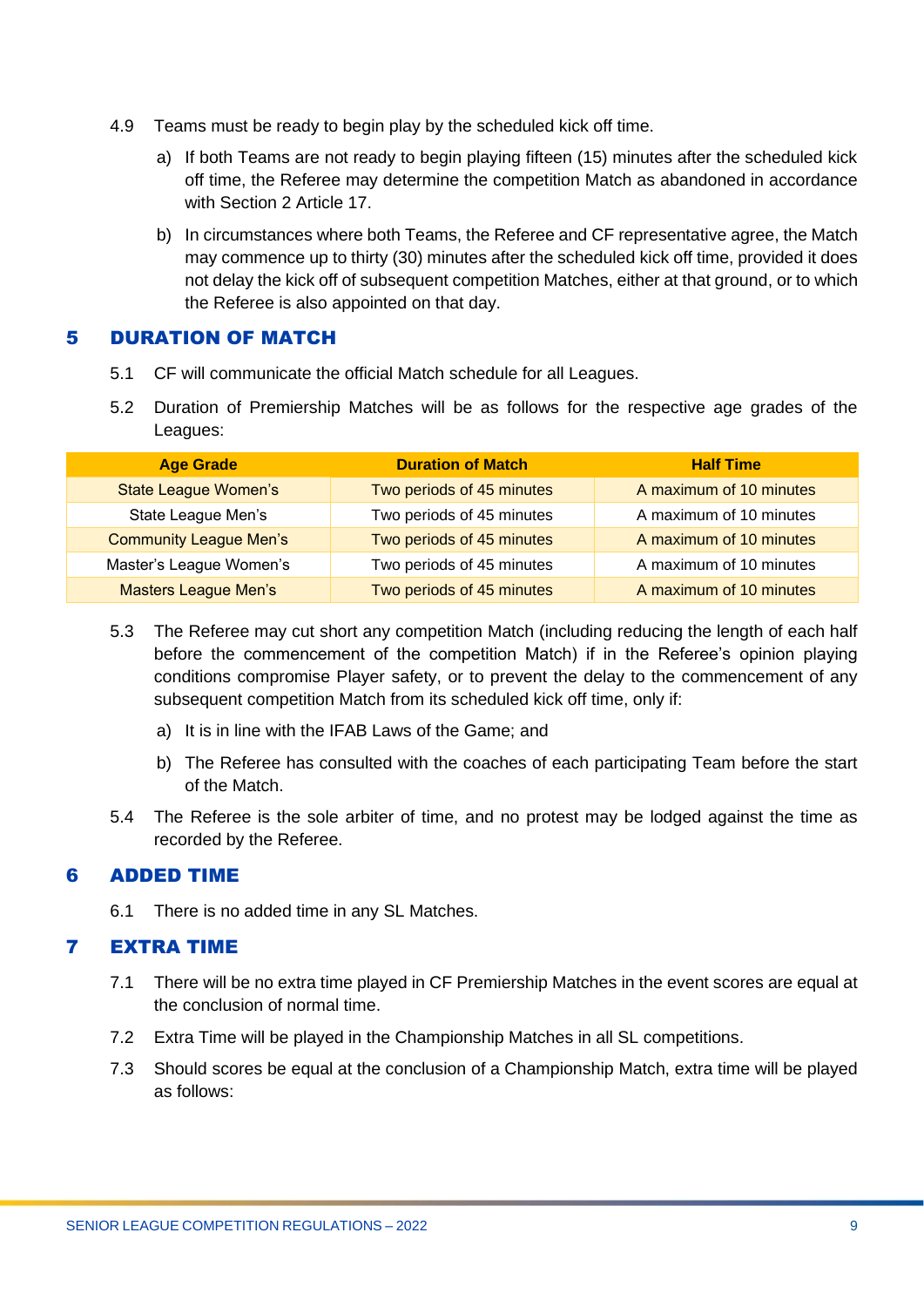| <b>Age Grade</b>              | <b>Duration of Extra Time</b> |
|-------------------------------|-------------------------------|
| <b>State League Women's</b>   | Two periods of 10 minutes     |
| State League Men's            | Two periods of 10 minutes     |
| <b>Community League Men's</b> | Two periods of 10 minutes     |
| Master's League Women's       | Two periods of 10 minutes     |
| <b>Masters League Men's</b>   | Two periods of 10 minutes     |

- 7.4 For all Championship Matches where extra time is required:
	- a) There will be an interval of a maximum of five (5) minutes before the commencement of extra time; and
	- b) There will be an interval of a maximum of two (2) minutes between the whistle ending the first period of extra time and the whistle starting the second period of extra time.

# <span id="page-9-0"></span>8 DETERMINING THE WINNER BY PENALTY KICKS

8.1 If the result of a Championship Match is still a draw after the two (2) periods of extra time, alternate kicks from the penalty mark will be taken to determine the winner, in accordance with the procedures described in the IFAB Laws of the Game.

#### <span id="page-9-1"></span>9 COMPETITION POINTS

|  | 9.1 Points will be allocated as follows for all Premiership Matches: |  |  |
|--|----------------------------------------------------------------------|--|--|
|--|----------------------------------------------------------------------|--|--|

| <b>Result</b>                              | <b>Competition Points Awarded</b>                                                                                                                                                                                                   |
|--------------------------------------------|-------------------------------------------------------------------------------------------------------------------------------------------------------------------------------------------------------------------------------------|
| <b>Win</b>                                 | Three (3) points                                                                                                                                                                                                                    |
| Draw                                       | One (1) point for each Team                                                                                                                                                                                                         |
| Loss                                       | Zero (0) points                                                                                                                                                                                                                     |
| <b>Bye</b>                                 | Zero (0) points                                                                                                                                                                                                                     |
| 1 <sup>st</sup> Forfeit (Team forfeiting)  | Zero (0) points and three (3) goals against and may be<br><b>fined \$500</b>                                                                                                                                                        |
| 2 <sup>nd</sup> Forfeit (Team forfeiting)) | Zero (0) and three (3) goals against and may be fined<br>\$1,000 and have 3 points subtracted from the league<br>table                                                                                                              |
| 3rd Forfeit (Team forfeiting)              | Zero (0) and three (3) goals against and may be fined<br>a further \$1500, be disqualified from participating in the<br>final's series in all age grades, be disqualified from<br>promotion to a higher league the following season |
| Forfeit (Team being forfeited against)     | Three (3) points and three (3) goals                                                                                                                                                                                                |
| <b>No Result</b>                           | Zero (0) points and zero (0) goals for each team                                                                                                                                                                                    |

9.2 CF reserves the right to record a competition Match as a 'no result' if the circumstances require or as a result of a breach of these Regulations.

#### <span id="page-9-2"></span>10 PREMIERSHIP RANKINGS IN A COMPLETED SEASON

- 10.1 If the Premiership is completed, CF will use the following process when determining the ranking of Teams within each age grade:
	- a) Greater number of points obtained in all Premiership Matches.
	- b) If two (2) or more Teams are equal on the basis of the above criteria, their place will be determined as follows: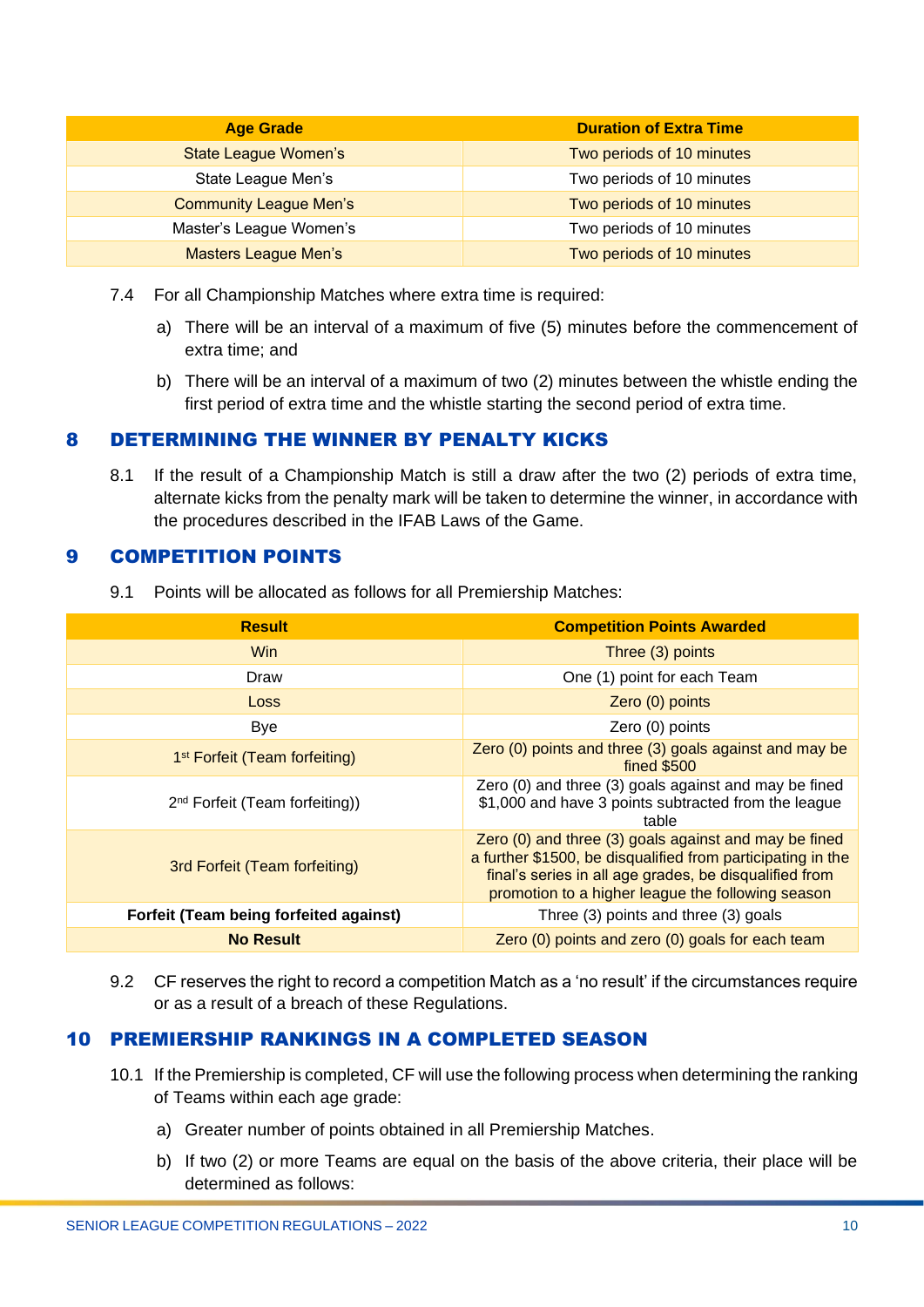- i) Greater goal difference resulting from all Premiership Matches;
- ii) Greater goals scored from all Premiership Matches;
- iii) Greater number of points obtained in the Premiership Matches between the Teams concerned (head to head);
- iv) Greater number of goals scored in the Premiership Matches between the Teams concerned (head to head);
- v) Greater number of goals scored in away Premiership Matches between the Teams concerned (head to head);
- vi) Team with the lowest number of Red Cards (direct and indirect) received in all Premiership Matches;
- vii) Team with the lowest number of Yellow Cards received in all Premiership Matches;
- viii) A play-off Match between the Teams concerned under arrangements approved by CF.

# <span id="page-10-0"></span>11 PREMIERSHIP RANKINGS IN AN ABANDONED SEASON

- 11.1 The Capital Football Board has the authority to decide if a Premiership season is abandoned.
- 11.2 If the Premiership is abandoned from round thirteen (13) or earlier, Premiers will not be awarded and promotion and relegation will not occur.
- 11.3 If the Premiership is abandoned from round fourteen (14) or later, CF will use the following process when determining the ranking of Teams within each age grade:
	- a) Points per Match ratio considering all Matches played.
	- b) If two (2) or more Teams are equal on the basis of the above criteria, their place will be determined as follows:
		- i) Greater goal difference resulting from all Premiership Matches;
		- ii) Greater goals scored from all Premiership Matches;
		- iii) Greater number of points obtained in the Premiership Matches between the Teams concerned (head to head);
		- iv) Greater number of goals scored in the Premiership Matches between the Teams concerned (head to head);
		- v) Greater number of goals scored in away Premiership Matches between the Teams concerned (head to head);
		- vi) Team with the lowest number of Red Cards (direct and indirect) received in all Premiership Matches;
		- vii) Team with the lowest number of Yellow Cards (including Temporary Dismissals) received in all Premiership Matches;
		- viii) A play-off Match between the Teams concerned under arrangements approved by CF.

#### <span id="page-10-1"></span>12 CHAMPIONSHIP SERIES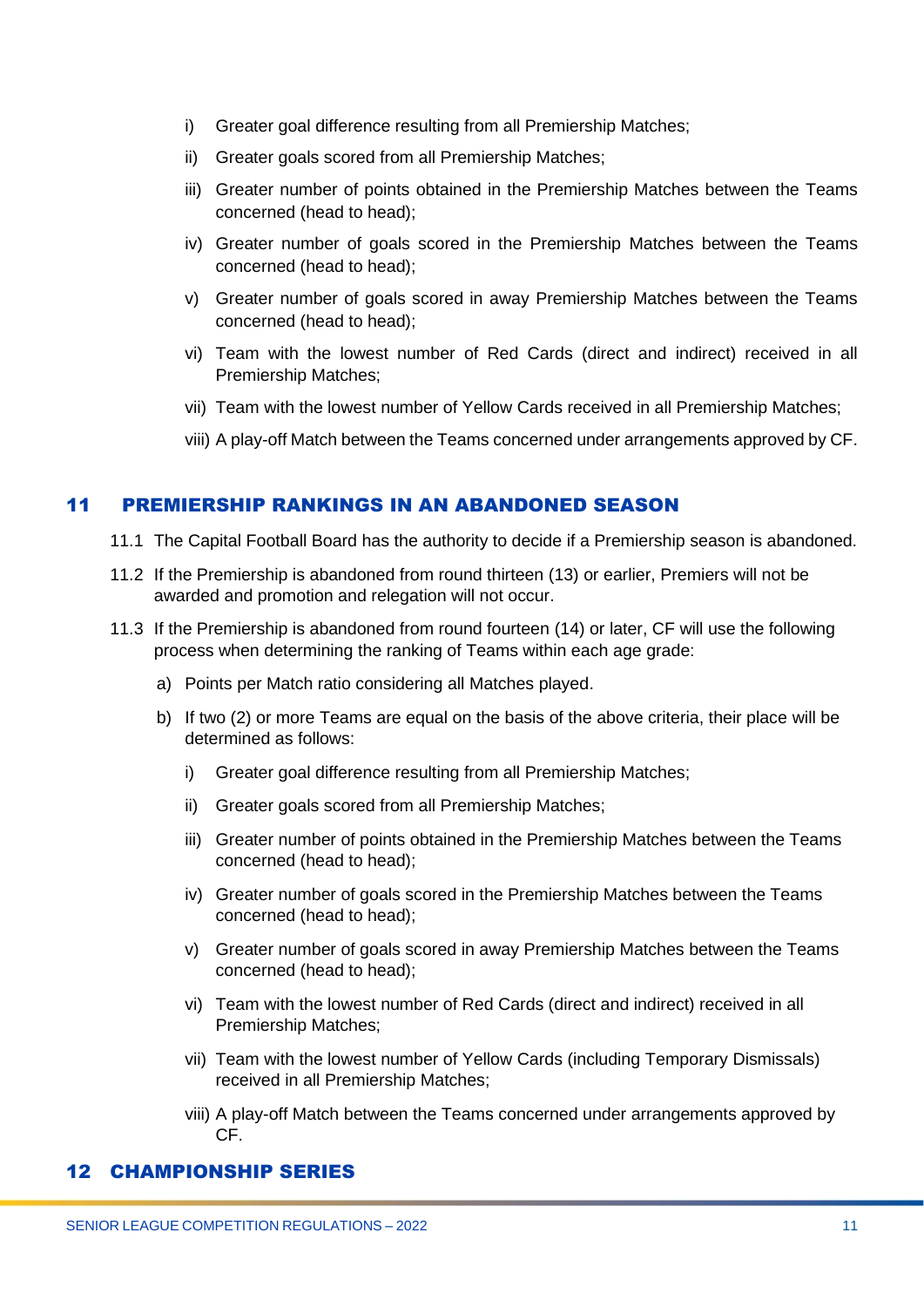12.1 For purposes of allocating a home Team, the Team appearing first in the format below will be considered the home Team for each respective Match in the Championship series.

| <b>Round</b> | <b>Match Number</b> | Title              | <b>Teams</b>                    |
|--------------|---------------------|--------------------|---------------------------------|
|              |                     | Semi Final 1       | 1st v 4th                       |
|              |                     | Semi Final 2       | 2nd v 3rd                       |
|              |                     | <b>Grand Final</b> | Winner Match 1 v Winner Match 2 |

12.2 The following format will be used for all Championship series Matches in the SL competitions:

#### <span id="page-11-0"></span>13 NOMINATIONS

- 13.1 Only CF affiliated Clubs are eligible to nominate a Team or Teams to participate in SL competitions.
- 13.2 Each year CF shall call for nominations for all competitions for the upcoming season as well as set a deadline for nominations.
- 13.3 All nominations are to be submitted on the official nomination form provided to Clubs by CF and Clubs must include all relevant information required in the nomination forms.
- 13.4 CF reserves the right to reject Team nominations.
- 13.5 Nominations received after the closing date will only be accepted at the discretion of CF and placed into divisions as CF determines.

#### <span id="page-11-1"></span>14 GRADING

- 14.1 CF reserves the right to determine the appropriate division of each Team nomination by considering the previous season's results, playing strength of the Team, Player movements and the formation of the division.
- 14.2 CF will consider historic League tables, along with the skill level and competition level identified by the Club for each Team to finalise Team grading.
- 14.3 Any Teams that are re-graded after the season has commenced will only be moved in place of a bye, or with a swap with a Team in the respective higher/lower divisions. Regraded Teams will retain their points and goal difference.
- 14.4 Grading of Teams is at the discretion of CF and cannot be appealed.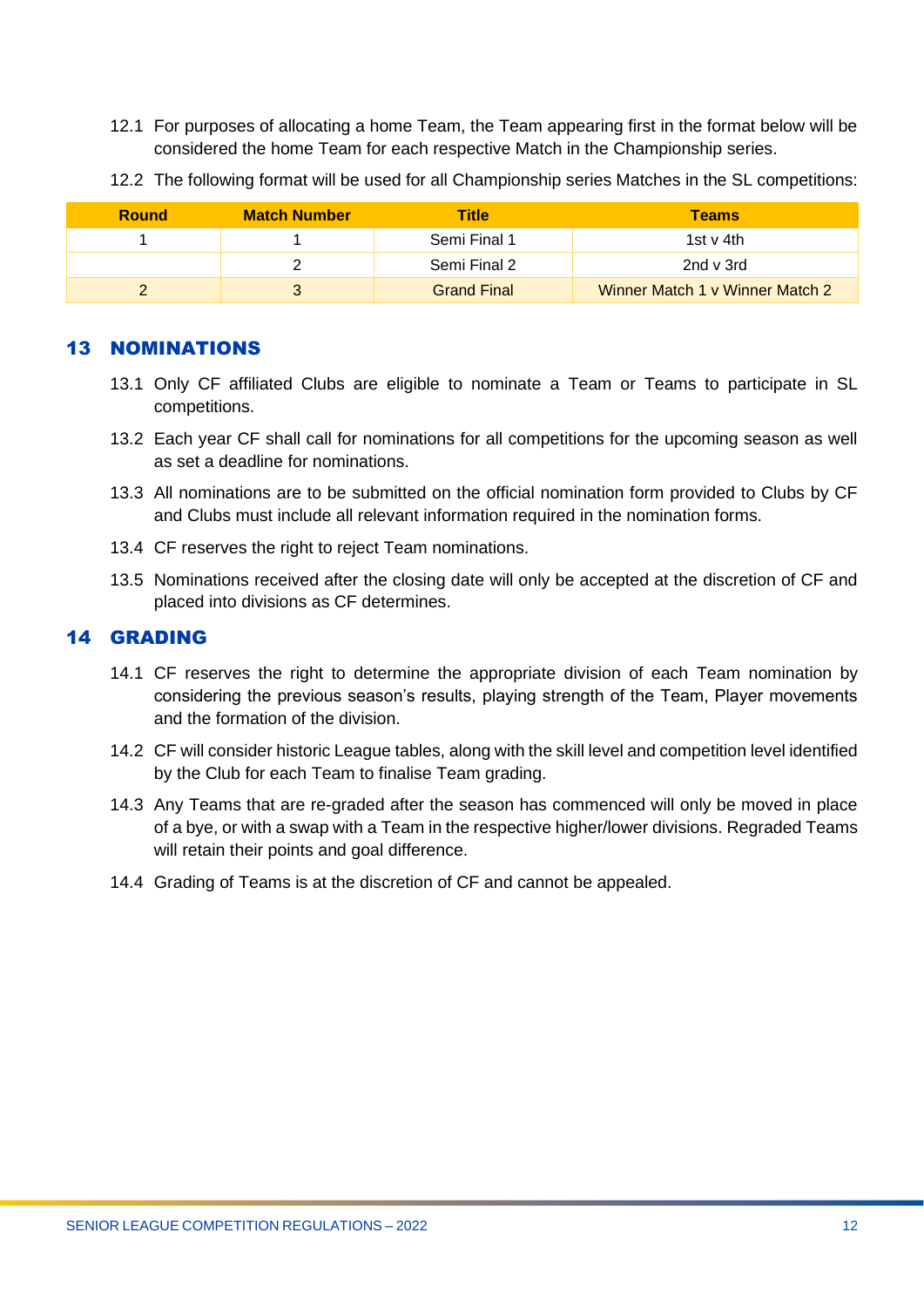#### <span id="page-12-0"></span>15 CLUBS / TEAMS REMOVED, WITHDRAWN OR ADDED TO COMPETITIONS

- 15.1 In the event of any Club / Team being removed, withdrawn or added to the competitions, the following procedure will take effect to allow the altered competitions to proceed:
	- a) Removed or withdrawn before the competition has started:
		- i) All Matches involving a Club / Team that has been removed or withdrawn before the competition has started will be treated as a bye unless CF decides to adjust the competition in some other way.
		- ii) Removed or withdrawn Clubs will be fined the prescribed amount in Schedule 2.
	- b) Removed or withdrawn during first round of a competition:
		- i) For all opposing Clubs / Teams that have played the removed or withdrawn Club / Team (for the complete first round), points and goals against the withdrawn Club / Team will be deleted from their records and will be credited with a bye result.
		- ii) Clubs / Teams that have not played the removed or withdrawn Club / Team will obtain a bye result.
		- iii) A round of a competition refers to a full complement of competition Matches, where each Club / Team plays each other an equal number of times.
		- iv) Removed or withdrawn Clubs will be fined the prescribed amount in Schedule 2.
	- c) Removed or withdrawn during the second or subsequent round of a competition:
		- i) All points and goals acquired will be retained by opposing Teams for the completed first round (or second round if fully completed, and a third round forms a part of the competition).
		- ii) Points and goals acquired against the withdrawn Club / Team will be lost and bye results will be credited for Matches that were played prior to the removal or withdrawal.
		- iii) For all opposing Clubs / Teams that have played the removed or withdrawn Club / Team (during a second or subsequent incomplete round), points and goals against the withdrawn Club / Team will be deleted from their records and will be credited with a bye result.
		- iv) Removed or withdrawn Clubs will be fined the prescribed amount in Schedule 2.
	- d) Added before the competition has started:
		- i) Where possible, a Club / Team will be added to replace a bye to minimise the disruption to the competition.
		- ii) Where this is not possible, CF may decide to adjust the competition in some other way.
	- e) Added during the first round of a competition:
		- i) Where possible, a Club / Team may be added to replace a bye to minimise the disruption to the competition.
		- ii) Where this is not possible, CF may decide to adjust the competition in some other way.
		- iii) For all opposing Clubs / Teams that have already played the bye, they will be attributed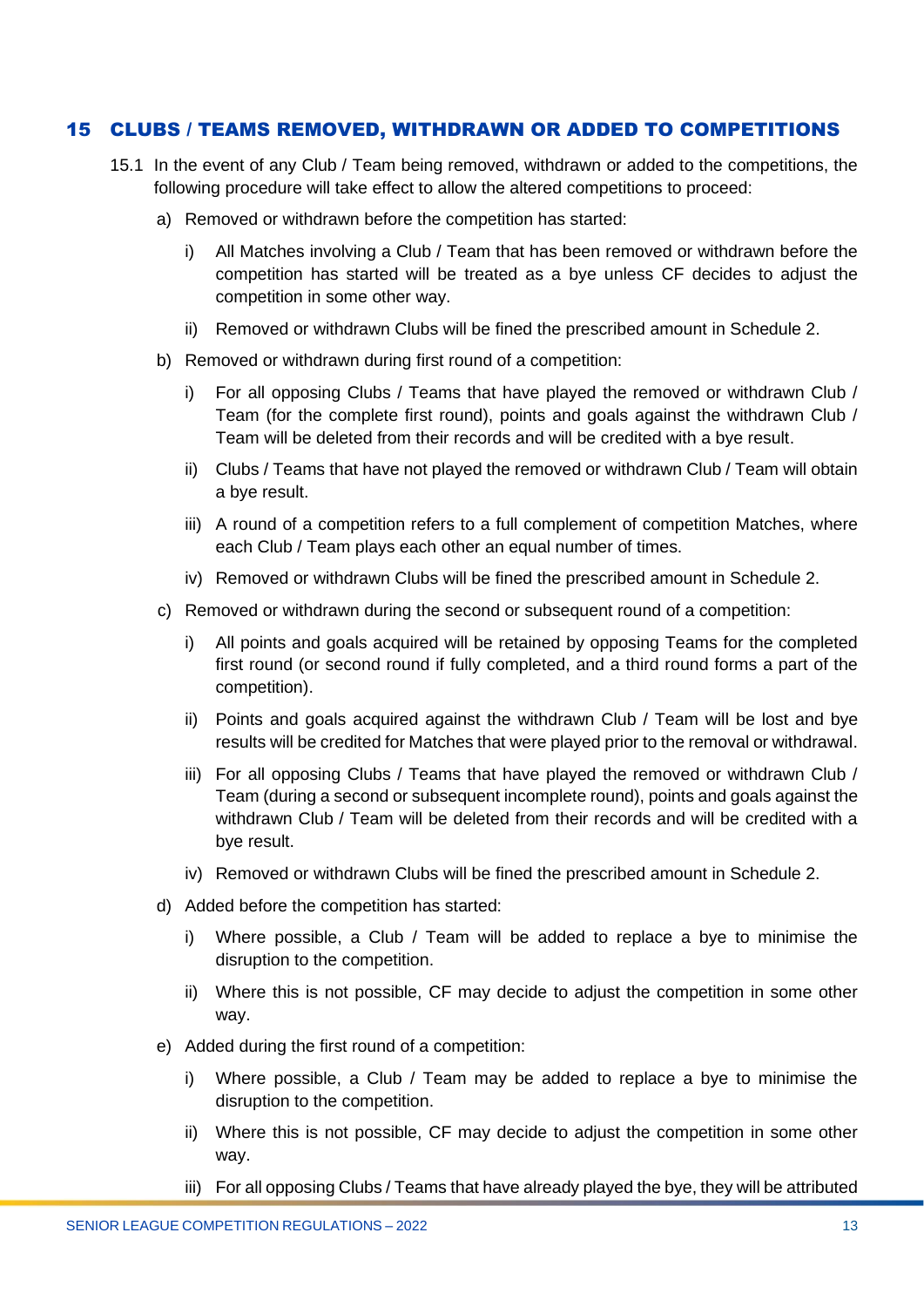with a win (three (3) points and three (3) goals) for that Match.

- iv) For all opposing Clubs / Teams that will play the newly added Club / Team, the result of the Match will stand once played.
- v) A round of a competition refers to a full complement of Premiership Matches, where each Club / Team plays each other an equal number of times.
- 15.2 Any Player or Team Official infringements (i.e. red / yellow cards) in all Matches involving a removed or withdrawn Club / Team will be upheld.

#### <span id="page-13-0"></span>16 PROMOTION FROM 2022 TO 2023

16.1 Promotion and relegation from 2022 to 2023 is detailed in Schedule 4 of the Regulations

# <span id="page-13-1"></span>17 FORFEITS

- 17.1 A Team will be deemed to have forfeited a Match when:
	- a) They fail to fulfill an engagement to play a Match on the appointed date, time or venue; or
	- b) They refuse or fail to begin a Match fifteen (15) minutes after the stipulated kick off time; or
	- c) They field less than seven (7) of their registered Players at the start of any Match; or
	- d) At any point during the Match they cannot field at least seven (7) of their registered Players; or
	- e) An ineligible Player as defined in these Regulations participates in the Match; or
	- f) Any other scenario within the Regulations or the DDR that stipulates a forfeit of the Match.
- 17.2 In the event of any Team forfeiting its Match, the following procedure will take effect:
	- a) Three (3) points and three (3) goals will be allocated for the Match to the opposition Team, with the forfeiting Team receiving zero (0) points and three (3) goals against, unless the goal difference for the Team receiving the forfeit is greater than three (3), in which case the score will remain the same, with goal scorers for the forfeiting Team to be removed. The forfeiting club may be fined \$500.
	- b) Where a forfeit has been applied:
		- i) The statistics (goal scorers and Matches played) of the non-offending Team will be retained; and
		- ii) The statistics (goal scorers and Matches played) of the offending Team will be removed.
	- c) The offending Team will be fined the prescribed amount as outlined in Schedule 2 of these Regulations.
	- d) Where the offending Club is the away Club, they will be liable to pay compensation to the opposing Club for any reasonable expenses incurred and such compensation will be determined by CF.
	- e) Where a Match is forfeited within 24 hours of the scheduled kick off time, the offending Club is required to pay all appropriate Match Officials fees, whether they were the home or away Club for the Match.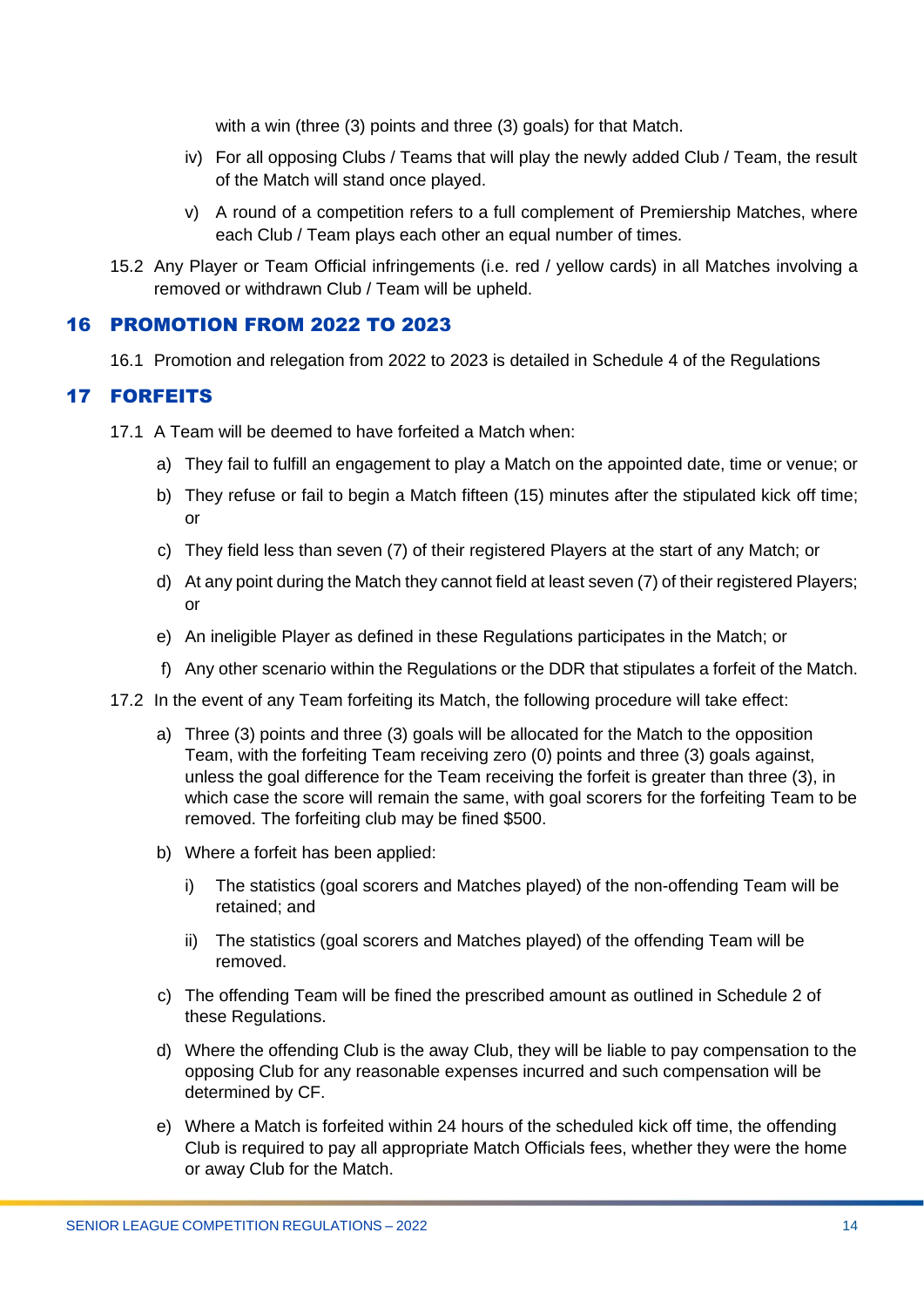- 17.3 In the event a team should forfeit a second Match during the season, the offending team may be deducted a further three (3) competition points from the League table, the team may be fined a further \$1,000, and have 3 points subtracted from the league table, in addition to the procedure outlined in Section 2 Article 17.3
- 17.4 In the event a team should forfeit a third Match during the season in, the offending team may be fined a further \$1,500, be disqualified from participating in the final's =, be disqualified from promotion to a higher league the following season and be required to show cause to the Capital Football Board why they should be invited to compete in the Senior Leagues competitions in the following season, in addition to the procedure outlined in Section 2 Articles 17.3 and 17.4.
- 17.5 Should a Team forfeit its last scheduled Premiership Match without prior written advice from CF permitting the Match to be rescheduled, the Team that causes the Match to be forfeited will not be eligible to participate in the Championship series.
- 17.6 Should a Club forfeit all scheduled Matches in one round, the Club will be fined the prescribed amount as outlined in Schedule 2 of these Regulations and may be further sanctioned pursuant to the DDR.
- 17.7 On the competition ladder, a forfeit will count as a Match played.

#### <span id="page-14-0"></span>18 POSTPONED MATCHES

- 18.1 Matches may only be postponed by the Referee or CF.
- 18.2 A Match may be postponed if:
	- a) The lighting at the venue fails such that in the opinion of the Referee it is impossible or unsafe to continue to play;
	- b) The Referee determines that playing conditions have become unsafe or untenable for any reason; or
	- c) A significant injury occurs where a Player cannot be moved and an ambulance is required to attend, with the delay being longer than thirty (30) minutes.
- 18.3 In the event of any Match not being played over which neither Club has any control:
	- a) The Match must be played within fourteen (14) days of the first postponement.
	- b) Clubs will be given forty-eight (48) hours after the postponement to determine the new date, time and venue.
	- c) If Clubs cannot reach an agreement, or fail to comply, CF will determine the new date, time and venue to play the postponed Match. Such a decision is not open to appeal or review.
- 18.4 After the commencement of the Match, should play be postponed due to any reason as outlined in Section 2 Article 18.2, and the Match cannot be completed in full, the following principles will apply:
	- a) If eighty percent (80%) or more of normal time of a Match has been played, then the score at the time of postponement may stand.
	- b) If the Match is postponed prior to half time and CF has approved the Match to be rescheduled, then the Match is to be replayed in full.
	- c) If the Match is postponed at or after half time and prior to eighty percent (80%) or more of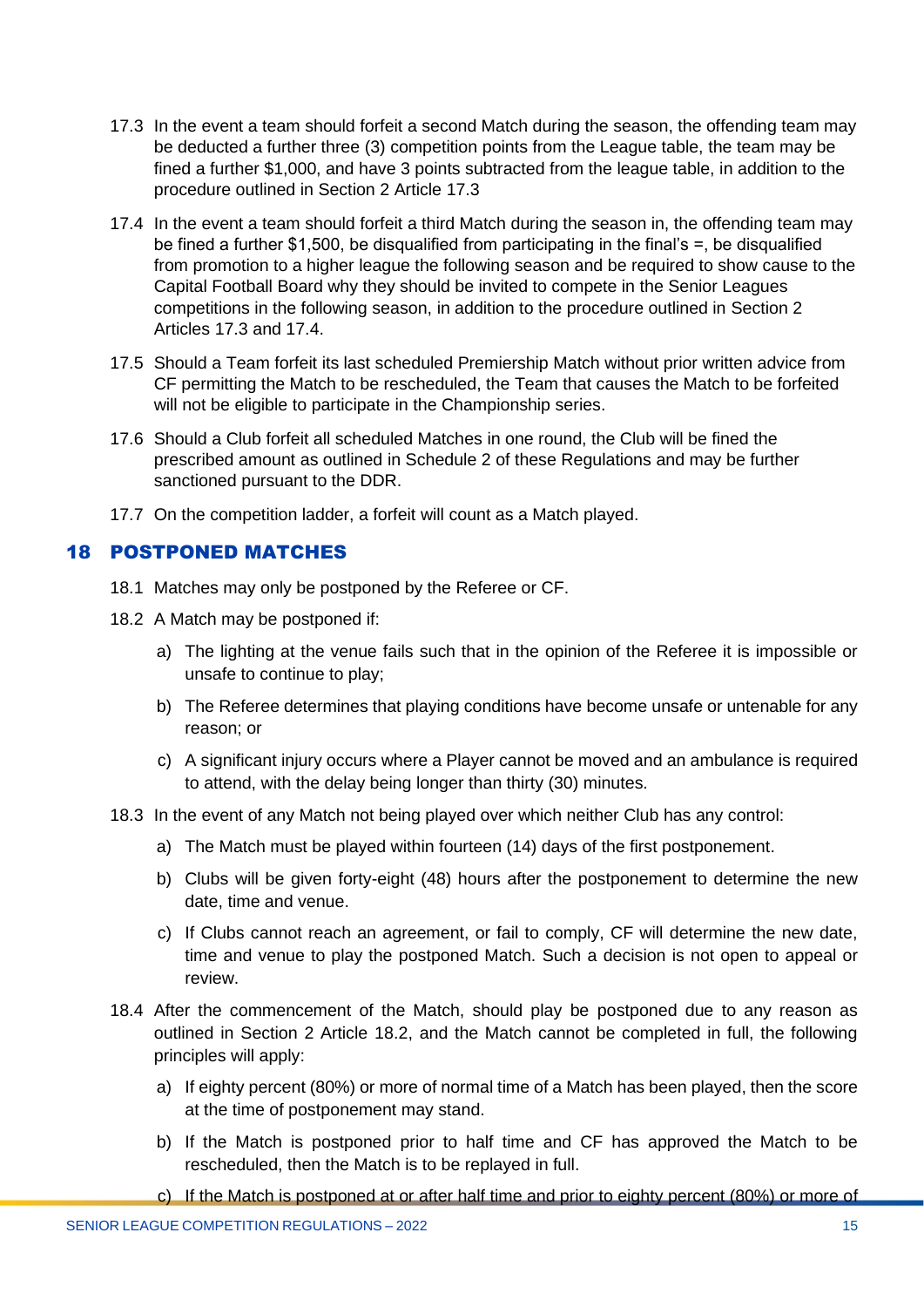normal time of a Match being played, and CF has approved the rescheduled Match, the Match will recommence at the minute at which play was interrupted rather than being replayed in full. In this circumstance, the following is to occur:

- i) The Match will recommence with the same Players on the pitch and substitutes available as when the Match was initially postponed, unless a Player has received a suspension in Matches conducted between the postponed Match and the rescheduling of that Match.
- ii) Should a Player have received a suspension in a Match conducted between the postponed Match and the rescheduling of that Match:
	- A. The Player will not be eligible to participate in the rescheduled Match.
	- B. The Player will not be able to count the Match as a stand down in relation to any Match suspension.
	- C. The Club will not be permitted to replace the Player on the Team sheet.
	- D. If the Player was on the field of play at the time of the postponement, the Player may be replaced by a substitute listed on the Team sheet as long as the Team has available substitutions as per the Regulations.
	- E. If the Player was a substitute, the number of available Players to substitute will decrease and the Player cannot be replaced.
- iii) No additional substitutes may be added to the list of Players on the Team sheet.
- iv) The Teams can make only the number of substitutions to which they were still entitled when the Match was postponed.
- v) Players sent off during the postponed Match cannot be replaced.
- vi) CF will endeavour to appoint the same Match Officials to the completion of the Match, however, may appoint replacements at its discretion.
- vii) The Match Official is the sole arbiter of elapsed time, and no protest may be lodged against the actual elapsed time as recorded by the Match Official.
- 18.5 Where a fixture is incorrectly reported as abandoned by the Referee where circumstances show clearly that the Match was actually postponed, CF will treat the Match as postponed.

### <span id="page-15-0"></span>19 ABANDONED MATCHES

- 19.1 Where a fixture is incorrectly reported as abandoned by the Referee where circumstances show clearly that the Match was actually postponed, CF will treat the Match as postponed.
- 19.2 Matches may only be abandoned by a decision of the Referee. In the absence of a Referee, CF shall have the designated authority to recommend the abandoning of any Matches as deemed necessary by CF.
- 19.3 A Match may be abandoned if:
	- a) It is determined that the conditions for Players, coaches, Match Officials or supporters have become unsafe or untenable for any reason; or
	- b) Both Teams refuse or fail to begin a Match fifteen (15) minutes after the stipulated kick off time.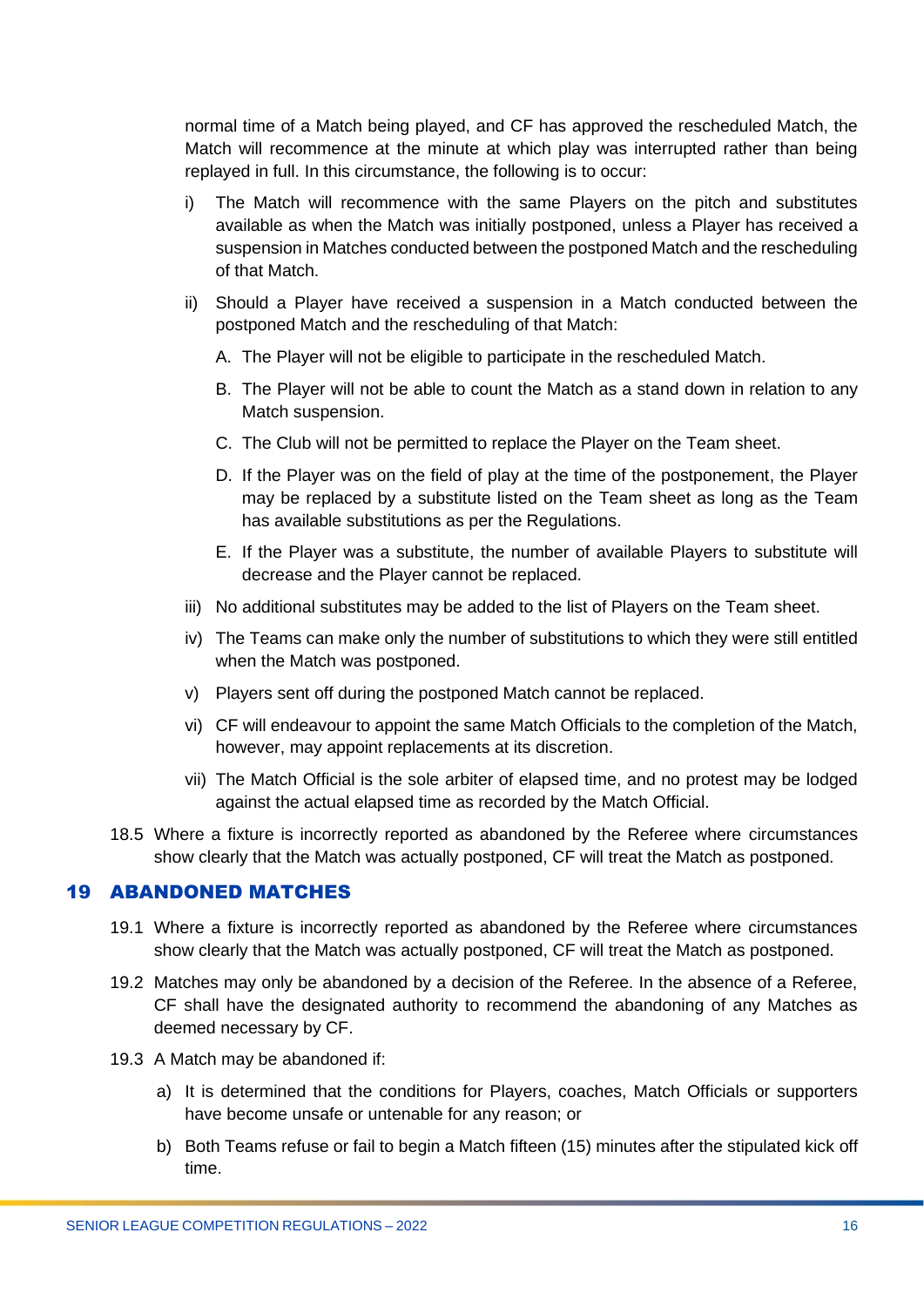- 19.4 In cases where a Match has been abandoned by the Referee, the Disciplinary Tribunal may investigate the circumstances of the abandonment and impose such penalties as it deems fit on Clubs, Club Officials, Players and/or spectators adjudged to be associated with the abandonment.
- 19.5 When a Match is not played or abandoned for any reason over which neither Club was responsible, the Match will be replayed on a date to be arranged at the earliest reasonable opportunity by CF, in accordance with these Regulations.
- 19.6 Should a Club, Club Official, its Players or spectators be found to have caused the abandonment of the Match, the Match will be forfeited by that Club to the opposition.
- 19.7 Should both Clubs be found to have caused the abandonment of the Match, the Match will not be replayed, and the outcome of the Match will be recorded as no result in accordance with Section 2 Article 9

#### <span id="page-16-0"></span>20 PROTESTS

- 20.1 Protests must be lodged and received by CF no later than two (2) business days after the Match was played.
- 20.2 Protests will only be considered by CF for obvious breaches or errors of the IFAB Laws of the Game. For clarity, the decisions of the Referee regarding facts connected with play, including whether a goal is scored and the result of the Match, are final and cannot be protested.
- 20.3 No protests as to the result of a Match will be considered by CF in relation to disciplinary decisions of the Match Officials.
- 20.4 Protests must be accompanied by an administration fee as outlined in Schedule 2 in order to be considered. The administration fee must be lodged together with the written protest. A refund will apply at the discretion of CF if a protest is upheld.
- 20.5 A decision by CF in respect of a protest is final and binding on the parties and not subject to challenge or appeal.

#### <span id="page-16-1"></span>21 EXTREME WEATHER CONDITIONS

21.1 Clubs should refer to the [Capital Football Extreme Weather Policy](https://capitalfootball.com.au/about-us/policies-procedures/) for information about extreme weather conditions.

#### <span id="page-16-2"></span>22 WET WEATHER AFFECTED MATCHES

- 22.1 In all instances, where rain preceding a Match raises fair doubt as to the possibility of play taking place, the following rules are to apply:
	- a) Day/s prior to the scheduled Match day:
		- i) The home Club is to contact CF if they believe their ground will not be fit for play on the scheduled Match day.
	- b) Day of the scheduled Match:
		- i) The home Club is to inspect their ground by 7:30am and contact the CF competitions after-hours phone if they believe their ground will not be fit for play. They may also need to send photos of the affected areas of the pitch to [teamsheets@capitalfootball.com.au.](mailto:teamsheets@capitalfootball.com.au)
		- ii) In the event that Matches are deemed fit to go ahead, the Match Official is to inspect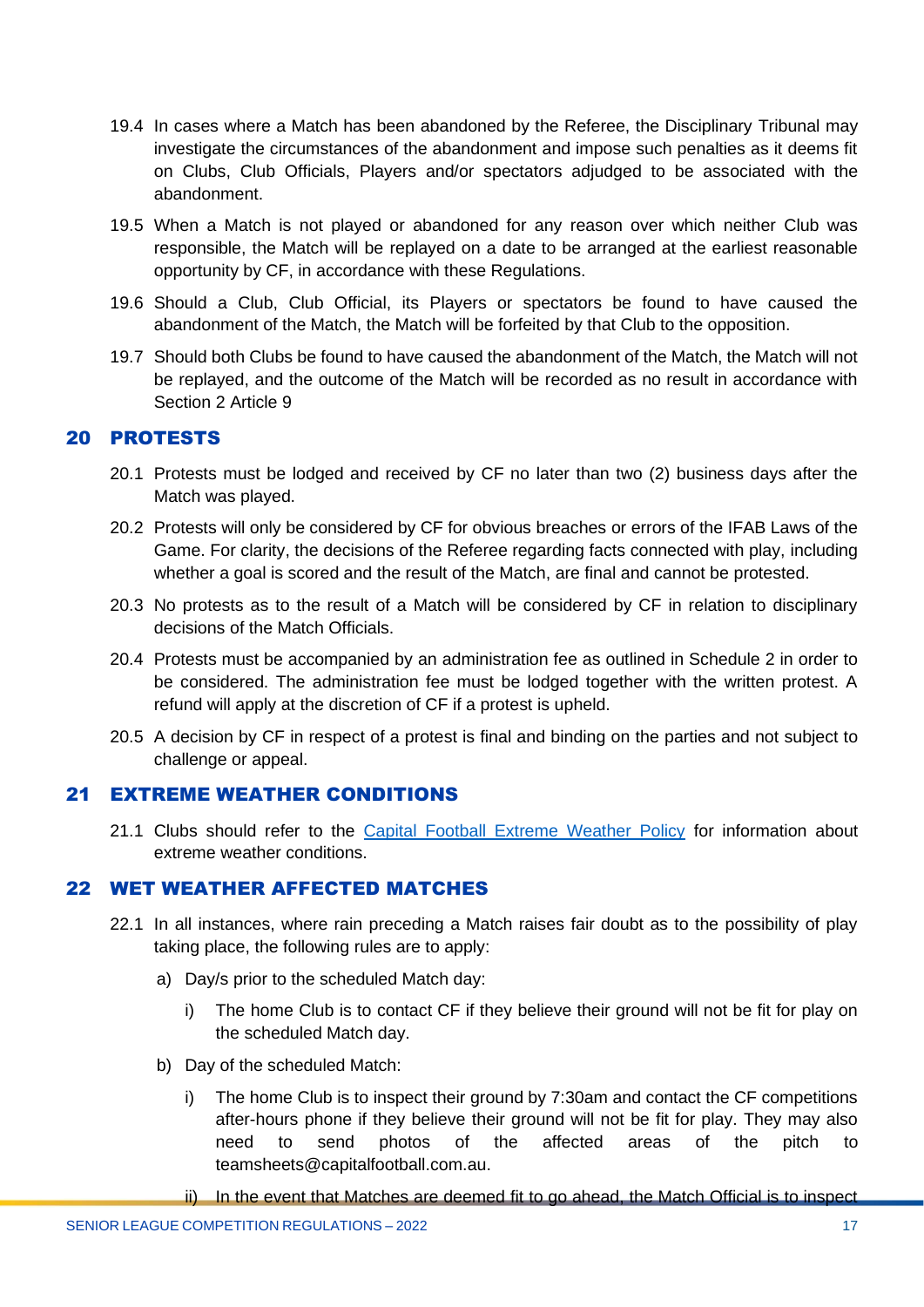the ground prior to the scheduled kick off and decide whether play can take place for the first Match of the day and subsequent Matches after. They are to provide their decision to the home Club.

- iii) In the event it is deemed that Matches cannot go ahead, the home Club is required to contact the away Club and call the CF competitions after hours phone (6189 2229) to advise of the decision.
	- A. Where venues/grounds are deemed not fit for play by either the home Club, ACT Sport and Recreation, the venue operator or the Match Referee, upon notification to the CF competitions after hours phone, CF will update the [Inclement Weather](https://capitalfootball.com.au/clubs/inclement-weather-information-for-participants/) page on the CP website.

### <span id="page-17-0"></span>23 HOT WEATHER AFFECTED MATCHES

- 23.1 When high temperatures occur on Match day, the Referee and/or CF may determine:
	- a) To play the Match under standard conditions;
	- b) To play the Match with provision for 'drinks' breaks; or
	- c) To delay or postpone the Match.
		- i) Should a 'drinks' break be implemented, it will be halfway through each half and each for a duration of 1 minute.
- 23.2 If in accordance with the [Capital Football Extreme Weather Policy,](https://capitalfootball.com.au/about-us/policies-procedures/) it is deemed that the temperature is too high for the Match to either be played or continue to be played, the Referee and Clubs will consult with CF prior to Matches being postponed.

#### <span id="page-17-1"></span>24 RESCHEDULING OF MATCHES DUE TO ADVERSE WEATHER AND

#### GROUND UNAVAILABILTY

- 24.1 Rescheduling of Matches affected by adverse weather or ground unavailability will be arranged by the relevant Clubs in the first instance.
- 24.2 Matches are to be rescheduled, subject to ground availability and weather conditions, to be played within fourteen (14) days of the original scheduled date.
- 24.3 Clubs will be given forty-eight (48) hours after the postponement to determine the new date, time and venue.
- 24.4 The home Club is required to submit the [Match Alteration Form](https://form.jotform.com/220787959394880) confirming details with the away Club.
- 24.5 Failure to comply with Section 2 Articles 24.2 and 24.3 may result in CF determining the new date, time and venue to play the Postponed Match. Such a decision is not open to appeal or review.
- 24.6 A change of grounds is to be permitted for good reason (i.e. venue becomes unavailable or adverse weather) up to the Thursday evening prior to weekend Matches, or at least two (2) days before mid-week Matches. In circumstances where such change is required, the following should occur:
	- a) The home Club is to notify the away Club that a change is required;
	- b) The home Club is required to submit the [Match Alteration Form](https://form.jotform.com/220787959394880) outlining the new Match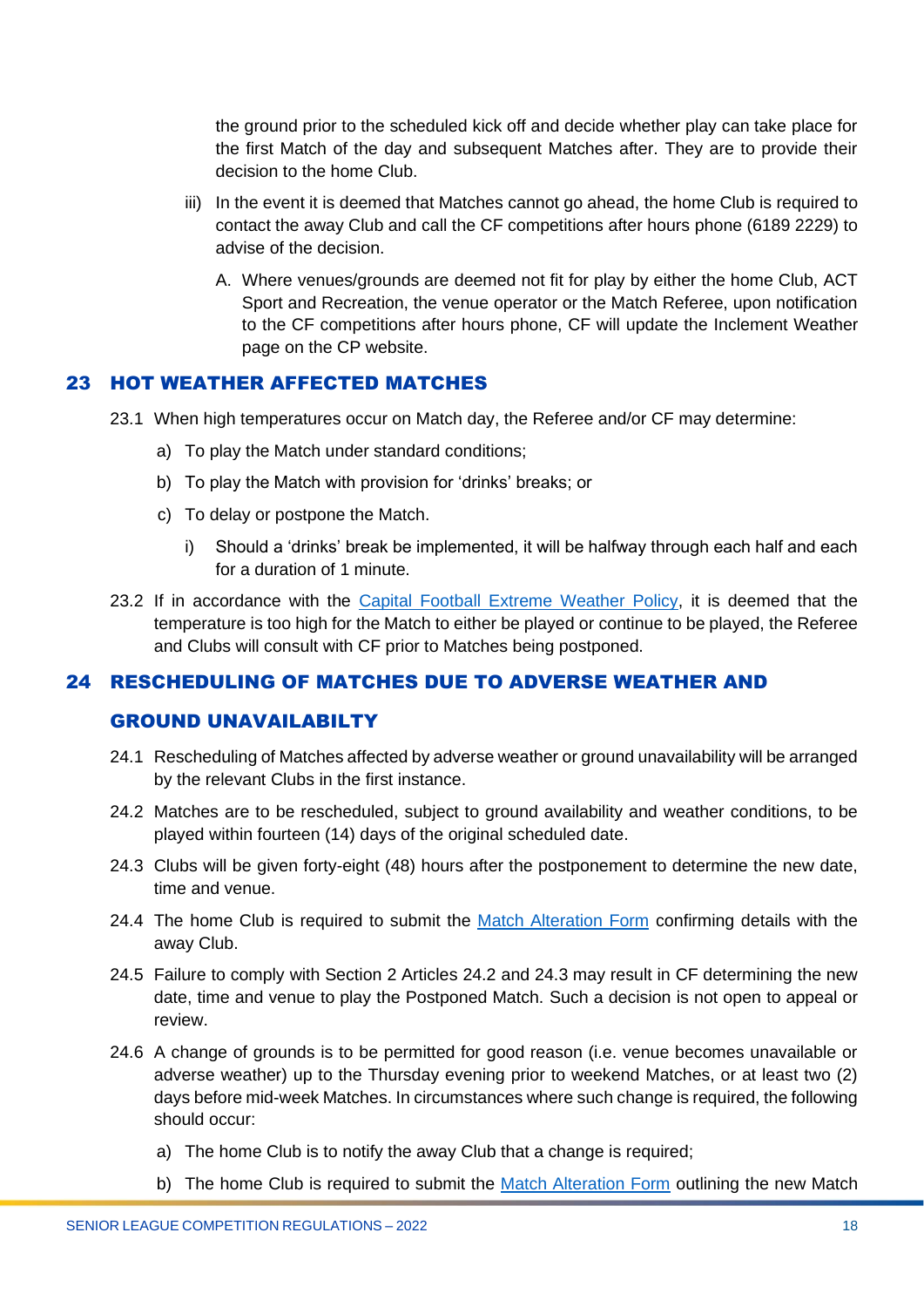details; and

c) The home Club is to contact CF to advise of the alteration.

# <span id="page-18-0"></span>25 MATCH DEFERMENTS

- 25.1 A Club may seek permission from CF to have Matches deferred in the following cases:
	- a) If at least four (4) or more from one Team are unable to participate in a Match because they have tested positive for COVID-19 and/or self-isolating in accordance with ACT and NSW Public Health Orders, one day prior to the match, the affected Team's Club may, apply to Capital Football to have the Match deferred and rescheduled. The team must supply evidence of the COVID affected players, either by a letter from ACT or NSW government stating the COVID-19 positive test or a statutory declaration.
		- i) An application by a Club to defer a Match in the circumstances described in paragraph (a) above must be made by contacting the competitions team and then followed by an email and which needs to include an explanation of why the Club is unable to field a Team, including why it is not possible for the Club to select replacement Players from the broader squad and/or from lower grades.
		- ii) Capital Football will consider application for deferral submitted pursuant to paragraph (a) above and communicate its determination to the applicant Club as soon as possible. Any determination made by Capital Football on a question of deferral under this article will be made in its absolute discretion, is final and binding on all parties and is not subject to challenge or appeal.
	- b) When three (3) or more Players from one (1) Team are involved in CF approved representative Matches or duties (including training camps or official training sessions) or National Team representative Matches or duties (including training camps or official training sessions).
	- c) In circumstances which CF at its discretion considers of sufficient weight to merit a deferral.
- 25.2 Clubs seeking to defer Matches in regards to Section 2 Article 25.1 b) & c) must submit their request in writing to CF giving a minimum 14 days' notice of the date on which deferment will be sought.

# <span id="page-18-1"></span>26 TRIAL MATCHES

- 26.1 Clubs will not arrange trial Matches without first submitting the [Trial Match Request Form](https://form.jotform.com/213108757613859) to CF at least seven (7) business days prior to the requested trial Match date.
- 26.2 The Match can only be conducted upon receipt of written approval from CF.
- 26.3 Payment for Match Officials at trial Matches will be fifty percent (50%) of the normal fee for the highest graded Team participating.
- 26.4 For approved trial Matches where CF appoints the Match Officials, all Match Officials' fees will be paid by CF directly to the Match Officials and the Club who submitted the trial Match for approval will be invoiced the Match Officials' fees.
- 26.5 Appearance of suspended Players in trial Matches is in accordance with the DDR.
- 26.6 Clubs are required to submit the [Trial Match Request Form](https://form.jotform.com/213108757613859) for any Matches hosted against an interstate Team. For any Matches played away against interstate Teams, please refer to Section 2 Article 28.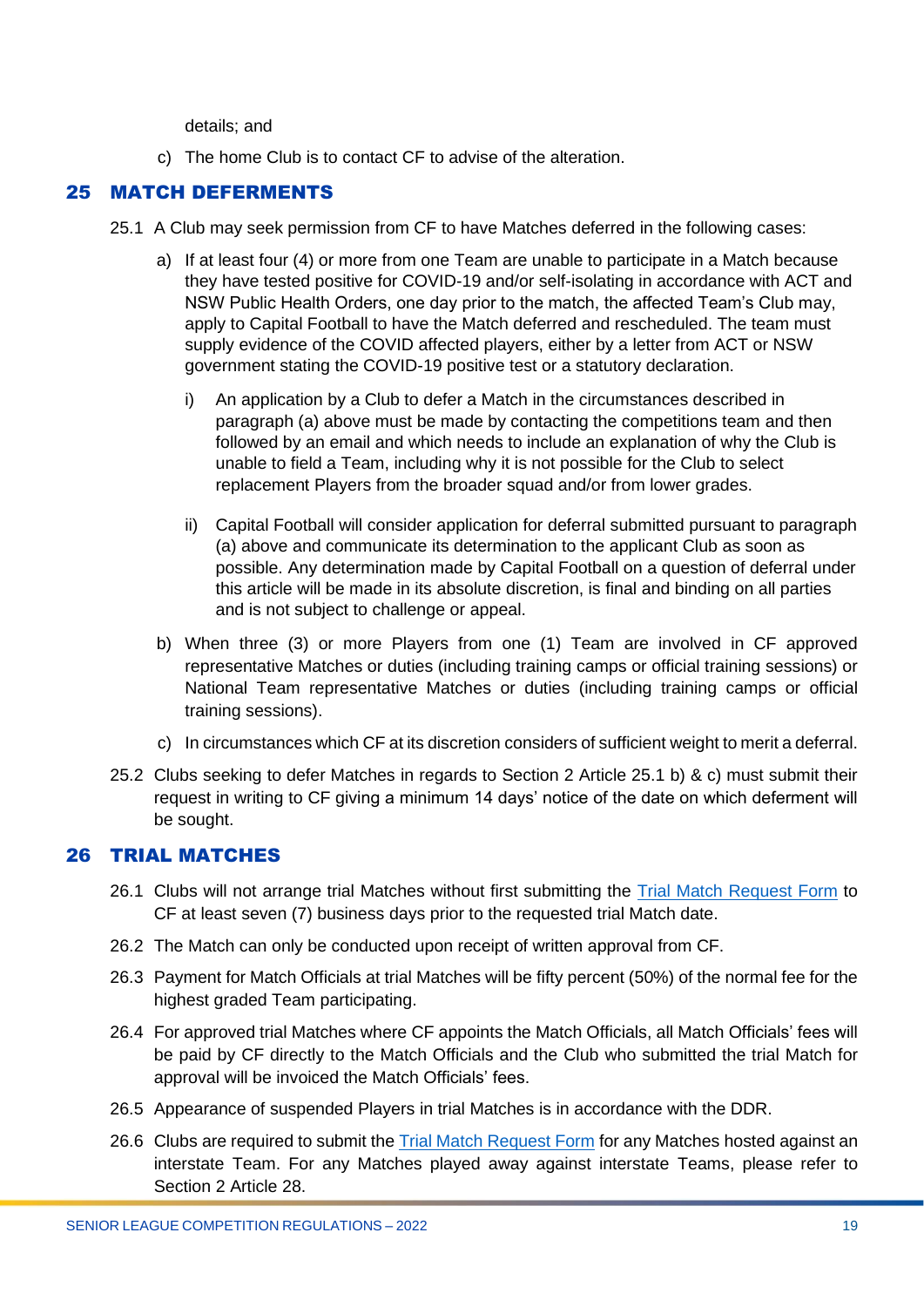#### <span id="page-19-0"></span>27 OVERSEAS TOURS AND TRAVEL

27.1 This section is not applicable for the 2022 season.

#### <span id="page-19-1"></span>28 INTERSTATE TOURS AND TRAVEL

- 28.1 Clubs in the ACT and surrounds play under the jurisdiction of CF within the defined geographical area. Where a Club wishes to play outside this area of jurisdiction, a Club must seek approval from CF.
- 28.2 Clubs wishing to arrange interstate tours and travel must obtain the written approval of CF no less than three (3) weeks prior to departure.
- 28.3 Interstate tours and travel should not interfere with Matches of other Clubs in CF competitions.
- 28.4 Any competition Matches that conflict with an interstate tour or travel must be played prior to the interstate travel and be arranged fourteen (14) days in advance by the departing Team / Club.
- 28.5 Failure to do so may result in the interstate tour and travel not being sanctioned by CF and where the interstate tour and travel interferes with competition Matches, forfeits will be applied to the affected Matches.
- 28.6 Clubs are required to submit the Interstate Tours and Travel Form in order to obtain approval from CF.
- 28.7 Should a Club submit the form less than three (3) weeks prior to departure, the Club will incur an administration fee as outlined in Schedule 2.
- 28.8 Should a Club fail to submit the form and receive approval, the Club will be fined the prescribed amount as outlined in Schedule 2.

#### <span id="page-19-2"></span>29 REPRESENTATIVE

- 29.1 Any Player registered in the ACT under the FA National Registration, Status and Transfer Regulations will be eligible to represent the ACT in representative Matches, camps or tours, or be eligible to be selected to participate in any CF development program.
	- a) Each such Player will make themselves available for training, preparation and participation for representative Matches, camps, tours or development programs, when requested by CF.
	- b) All Clubs must release Players for training and preparation for, and participation in, representative Matches, camps, tours or development programs, when requested by CF.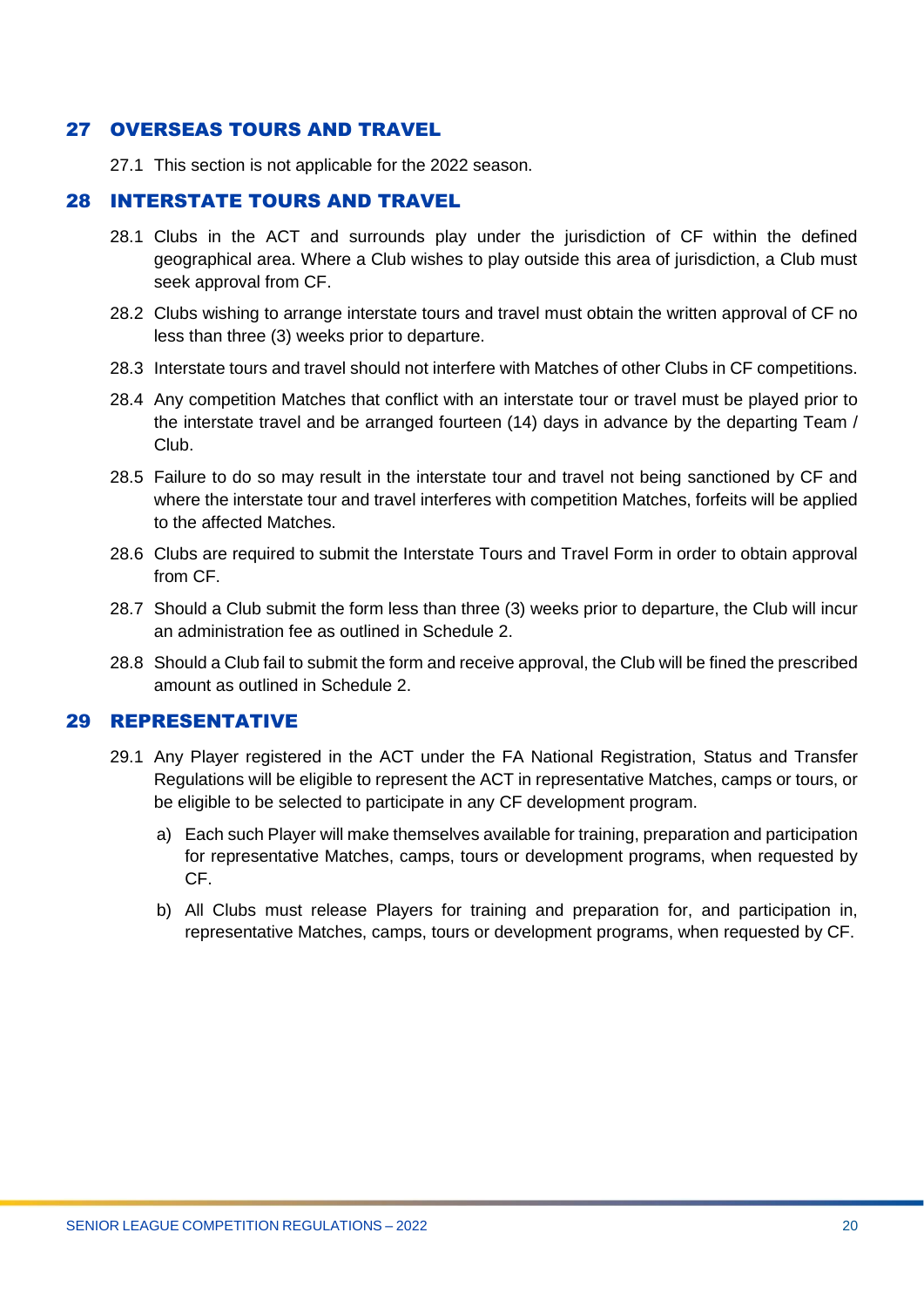# <span id="page-20-0"></span>SECTION 3: ELIGIBILITY & MOVEMENT

#### <span id="page-20-1"></span>1 AGE ELIGIBILITY & PLAYER EXEMPTIONS

- 1.1 State League Women's, State League Men's and Community League Men's:
	- a) The minimum age to participate in SL competitions is 16 years of age or over by 31 December in the calendar year of the competition.
	- b) Clubs / Teams are permitted to request an age exemption by completing the [Exemption](https://form.jotform.com/220606735381858)  [Form.](https://form.jotform.com/220606735381858)
	- c) Each Team is permitted up to two (2) underage Players, in accordance with Section 3 Article 1.1 a). Should exceptional circumstances permit, CF may provide approval to exceed this number.
- 1.2 Masters League Women's and master's League Men's O35's competitions:
	- a) Teams shall consist of Players who are 35 years of age or over by 31 December in the calendar year of the competition.
	- b) Clubs / Teams are permitted to request an age exemption by completing the Exemption Form
	- c) Each Team is permitted up to two (2) underage Players, in accordance with Section 3 Article 1.2 a). Should exceptional circumstances permit, CF may provide approval to exceed this number.
- 1.3 Masters League Men's O45's competitions:
	- a) Teams shall consist of Players who have turned 45 years of age by 31 December in the calendar year of the competition.
	- b) Clubs / Teams are permitted to request an age exemption by completing the Exemption [Form.](https://form.jotform.com/220606735381858)
	- c) Each Team is permitted up to two (2) underage Players, in accordance with Section 3 Article 1.3 a). Should exceptional circumstances permit, CF may provide approval to exceed this number.
- 1.4 Masters League Men's O55's competitions:
	- a) Teams shall consist of Players who have turned 55 years of age by 31 December in the calendar year of the competition.
	- b) Clubs / Teams are permitted to request an age exemption by completing the Exemption [Form.](https://form.jotform.com/220606735381858)
	- c) Each Team is permitted up to four (4) underage Players, in accordance with Section 3 Article 1.4 a). Should exceptional circumstances permit, CF may provide approval to exceed this number.

#### <span id="page-20-2"></span>2 ELIGIBILITY AND INELIGIBILITY OF PARTICIPANTS

2.1 Eligible Participants: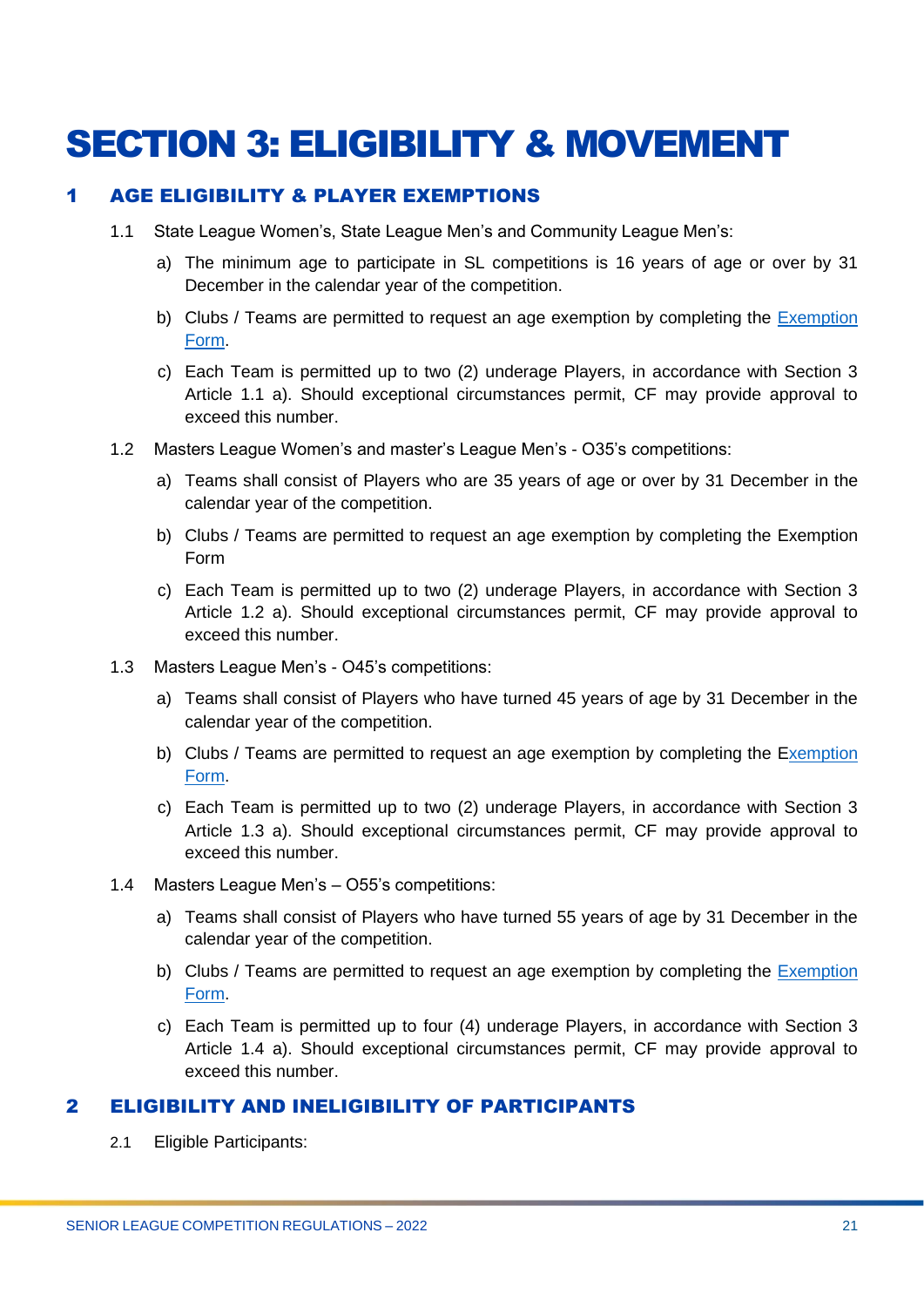- a) An eligible Participant is one that meets all registration requirements within these Regulations and is not ineligible according to any article of these Regulations.
- 2.2 Ineligible Participants include:
	- a) A Participant not registered in the National Registration System to the Club in which they have participated with.
	- b) Suspended Participants.
	- c) A Player who plays without an ITC (International Transfer Certificate) where one is required, unless communicated otherwise.
	- d) A Participant who is required to stand down for receiving a suspension as a result of caution accumulation.
	- e) A Participant that has been expelled from a Match or suspended as a result of caution accumulation on the day/s prior to a Match, but prior to receiving their Notice of Suspension in accordance with the DDR.
	- f) A Participant that has been expelled from a Match on the same day as the Match that occurred earlier in the day.
	- g) A Player that is deemed ineligible due to any Article of these Regulations or pursuant to the DDR.
- 2.3 A Team will automatically lose a Match on forfeit if an ineligible Player participates in the Match.
- 2.4 Additionally, the Club, Team Official/s and/or Player may be further sanctioned in accordance with the DDR.
- 2.5 Any Player who knowingly plays as an ineligible Player may be suspended for up to four (4) Matches and further sanctions may be applicable under the DDR.
- 2.6 For clarity, it is the Club's absolute responsibility to ensure that it fields eligible Players in any Match.
- 2.7 Where a Club plays an ineligible Player:
	- a) Any participating Club can make a claim on Player ineligibility to CF.
	- b) Any claims of ineligibility must be received within two (2) business days of the final whistle of the Match in question.
	- c) If CF finds that a Club has played an ineligible Player outside of the timeline in Section 3 Article 2.7 b), then the Club and Player can still be sanctioned in accordance with the DDR and Section 3 Articles 2.3, 2.4 and 2.5 of these Regulations.
- 2.8 Where a Club can prove to the satisfaction of CF that an administrative error resulted in rendering a Player ineligible, CF may deem the Player eligible.

#### <span id="page-21-0"></span>3 PLAYER MOVEMENT IN PREMIERSHIP MATCHES

- 3.1 Player movement between National Premier Leagues (NPL) and SL:
	- a) At no stage can any NPL Player participate in any division across the SL competitions.
	- b) At no stage can any SL Player participate in any division across the NPL competitions unless the player is a goalkeeper and has received an exemption from CF in writing.
		- i) A Goalkeeper in SL who participates in any division across the NPL competitions who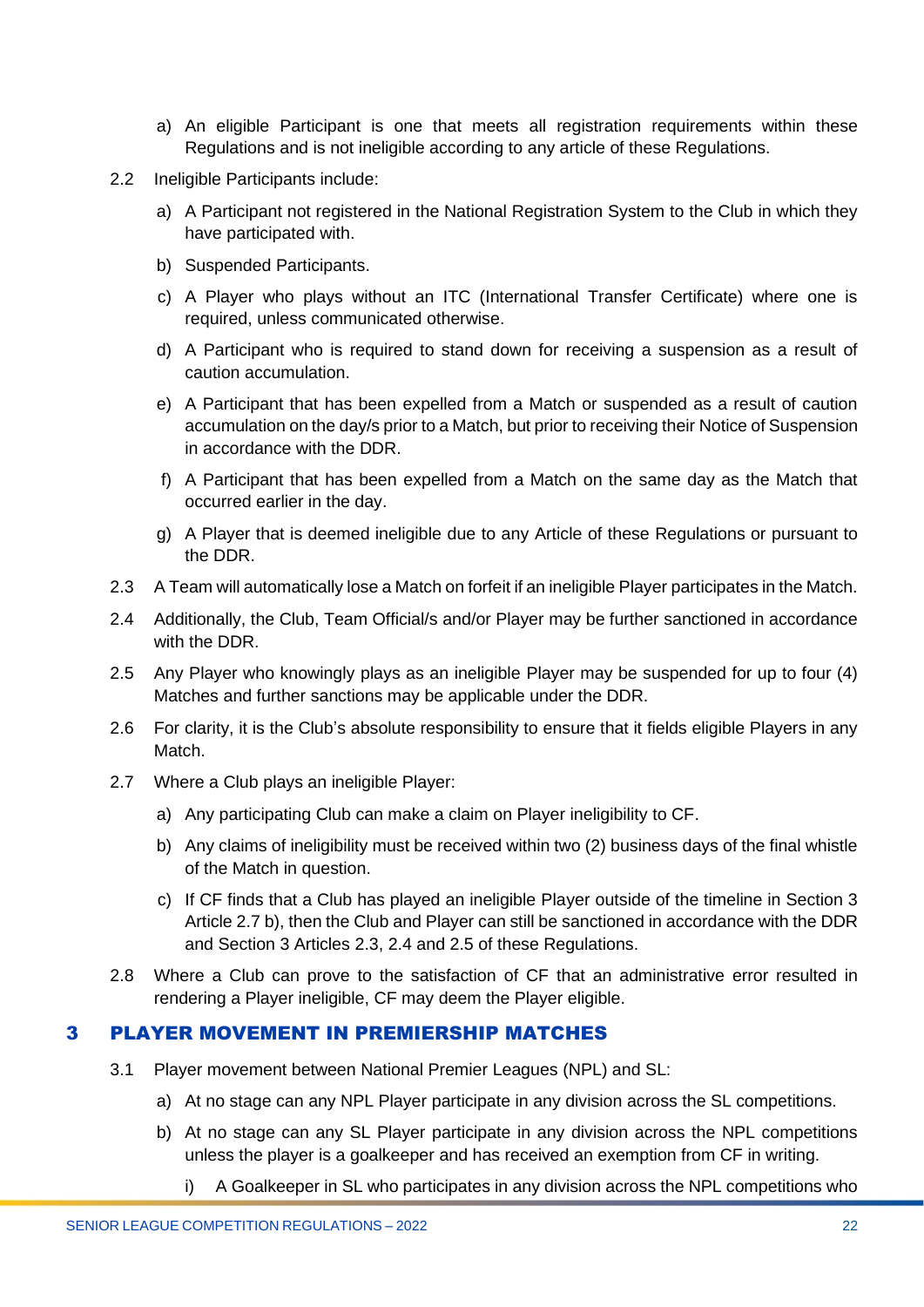plays more than nine (9) NPL matches will have their status reclassified to an NPL player.

- 3.2 Player movement between Junior League (JL) and SL:
	- a) At no stage can any registered SL Player participate in any division across the JL competitions, regardless of age eligibility.
	- b) JL Players are able to play up into SL competitions as long as they are age eligible.
	- c) Clubs playing JL Players up into SL must notify the CF Competitions team at least one (1) business day prior to the Match.
	- d) Any Player playing more than nine (9) SL Matches will have their status reclassified to a bona fide SL Player.
- 3.3 Permitted Player movement within SL competitions is defined in Schedule 3.
- 3.4 Player Reclassification:
	- a) Upon playing their tenth (10th) competition Match in a division higher than their registered Team, as outlined in Schedule 3, that Player will be reclassified to the Team where the tenth (10th) competition Match was played.
	- b) Should Section 3 Article 3.4 a) occur, the Player will only be permitted to play in any lower rated Team for the remainder of the season, in conjunction with Schedule 3.
- 3.5 If a Club is found to have breached Section 3 Article 3.3, they will be deemed to have played an ineligible Player and will lose that Match on a forfeit and Section 2 Article 14 will be applied.
- 3.6 Where two (2) Teams from the same Club are in the same division, Players must be assigned to one particular Team.
- 3.7 Where two (2) Teams from the same Club are in the same division, no Player can play for the other Team in any Match.

#### <span id="page-22-0"></span>4 ELIGIBILITY OF PLAYERS IN CHAMPIONSHIP MATCHES

- 4.1 To be qualified to play for a Team in any Championship Match, the Player must have played in five (5) Premiership Matches for that Team. CF will communicate all eligible Players to the respective Clubs.
	- a) Should a Club question the number of games a Player has participated in, they are to send through Team Sheets to CF to show five (5) Premiership Matches have been participated in by the Player.
- 4.2 A Player who has qualified for more than one Team or division in the Championship Series will be eligible to represent all Teams they have qualified for. Players may participate in any division higher than the division they have qualified for.
- 4.3 Should Clubs wish to seek an exemption, they will need to do so via email to the CF Competitions team explaining why the Player should be eligible to play. CF will then make a final determination on eligibility.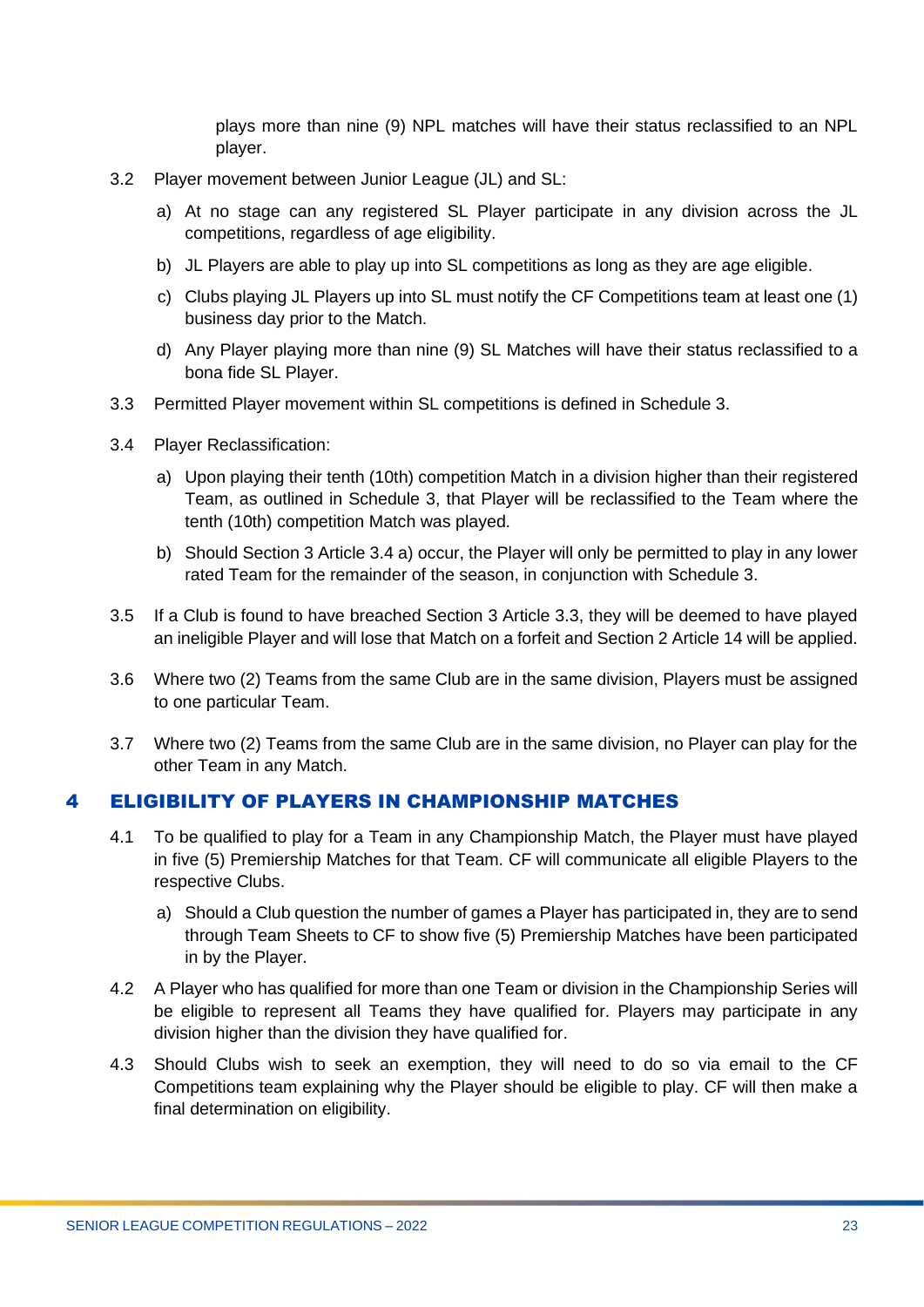# <span id="page-23-0"></span>SECTION 4: REGISTRATION

# <span id="page-23-1"></span>1 PLAYER STATUS

- 1.1 All Players in SL competitions must be registered as Amateur Players.
- 1.2 Clubs are required to ensure each Player has self-registered on the National Registration System as an Amateur.

#### <span id="page-23-2"></span>2 REGISTRATION PERIODS

2.1 Any Player Registration may only occur within the registration periods. CF Registration periods for the 2022 season will be as follows:

| <b>Competition</b>            | <b>Open</b>     | <b>Close</b> |
|-------------------------------|-----------------|--------------|
| <b>State League Women's</b>   | 14 January 2022 | 30 June 2022 |
| State League Men's            | 14 January 2022 | 30 June 2022 |
| <b>Community League Men's</b> | 14 January 2022 | 30 June 2022 |
| Master's League Women's       | 14 January 2022 | 30 June 2022 |
| <b>Masters League Men's</b>   | 14 January 2022 | 30 June 2022 |

#### <span id="page-23-3"></span>3 REGISTRATION PROCESSES

- 3.1 Players:
	- a) A Player may only be registered with one (1) Club in each form of the game (i.e. elevena-side football) at any one time, in accordance with the NRSTR.
	- b) A Player registered with CF can play only for the Club nominated by that Player unless the Player is playing:
		- i) For a Representative team;
		- ii) For a Futsal Club for which the Player is also registered;
		- iii) For a school team that is not a Club;
		- iv) In a benefit, testimonial or charity Match if that Player has written permissions from their Club, CF or FA, as required;
		- v) In a trial Match, provided the Player has their current Club's written permission and plays no more than two (2) trial Matches or such other number of Matches specified in these Regulations; or
		- vi) Any other exceptional circumstances approved by CF or FA in its absolute discretion.
	- c) A Player can register for no more than three (3) Clubs in Australia and may only play Matches for two (2) of those Clubs during that season, in each form of the game.
- 3.2 Amateur Players:
	- a) All Amateur Players must be registered via the National Registration System.
	- b) The Player must self-register via the National Registration System and the Club shall then approve that Player's registration.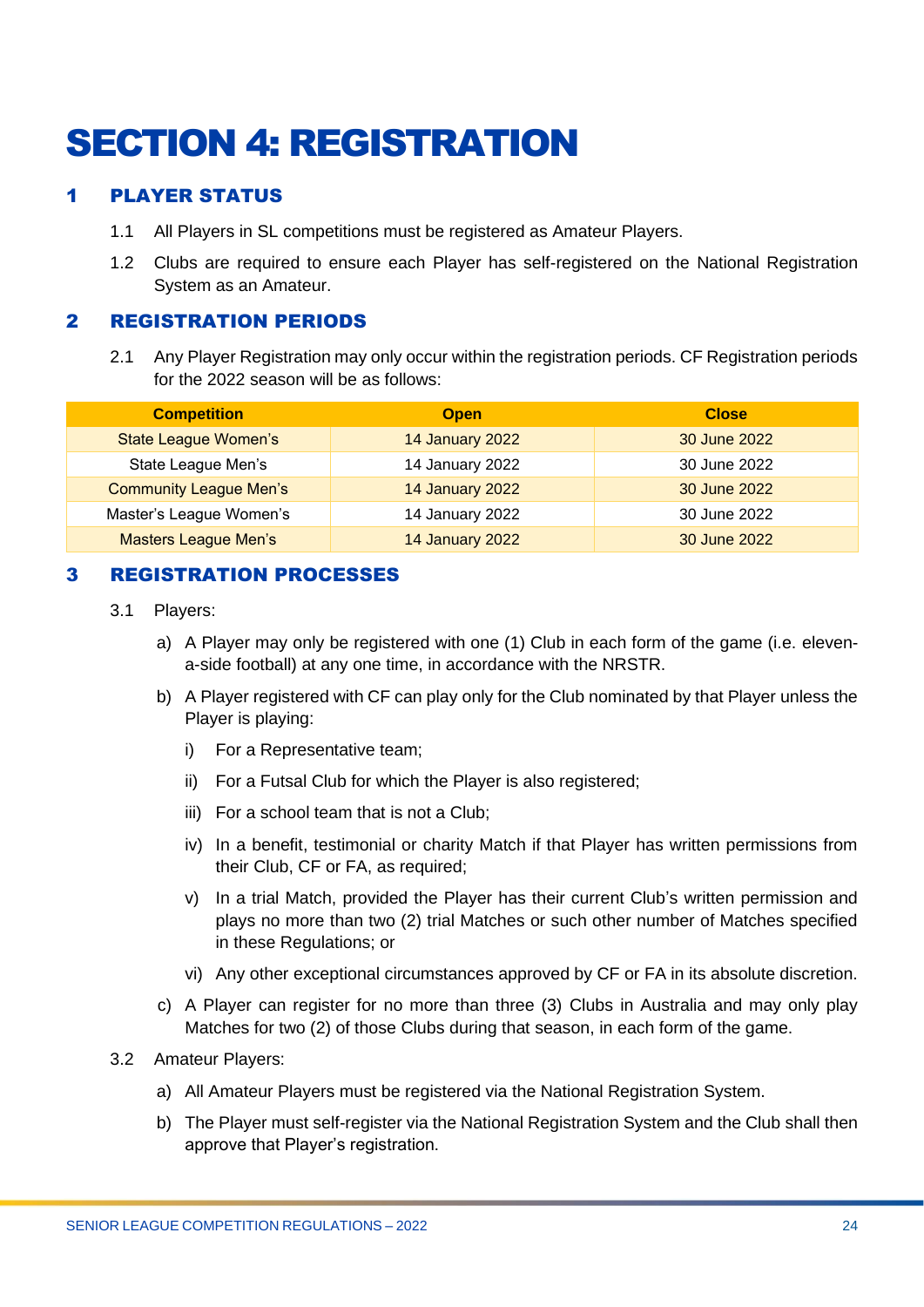- c) The registration of an Amateur Player with a Club is effective from the date the individual is made active by the Club.
- d) If a Player is registering to any Club for the first time, that Player must provide the Club with evidence of name and age, by producing an original birth certificate, passport, drivers licence or similar form of identification. It is the Club's responsibility to ensure this process is adhered to, including that the Player is eligible to play in the age grade to which they have been registered.
- 3.3 International Players:
	- a) An International Transfer Certificate (ITC) is required for all Players over the age of 10 who wish to register with a Club:
		- i) Who were last registered with a Club outside of Australia (current or otherwise); and
		- ii) Where CF is satisfied that an ITC should be requested for the Player, based on the standard of Club the Player intends to register with or the level of competition.
	- b) For the avoidance of doubt, Section 4 Article 3.3 a) i) applies to Australian and non-Australian citizens.
	- c) An ITC is requested by the Player at the time of registration in the National Registration System.
	- d) ITC for minors:
		- i) This process applies to any minor Player, being a Player aged 10 to 18 years seeking to register to play football in Australia at any level, who is:
			- A. A foreign national (including refugees) seeking to register in Australia, irrespective of whether they were registered to play football in their previous country or not.
			- B. An Australian minor who is returning to Australia after having played abroad.
			- C. A minor born in a country other than Australia who is registering to play football for the first time.
		- ii) There are six application forms that address the specific requirements of each Minor ITC Application type. These forms must be fully completed and returned to CF, together with all necessary documents supporting the application. For more information on the application forms and relevant documentation, please refer to the "2022 Guide to International Transfer Certificates".
	- e) ITC for Amateur Adults:
		- i) A scanned copy of the Player's passport must be submitted to CF in order for the ITC to be requested.
		- ii) If an ITC has not been received within thirty (30) days after it was requested by FA, CF may, in its complete discretion, seek a provisional ITC from FA, and clearance may only be issued by FA to CF.
	- f) All ITC requests must only be submitted once a Player has finished their playing commitments overseas.
	- g) A Player awaiting an ITC may not participate in any football activities, except training, until an ITC has been received by CF.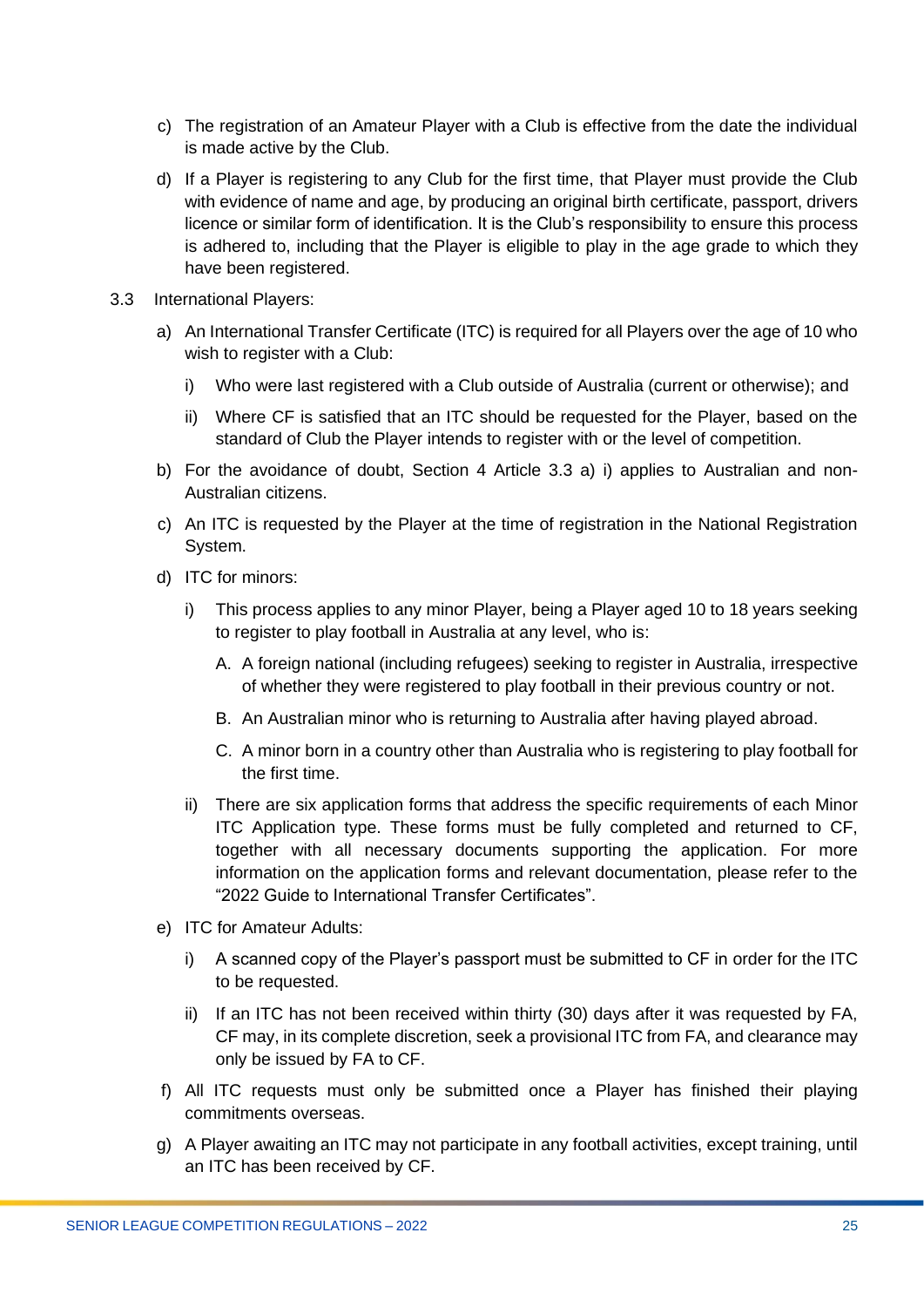- h) If an ITC is requested prior to the registration period closing date, the Player may be registered outside of the registration period.
- i) It is the Club's responsibility to ensure that the relevant documentation required to obtain an ITC for a minor has been correctly submitted, and until such time as an ITC has been received, the Player must not participate in any Match.
- 3.4 Dual registration:
	- a) Should a Club wish to submit a request for dual registration, they are to contact CF, who will provide guidance on the process and the lodgement of the application to FA.
	- b) No Player is permitted to dual register unless prior approval has been issued by FA and CF.
- 3.5 Club and Team Officials:
	- a) All Club and Team Officials (including but not limited to coaches, managers, physiotherapists, and Club committee members), are required to register via the National Registration System.
	- b) The Club and Team Officials must self-register via the National Registration System and the Club then approve that individual's registration.
	- c) All Club and Team Officials must ensure they meet the relevant child protection requirements.

#### <span id="page-25-0"></span>4 SUBMISSION OF REGISTRATIONS

- 4.1 All registrations must be submitted via the National Registration System within the communicated registration periods.
- 4.2 All Clubs must submit registrations for all Players, Club Officials or Team Officials as listed in these Regulations.
- 4.3 All registrations during advertised registration dates must be submitted to CF no later than 11:59pm on the Wednesday prior to the weekend's Matches, in order to be eligible for that weekend.
- 4.4 Registrations must be lodged by no later than 11.59pm of the specified closing date of the registration period.

#### <span id="page-25-1"></span>5 PRIORITY OF REGISTRATION

- 5.1 In the event of a Player signing registration for more than one (1) Club, priority of registration will be accorded to the Club who earliest in time, all things being equal, obtained the Player's signature to a valid registration form.
- 5.2 If a Player has self-registered through the National Registration System, the first registration recorded in that system will be granted priority.
- 5.3 Any Player found to have wilfully registered or signed registration forms for more than one (1) Club, or a Club found to have knowingly induced a Player to register or sign a registration form with that Club, in the knowledge that the Player has previously registered or signed a registration form with another Club, may be sanctioned in accordance with the DDR.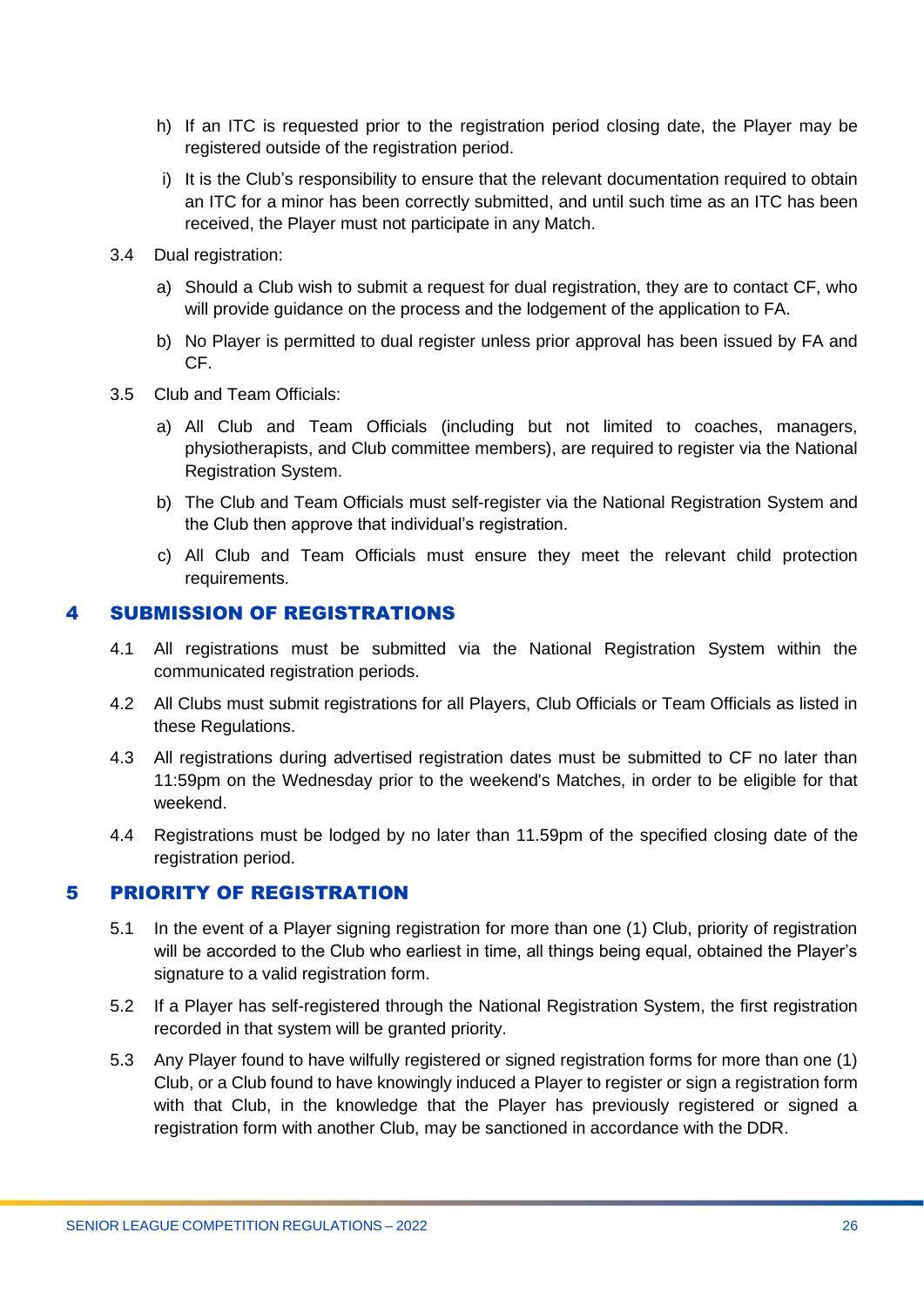#### <span id="page-26-0"></span>6 PLAYER REGISTRATION IN THE CASE OF AMALGAMATION OF CLUBS

- 6.1 Where an amalgamation or merger takes place between two Clubs, the following will apply to registered Players of such Clubs:
	- a) Amateur Player registrations will automatically cease, and the Club will be required to reregister Amateur Players within the applicable squad maximums.
	- b) Should an amalgamation occur post the registration period, CF will decide on a solution, in its absolute discretion, to be in the best interests of the competition.
	- c) All disciplinary cautions incurred by Players will be carried forward if Players move to another Club.
	- d) All suspensions incurred by Players will be carried forward if Players move to another Club.

#### <span id="page-26-1"></span>7 PLAYER DEREGISTRATION

- 7.1 Unless otherwise stated in these Regulations, an Amateur Player is free to move to another Club during the Registration Period, in accordance with Section 4 Article 2.
- 7.2 An Amateur Player may be deregistered by applying to deregister via the National Registration System, which will notify the Club of the Player's intention to deregister.
- 7.3 If a Club no longer wants an Amateur Player to play for their Club, that Club must apply to deregister that Player via the National Registration System, which will notify the Player of the Club's intention to deregister the Player.
- 7.4 The deregistration is effective:
	- a) When the other party (i.e. Club or Player as the case may be) has confirmed the cancellation via the National Registration System, and CF has processed the cancellation via the National Registration System; or
	- b) After seven (7) days from the date the Player or Club requested the deregistration via the National Registration System, CF can process the cancellation via the National Registration System, unless a grievance has been initiated with CF in accordance with DDR, then the Amateur Player will not be deregistered until the processes promulgated by the DDR have been exhausted or terminated.

#### <span id="page-26-2"></span>8 TEAM LISTS

8.1 For the 2022 season, the following are the recommended maximum number of Players for each Competition and age grade:

| <b>Competition</b>            | <b>Total Players</b> |
|-------------------------------|----------------------|
| <b>State League Women's</b>   | 25                   |
| State League Men's            | 25                   |
| <b>Community League Men's</b> | 25                   |
| Master's League Women's       | 25                   |
| <b>Masters League Men's</b>   | 25                   |

- 8.2 The Team list must list all currently registered Players, and it must be updated and sent to CF any time changes occur.
- 8.3 Initial Team lists are required to be supplied when Team nominations are submitted.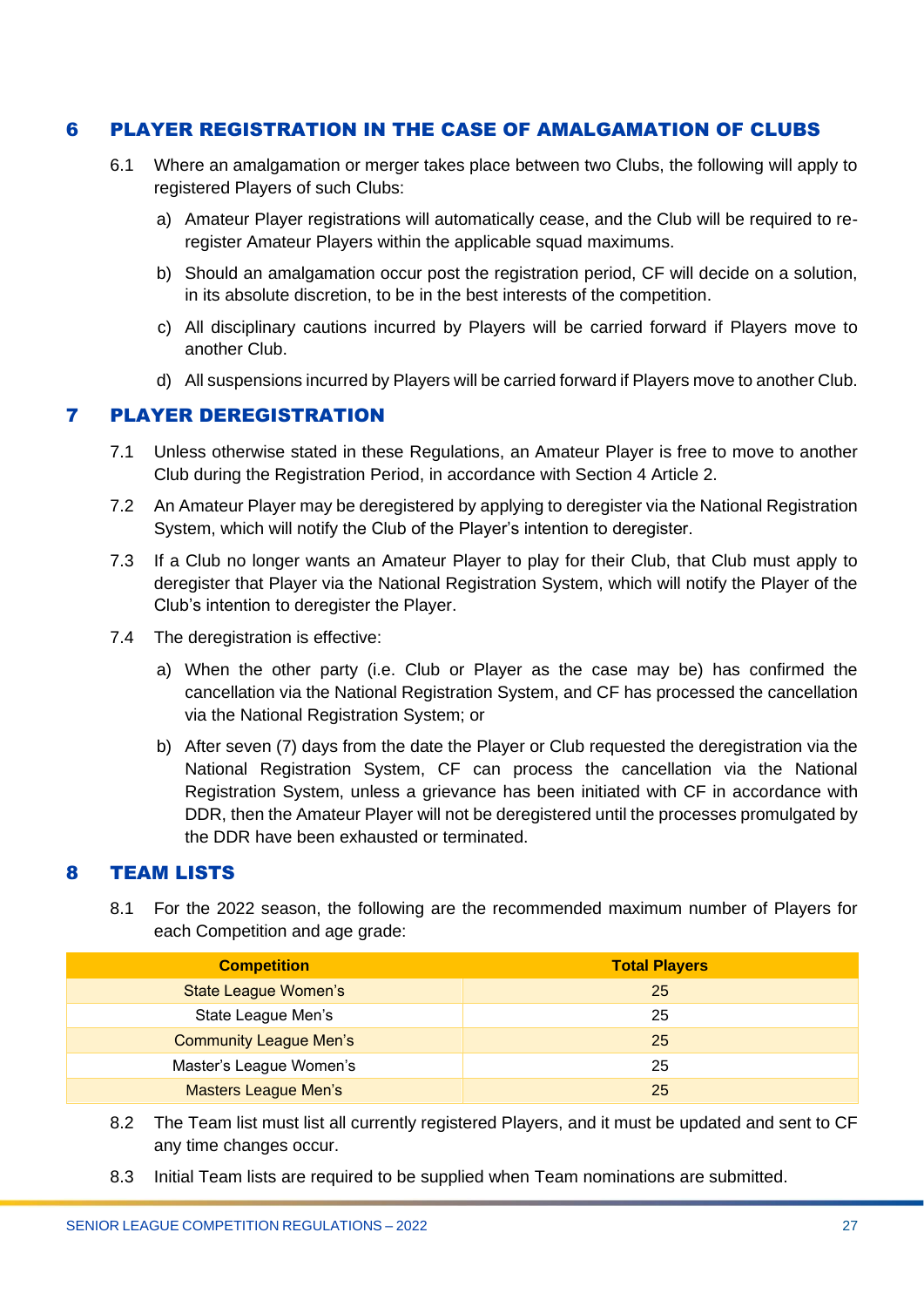8.4 Players can only be assigned to one Team at any one time.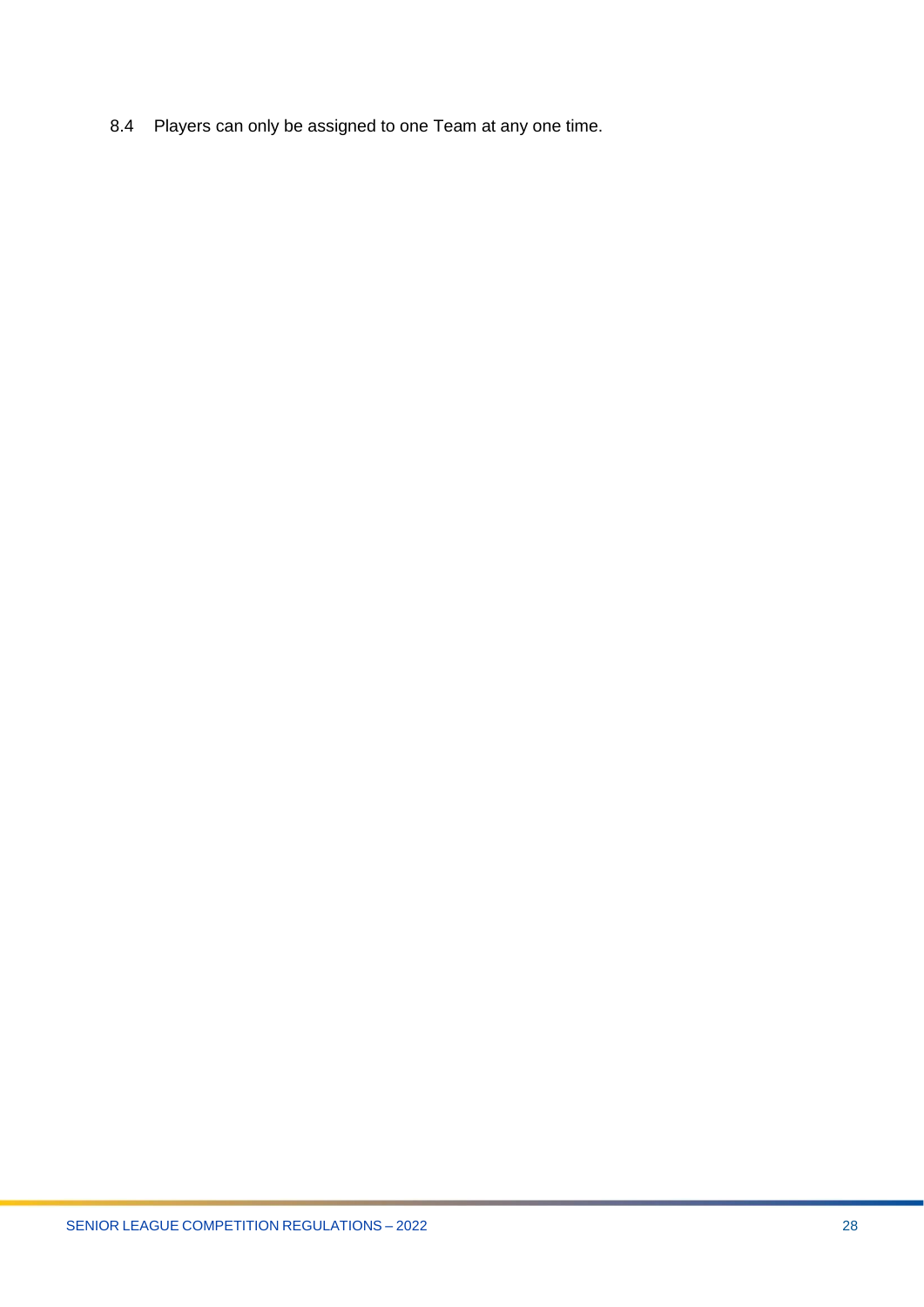# <span id="page-28-0"></span>SECTION 5: MATCH DAY

# <span id="page-28-1"></span>1 MATCH BALLS

- 1.1 Each Team (both home and away) will supply one (1) football for all Premiership Matches. At the conclusion of the game, the Match balls will be returned to the relevant Team.
- 1.2 Clubs are to ensure that Match balls provided are of a suitable quality and any Match balls damaged during a Match are to be immediately replaced by the Club who provided the damaged Match ball.
- 1.3 Match balls are to be provided to the Match Officials no later than ten (10) minutes before kick off.
- 1.4 Failure to supply Match balls will result in a fine in accordance with Schedule 2.
- 1.5 CF will supply footballs for all Championship Matches.
- 1.6 CF may from time to time stipulate a particular make of football to be used in a particular League or age grade.
- 1.7 The following sizes of footballs are applicable to the different age grades:

| <b>Competition</b>            | <b>Size</b> |
|-------------------------------|-------------|
| <b>State League Women's</b>   | 5           |
| State League Men's            |             |
| <b>Community League Men's</b> | b           |
| Master's League Women's       |             |
| <b>Masters League Men's</b>   | 5           |

#### <span id="page-28-2"></span>2 WARMING UP

- 2.1 The home Club, in conjunction with the Referee and/or CF Representative, where applicable, may determine if warm-up on the pitch is to be allowed as well as the location of the warm-up. This decision must consider time constraints, the weather and ensure such action does not cause detrimental impact to the quality of the playing surface for the Match.
- 2.2 During play, a maximum of five (5) Players from each Team may warm up at the same time, assisted by two (2) Team Officials, without a ball (except for the goalkeeper), in the identified warm-up area within the pitch perimeter fence.
- 2.3 The identified warm-up area is located behind the goal line nearest to the Team's own technical area. Should this space be deemed not suitable at a particular ground by the Referee, the secondary identified warm-up area is located along the touch line beside the Team's technical area, provided the substitutes are wearing bibs that are clearly contrasting, in accordance with Section 5 Article 3.3.

### <span id="page-28-3"></span>3 TECHNICAL AREA

3.1 For Matches, in all competitions, the home Club must clearly mark out the technical area as stipulated in the IFAB Laws of the Game.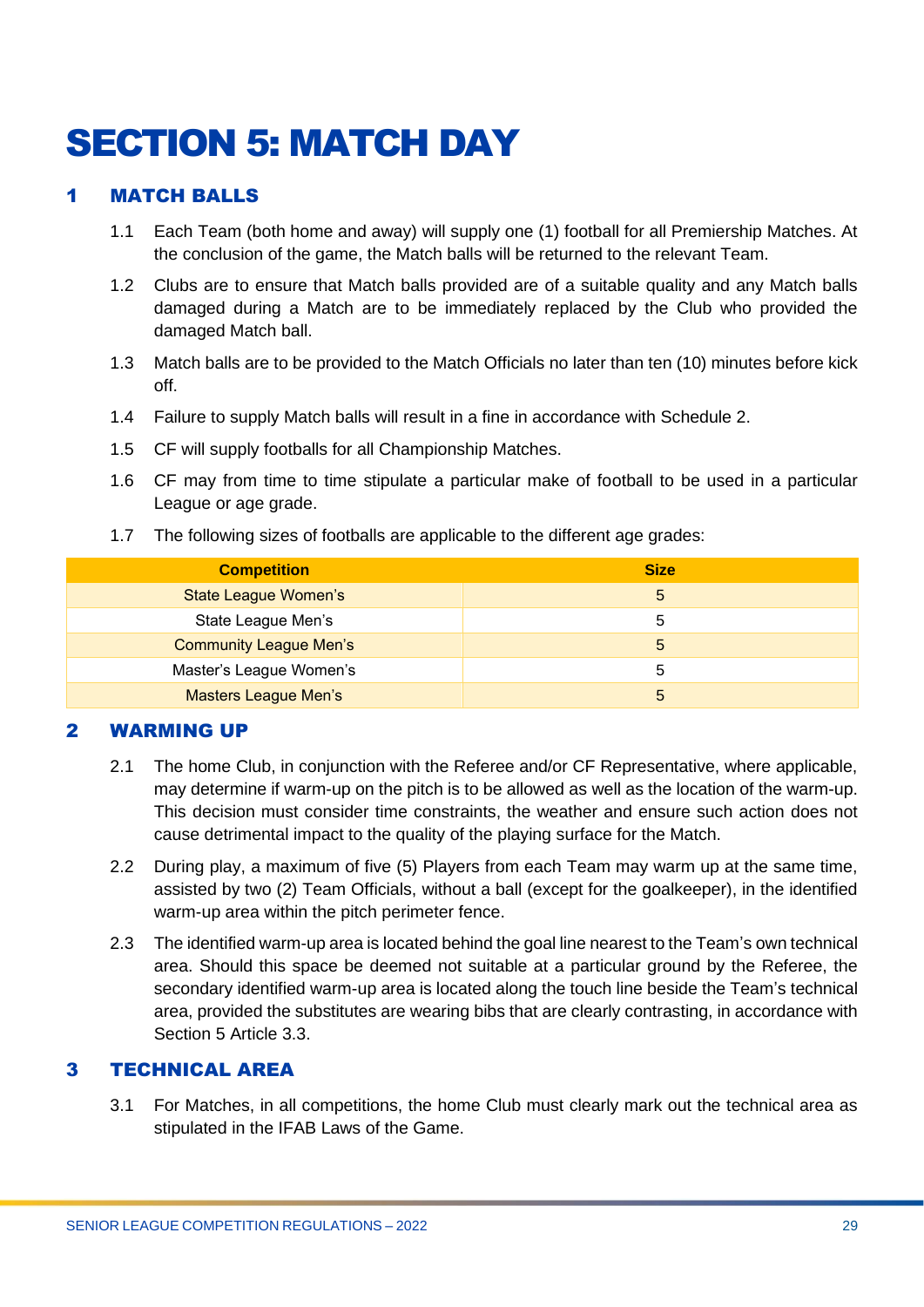- 3.2 Only currently registered and eligible Players, Coaches and Team Officials are allowed in the technical area during Matches. For clarity, a Player or Team Official who is under suspension must not occupy a seat in the technical area.
- 3.3 All Players in the technical area must wear a bib that contrasts with the colours worn by Players of both Teams, Match Officials and the bibs of the opposing Team.
- 3.4 All Team Officials in the technical area must wear clothing that contrasts with the kit of the Players and Match Officials on the pitch. Should their clothing clash they are required to wear a bib that does not clash with the colours of the Players and Match Officials.
- 3.5 Registered Team Officials must be listed on the Team sheet specific to the Match they are in the Technical Area for.
- 3.6 For the Technical Area:
	- a) A maximum of five (5) substitutes who are listed as substitutes on the Team sheet for that Match are permitted.
	- b) A maximum of four (4) Team Officials (such as the coach, assistant coach, Team manager, physiotherapist), who are listed on the Team sheet for that Match are permitted.
- 3.7 As per Section 5 Article 2.2, substitutes are permitted to leave the Technical Area for the purposes of warming up.
- 3.8 Occupants of the technical area are subject to the authority of the Referee at all times.

# <span id="page-29-0"></span>4 INTERCHANGE

- 4.1 For all SL competitions unlimited interchange applies.
- 4.2 The following is the procedure and rules for the unlimited interchange of Players:
	- a) The "interchange zone" will be an area one (1) metre either side of the half-way line.
	- b) An interchange is one which is made when the ball is out of play, and for which the following conditions will be observed:
		- i) The Referee gives permission;
		- ii) The Player leaving the field will do so from the touch line, crossing over at the sector called the interchange zone;
		- iii) The Referee may request that the Player leaving the field do so by the nearest boundary line rather than the interchange zone. If the Player leaving the field does not comply the Referee will then caution the Player;
		- iv) The Player entering the field will also do so from the interchange zone, but not until the Player leaving the field has passed completely over the touch line;
		- v) A named substitute will be subject to the authority and jurisdiction of the Match Official whether called upon to play or not; and
		- vi) The interchange is completed when the Player who was off the field, enters the field.
	- c) The number of interchanges made during a Match is unlimited. A Player who has been replaced may return to the field for another Player.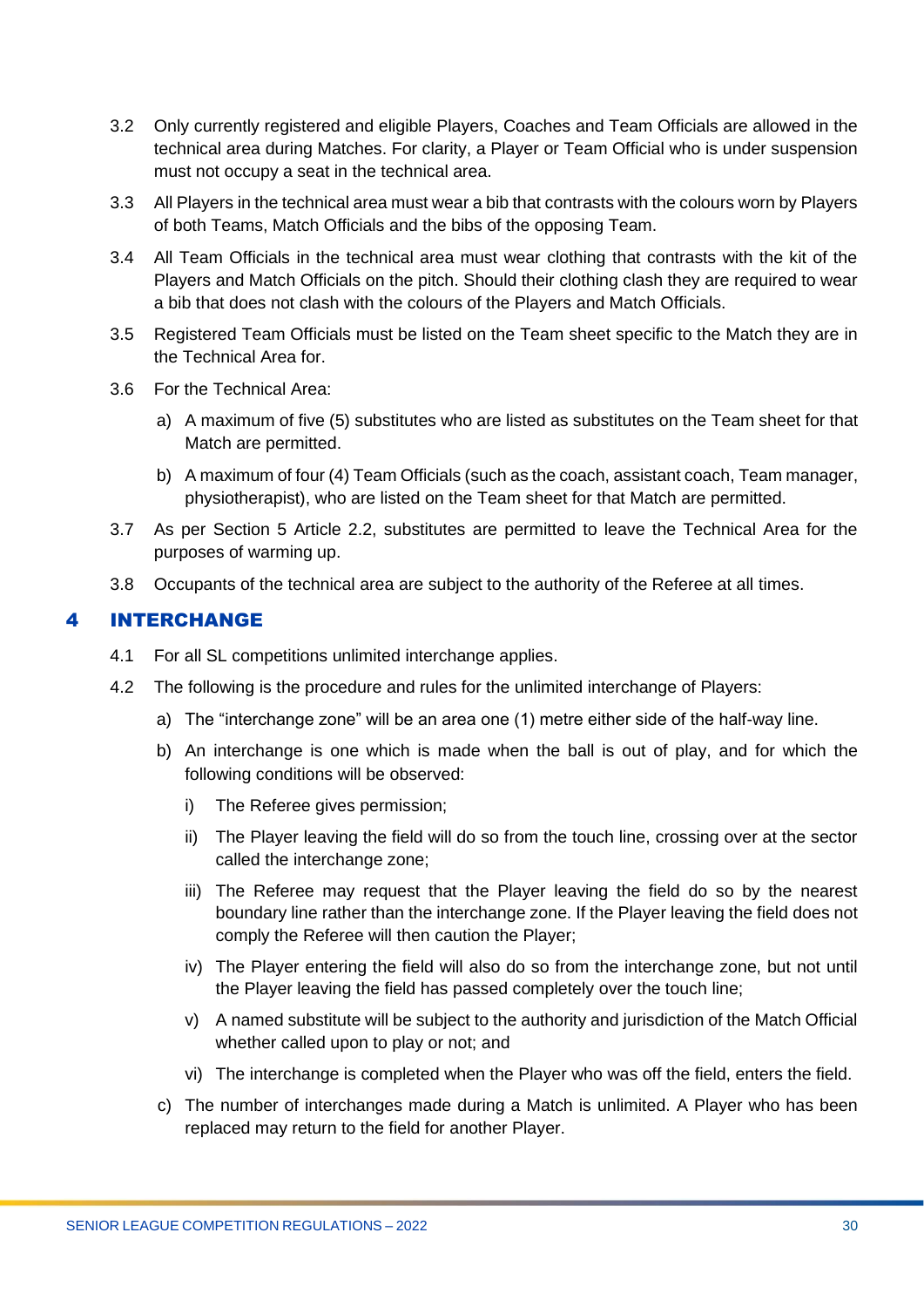- d) If during an interchange, an interchange Player enters the field before the replaced Player has completely left it, the Match Official will ensure the replaced Player leaves the field, caution the interchange Player and then restart the Match.
- e) If during an interchange, an interchange Player enters the field from a place other than the interchange zone, the Referee will caution the offending Player.
- f) The interchanging of Players will cease at the completion of normal and extra time.
- g) With the exception of an interchange for a goalkeeper who is unable to continue, only Players who are on the field of play or are temporarily off the field of play (e.g. injury or adjusting equipment) at the end of the Match are eligible to take penalty kicks.
- h) A goalkeeper who is unable to continue during the penalty kicks is able to be replaced.
- i) Interchange Players cannot be used to replace any Player who has been dismissed from the Match by the Referee.
- j) A Referee may decline the interchange of Players in the last ten (10) minutes of the Match, if they deem that a Club is contravening the spirit of the game by deliberately delaying play.

# <span id="page-30-0"></span>5 PLAYING STRIPS / CLASH OF COLOURS

- 5.1 Playing strips:
	- a) The playing strips of a Club in CF competitions shall be as nominated by the Club prior to the commencement of the competition and endorsed by CF.
	- b) All Teams are to nominate two (2) entirely different main and alternate playing strips to avoid any potential colour clashes. Clubs may only play in their nominated Club strips, unless otherwise approved by CF.
- 5.2 Clash of colours:
	- a) In the event that the Referee deems there to be a clash of colours with the predetermined strip, the away Team is required to change into an alternate strip. Away Teams may be required to wear a combination of their main and alternate strips to ensure the clash is resolved.
	- b) In the case of goalkeeper's colours clashing with either the opponent's field Players, goalkeeper or the Match Official's kit, the Referee will determine which keeper will change, always keeping in mind the principle that the away Team should change.
	- c) In the case of a combination of main and alternate strip colours of both Teams clashing with the Match Officials, the Referee will determine the final colours to be worn by all Players and Match Officials.

#### <span id="page-30-1"></span>6 CLUB VESTED OFFICIALS (CVO)

6.1 Clubs must provide the following minimum number of Club Vested Officials (CVO) for each Premiership and Championship Match: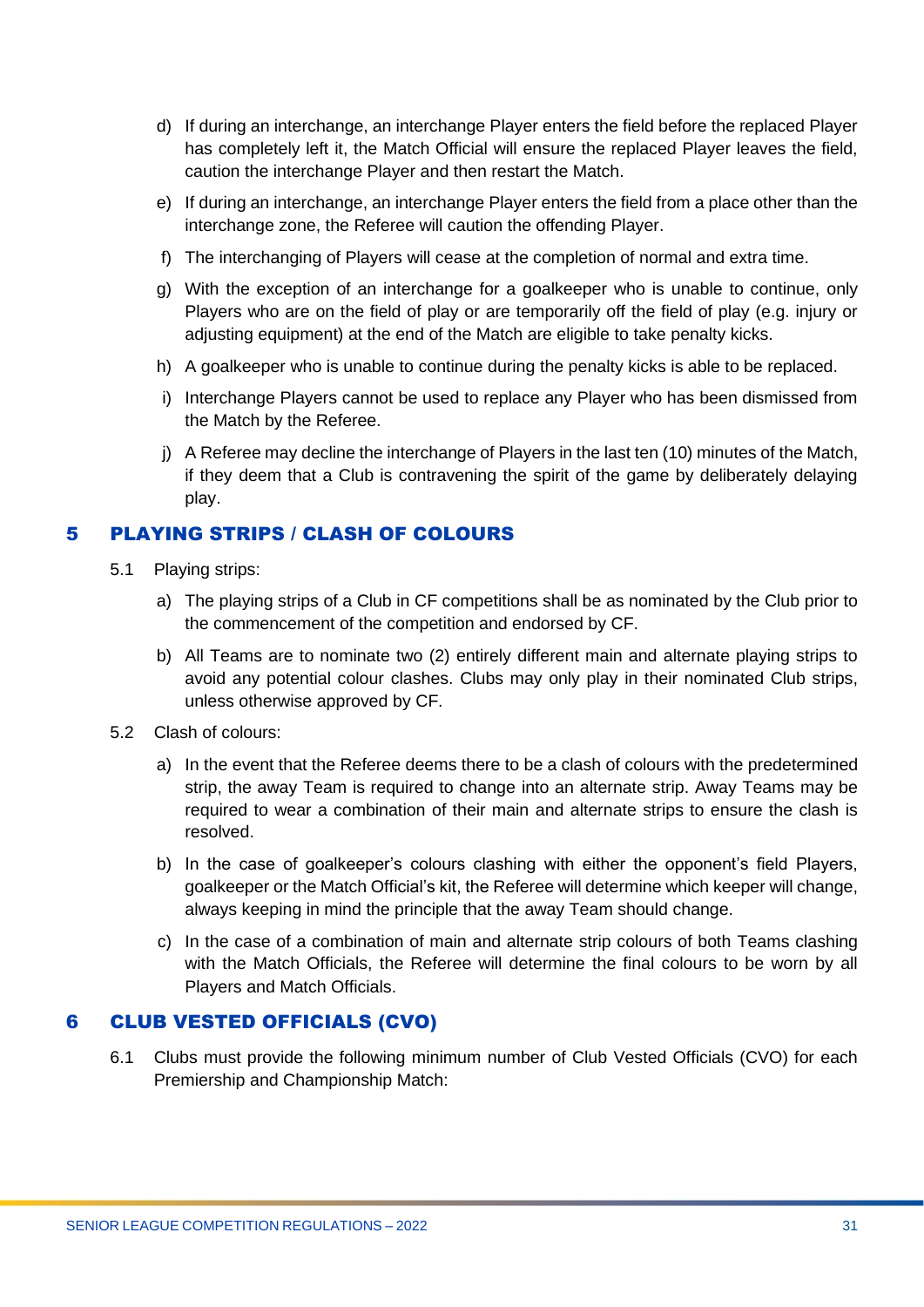| <b>Competition</b>            | <b>Quantity</b>                 |
|-------------------------------|---------------------------------|
| <b>State League Women's</b>   | N/A - Venue Manager will be CVO |
| State League Men's            | One (1) per Match               |
| <b>Community League Men's</b> | One (1) per Match               |
| Master's League Women's       | N/A - Venue Manager will be CVO |
| <b>Masters League Men's</b>   | N/A - Venue Manager will be CVO |

- a) Should a Club be found not to provide the specified number of CVO for a Match, they will incur a fine in accordance with Schedule 2.
- 6.2 The CVO must:
	- a) Wear the identifiable vests supplied by CF and be visible at all times.
	- b) Work together with the CVO from the opposing Club to deal with any disturbances that may arise, assist with the welfare of the Match Officials and escort dismissed Players from the pitch exclusion zone.
	- c) Ensure that the FA Spectator Code of Behaviour is being adhered to by their own Club Associates. If a Club Associate is not behaving in accordance with this code, the CVO may approach the person/s and remind them of their obligations:
		- i) If the matter is unable to be addressed, or the CVO is concerned for their own safety and wellbeing, contact needs to be made with the Match Officials who may take the appropriate action, including stopping the Match until the incident has been dealt with satisfactorily.
		- ii) Where intervention from the CVO or Match Officials may escalate a situation, the CVO should contact the Australian Federal Police or NSW Police.
	- d) Take responsibility for the Match Officials, from the time the Match Officials arrive at the venue until the time the Match Officials depart the venue.
		- i) The CVO must escort the Match Officials to and from the field of play prior to the game, and at both half and full time, unless a Match commissioner or security are appointed to the Match.
		- ii) The CVO must make sure unauthorised personnel are kept out of the Match Officials change room.
	- e) Must have their name correctly and clearly printed on the Electronic Team sheet.
	- f) Must not remain in or around the technical area/s, or inside the pitch perimeter fence, unless directed by the Match Officials.
- 6.3 CVO may report incidents to CF as necessary.

#### <span id="page-31-0"></span>7 VENUE MANAGERS

- 7.1 CF may appoint venue managers to scheduled Premiership and Championship Matches.
- 7.2 A venue manager is an independent person who is appointed to organise the venue and Matches.
- 7.3 A venue manager is required to submit a report to CF on the Club's compliance with the Regulations and ground compliance.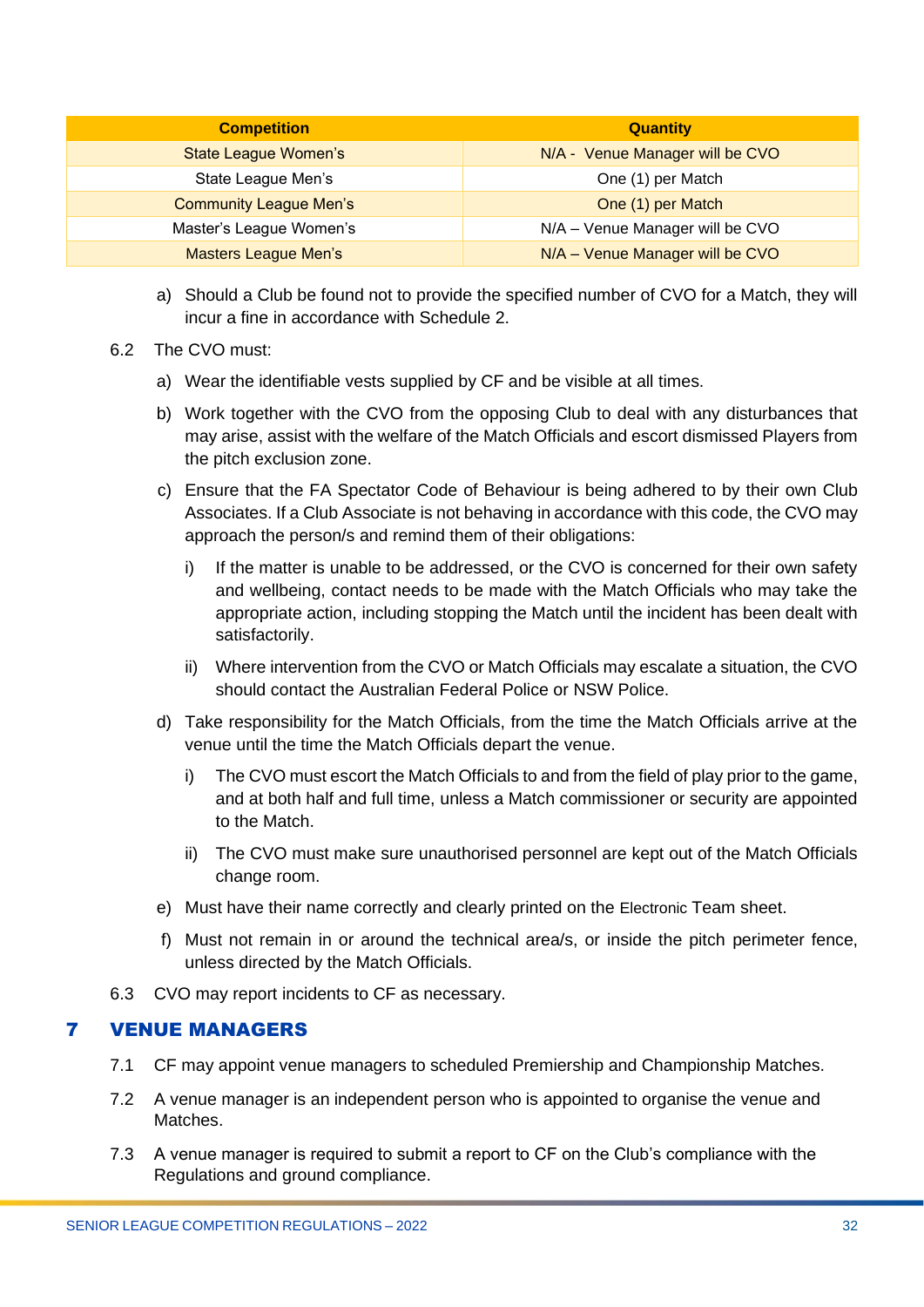7.4 Should a venue manager report non-compliance, the Club may be sanctioned in accordance with the DDR.

#### <span id="page-32-0"></span>8 IDENTIFICATION

- 8.1 Where a Club suspects an abnormality that involves the identity of a Player participating in a Match, prior to the commencement of the Match, the Club shall:
	- a) Bring the matter to the attention of the Match Official or CF representative. The Match Official or CF Representative may also confirm that suitable identification was produced and recorded on a report to CF.
		- i) Any Club that fails to produce Player proof of identification upon request from the CF representative or Match Official shall be liable to a penalty as determined by CF.
- 8.2 Where a Club suspects any abnormality that involves the identity of a Player participating in a Match after a Match has been completed, the Club shall:
	- a) Make notification on the bottom of the Team sheet of their intention to report the matter; and
	- b) Submit a written report to CF within twenty-four (24) hours of the conclusion of the Match for CF to investigate.

# <span id="page-32-1"></span>**9 ELECTRONIC TEAM SHEETS**

- 9.1 For all competition matches, Capital Football will use Electronic Team Sheets (ETS).
- 9.2 All ETS for all Matches are to be completed online using the competition management system.
- 9.3 Each team must submit their Player and Team Official selection by 2:00pm on the Friday prior to the scheduled weekend Match, or 2:00pm the day prior to a midweek Match. A failure to comply with this rule will result in a fine as outlined in Schedule 4.
- 9.4 When making their Player selection, Clubs are required to confirm the shirt number of each Player in the competition management system. This information will then appear automatically on the ETS next to the Player's name.
	- a) No Players from the same Team will be permitted to wear the same number on their playing strip.
	- b) All Players must have a shirt number listed on the ETS that corresponds with the number on their shirt.
- 9.5 Both Team are required to double check, that their Player and Team Official selection information in the ETS is correct, and if required make amendments to the information on the ETS at least thirty (30) minutes before the scheduled kick off time.
- 9.6 Each Team is required to review and confirm the opposition Team's Player and Team official selection information in the ETS is correct at least thirty (30) minutes before the scheduled kick off time.
- 9.7 Changes to the ETS will be permitted any time until ten (10) minutes prior to the scheduled kick off time, at which time the following shall apply:
	- a) Should a listed Player be removed from the starting line-up, that Player may only be replaced by a Player listed as a substitute on the ETS. The formerly starting Player may then be listed as a substitute. However, no other Player may be added to the ETS to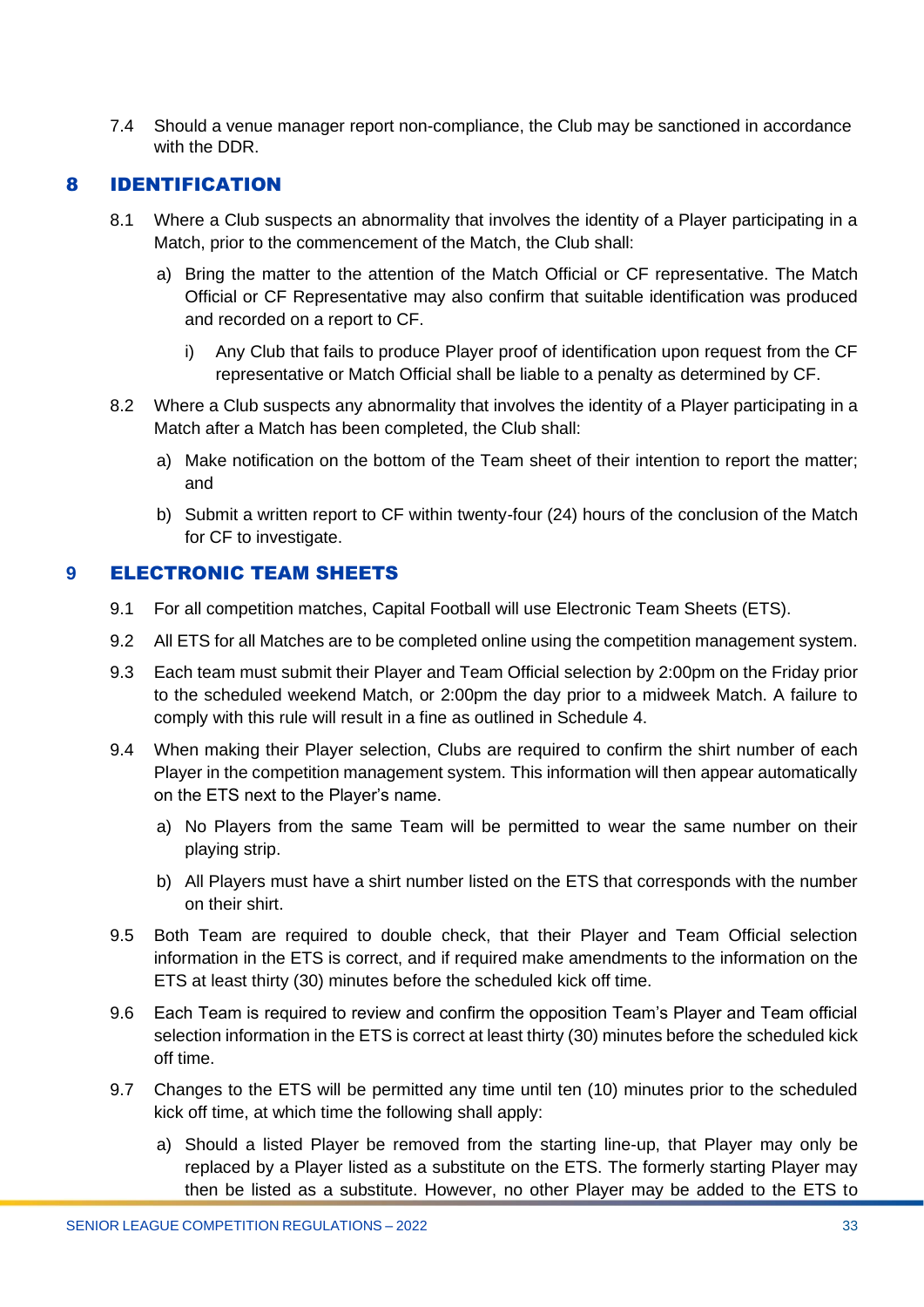replace any Player.

- b) Should a listed substitute Player be removed from the ETS, the Team will not be permitted to list another Player on the ETS and the number of available substitutes will be decreased by one (1).
- 9.8 A maximum of sixteen (16) Players per Team are permitted to be listed in the ETS.
- 9.9 A team official from each team is required to review the ETS at the completion of the Match to confirm the information listed is correct, including;
	- a) Half time and full-time scores
	- b) Goal scorers are marked against the correct Player.
	- c) Disciplinary sanctions listed are marked against the correct Player.
- 9.10 Regardless of the competition, no Player is permitted to be listed on more than two (2) Team sheets on any Match Day. Goalkeepers are exempt from this rule.

# <span id="page-33-0"></span>**10** PAPER TEAM SHEETS

.

- 10.1 The home, or first listed, team will be responsible for printing and providing paper Team sheets and Team official lists in the event that ETS are not available for any reason.
- 10.2 A team official from each team is required to sign the paper team sheet at the completion of the Match to confirm the information listed is correct, including:
	- a) Half time and full time scores
	- b) Goal scorers are marked against the correct Player.
- 10.3 Disciplinary sanctions listed are marked against the correct Player.
- 10.4 Paper team sheets for all age grades, signed by the respective Team officials, must be emailed to [teamsheets@capitalfootball.com.au](mailto:teamsheets@capitalfootball.com.au) to arrive no later than 5:00pm Monday following the weekend's Match, or 24 hours following a mid-week Match.
	- a) If CF does not receive the Paper Team Sheets as specified in Section 5, Article 12, the team will be fined as outlined in Schedule 2.
	- b) If CF does not receive the Paper Team Sheets within seven (7) days of the Match, the team will be deemed to have forfeited those matches, in accordance with Section 2, Article 15.
	- c) Where a Paper team sheet is not provided to CF in accordance with Section 5, Article 12, the club is deemed to have forfeited the Match in accordance with Section 2, Article 15.
- 12.5 Each team is required to submit their own paper Team Officials list via email to [teamsheets@capitalfootball.com.au](mailto:teamsheets@capitalfootball.com.au) to arrive no later than 5:00pm Monday following the weekend's Match, or 24 hours following a mid-week Match. If CF does not receive the paper Team officials list as specified above, the Team will be fined as outlined in Schedule 4.

#### <span id="page-33-1"></span>**11** RESULT OF THE MATCH

11.1 The Referee will complete the ETS at the conclusion of the Match. A Team Official from each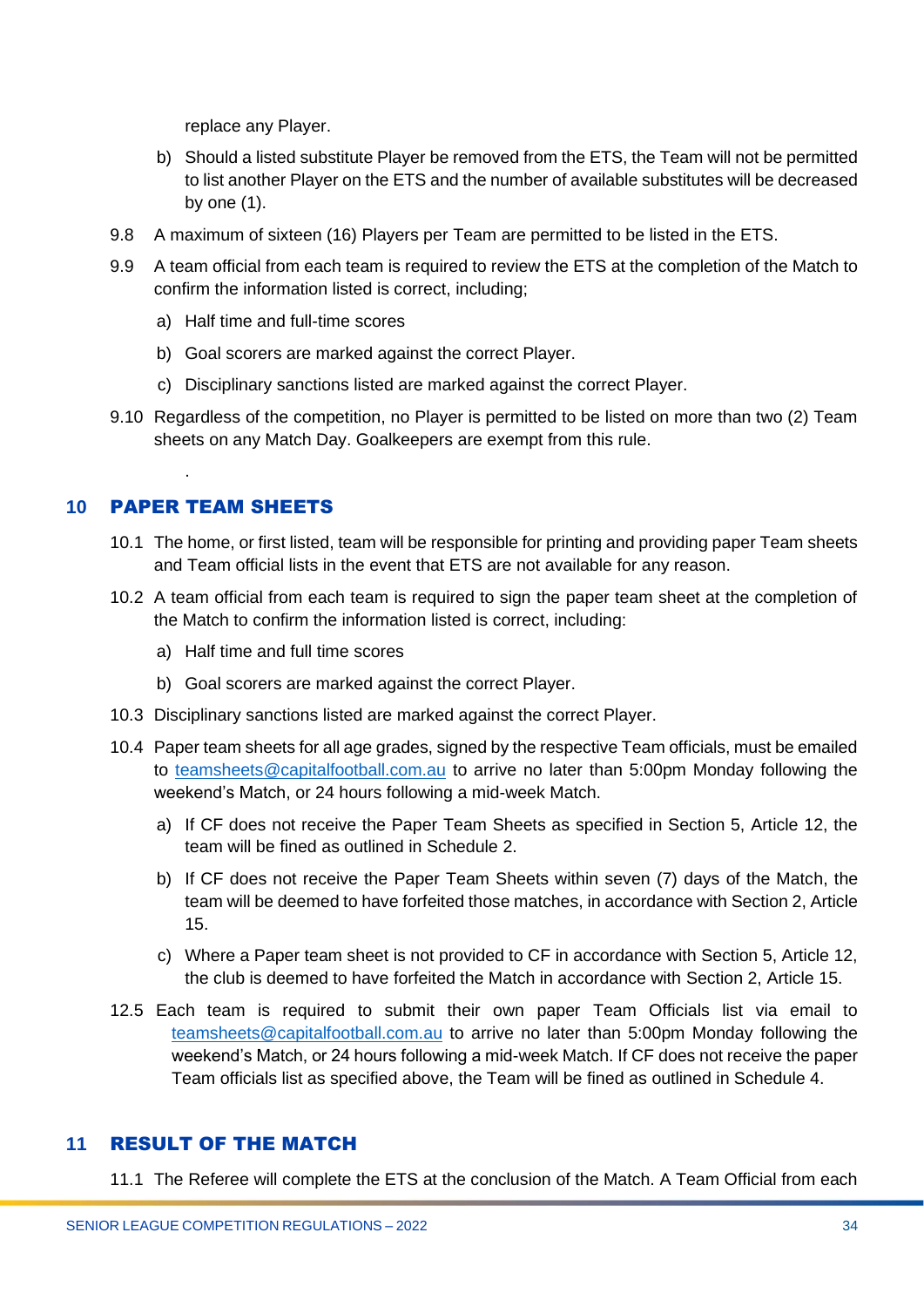team is then required to check the information listed on the ETS and enter the full-time score on the ETS signifying that the result of the match is correct.

- 11.2 In the event that the Referee is unable to complete the ETS immediately after the match due to internet connectivity issues, the Referee must complete the ETS as soon as possible no later than 10:00pm on the day of the Match was played.
- 11.3 The home, or first listed, team will be responsible for completing the ETS at the conclusion of the match in the event that a person has been appointed to act as the Referee for the match in the absence of the registered Referee.
- 11.4 If the Team Officials disagrees with any details on the ETS (either their own or their opposition's), the must;
	- a) Check with the Referee to confirm if an error was made in inputting the information onto the ETS.
	- b) If unable to be resolved with the Match Officials, the team official must submit a 'Raise a Dispute' request via the ETS.
- 11.5 Only the following information on a ETS can be disputed in accordance with Section 5, Article 13.3:
	- a) Goal scorers.
	- b) Substitutions
	- c) Yellow cards (only reference to who the yellow card was issued to).
	- d) Temporary dismissal (only in reference to who the temporary dismissal was issued to).
	- e) Red card (only in reference to who the red card was issued to).
	- f) Half-time/full time score.
	- g) Player Eligibility
- 11.6 Team sheet disputes will only be investigated by CF in the following circumstances:
	- a) The team sheet and the Club Incident Report are submitted in accordance with the timelines specified in Section 5, Article 11, Section 5, Article 12 and Section 5, Article 13 of these Regulations; and
	- b) The following evidence is submitted by the Club in support of its request for an investigation:
		- i) Video and/or photographic evidence;
		- ii) Statutory declaration; and
		- iii) Any other information accepted from the Club at the discretion of CF
- 11.7 CF reserves the right to amend the ETS and it will only amended if CF is satisfied that there was no malice or intent to gain an advantage.
- 11.8 CF's decision on a ETS dispute is final and not appealable

# <span id="page-34-0"></span><sup>12</sup> CAUTIONS AND EXPULSIONS

- 12.1 Clubs will receive the following automatic fines (as outlined in Schedule 2):
	- a) When five (5) or more Players or Team Officials from the same Team receive a caution or temporary dismissal in the same Match.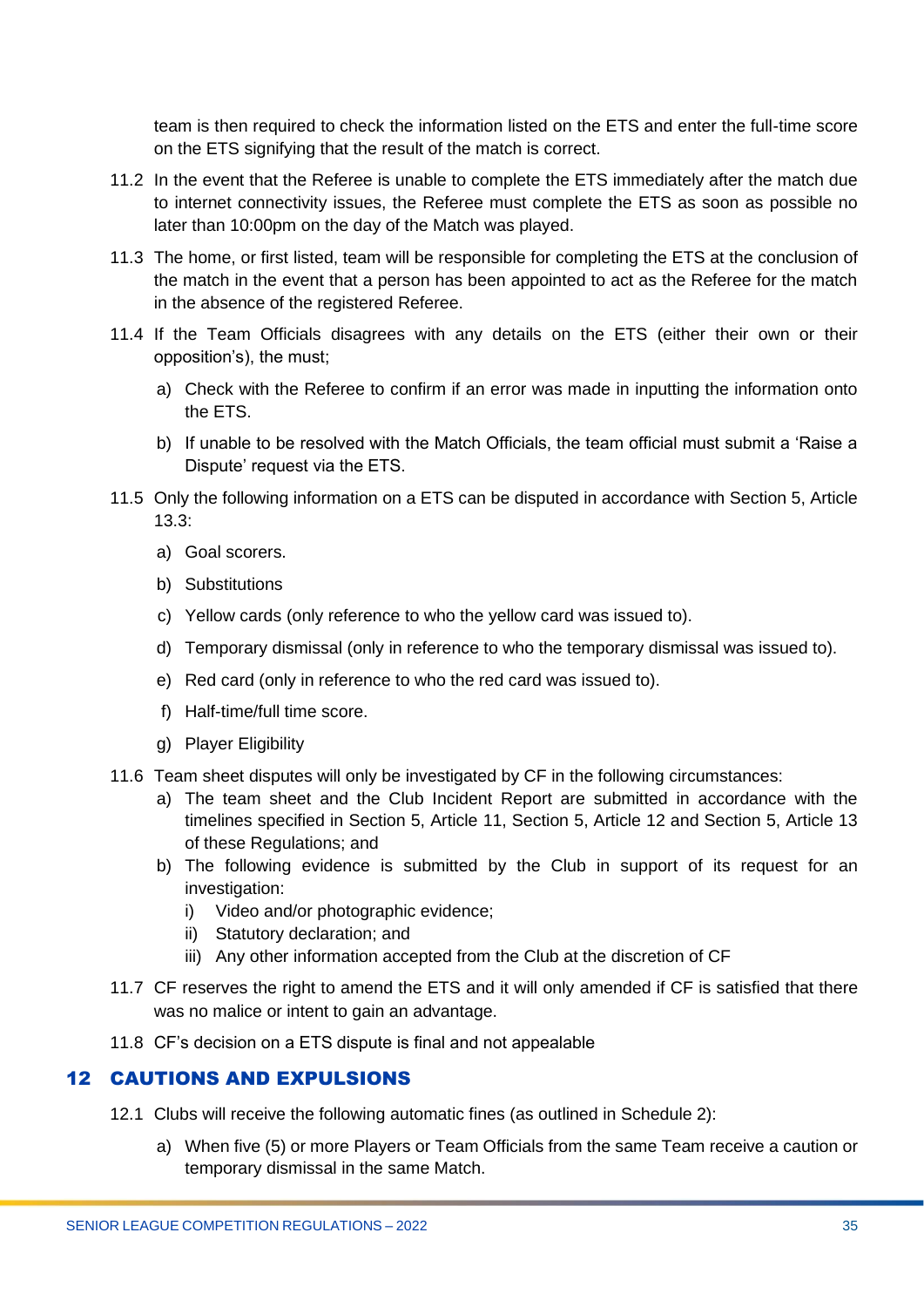- b) When three (3) or more Players or Team Officials from the same Team are sent off in the same Match.
- 12.2 For the avoidance of doubt, these fines are payable in addition to any sanctions imposed against Clubs or their Players pursuant to the DDR.

#### <span id="page-35-0"></span>13 GROUND, FACILITIES AND PITCH REQUIREMENTS

- 13.1 It is the responsibility of all Clubs to:
	- a) Provide a venue that complies with the minimum requirements for CF competitions.
	- b) Provide a safe environment for Players, Match Officials, Club Officials and spectators.
	- c) Ensure that the facilities and equipment are clean and fit for purpose.
	- d) Ensure that all applicable State/Territory government statutory and other requirements have been met in respect of their facilities, including but not limited to:
		- i) Legitimate approved use of the facility by the owner or land manager.
		- ii) Requirements under the Planning and Environment Act 1987, Food Act 1984 and Building Act 1993.
- 13.2 All Clubs will be required to nominate to CF a suitable ground/s to be used by their Teams for the season. All grounds are subject to approval by CF.
	- a) Should any ground be deemed unacceptable for use for any reason during a season, CF reserves the right to set the most appropriate course of action to conclude the season, including but not limited to rescheduling Matches to the "away Club" venue, setting Matches to a neutral venue, or forfeiting the Matches against the home Club.
	- b) In all instances covered by Section 5 Article 13.2, any costs incurred in the rescheduling of Matches will be the responsibility of the original home Club.
	- c) Unavailability of any ground due to neglect, non-payment of accounts or any other reason for which the home Club is responsible will result in a forfeit against the home Club.
- 13.3 Ground Set Up:
	- a) Line markings must be clear, accurate and within the dimensions specified below.
		- i) For SL Matches a minimum length of 90 metres and a minimum width of 45 metres is required.
	- b) In all SLM and CLM Matches sanctioned by CF, the home Club shall dress and undress the ground and ensure adequate line-marking, the nets are attached to the goals and the ground behind the goal and that corner flags are in place. All equipment needs to remain in place for the day.
	- c) In all Matches sanctioned by CF and played at cluster venues, CF will provide a roster advising which Team shall dress and undress the ground and who is to provide and set up and pack up the nets for each field.
	- d) A home Club whose Match is postponed or abandoned due to failing to have the ground line marked or dressed appropriately will forfeit the Match.
- 13.4 Goals:
	- a) All football goals that are installed as a permanent structure on a football pitch must be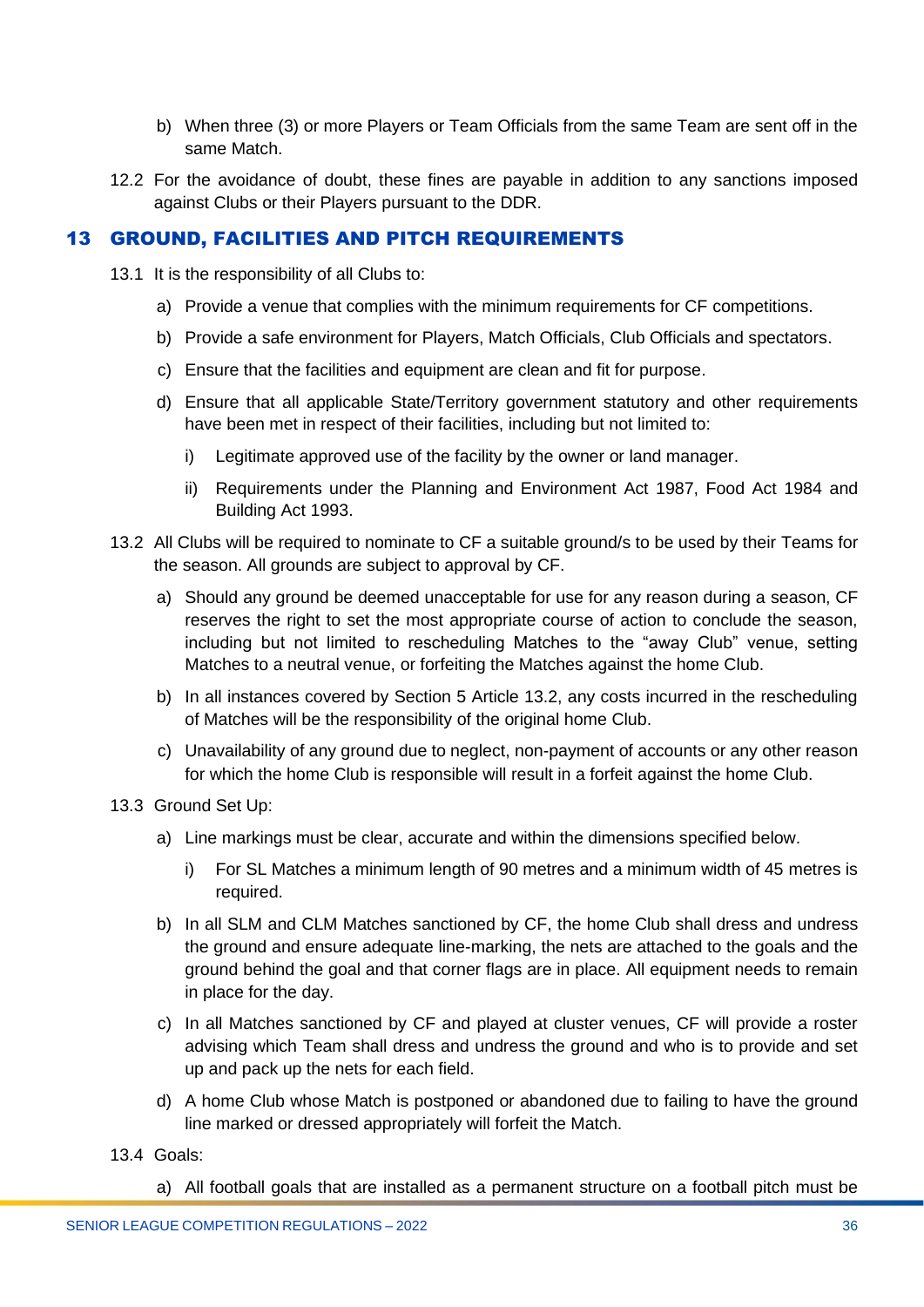properly secured, installed at the regulation width and height as per the IFAB Laws of the Game, and should have no sharp edges protruding that may cause injury.

- b) If a Club uses portable goals for competition, it must ensure that the goals conform to the current Standards Australia Handbook ["Portable Football Goalposts –](https://www.saiglobal.com/PDFTemp/CustomizedDownload/hb227-2003.pdf) Manufacture, use [and storage".](https://www.saiglobal.com/PDFTemp/CustomizedDownload/hb227-2003.pdf) The manufacturer of portable goals should provide the Club with a certificate of conformity.
- 13.5 Property damage and ground cleanliness:
	- a) Any Club found guilty of causing damage to property at any ground shall be required to pay the total cost of repairing such damage or the total cost of replacement of such property and shall be subject to other such penalties and/or sanctions as CF sees fit.
	- b) Home Clubs or other such Clubs designated by CF must collect litter and leave grounds, spectator areas, dressing rooms, toilets and pavilions in a satisfactory condition, empty all bins into the supplied hopper or they shall pay cleaning costs and any further applicable sanction.

# <span id="page-36-0"></span>14 SMOKING AND DRINKING AT VENUES

- 14.1 Smoking:
	- a) Participants and spectators must adhere to the smoking guidelines for individual venues where they exist.
	- b) Alternatively, it is prohibited for anyone to smoke within 10 metres of the field of play, change rooms, spectator amenities and canteen facilities.
- 14.2 Drinking:
	- a) The following conditions will apply to Clubs seeking permission to sell alcoholic beverages at fixtures under the auspices of CF:
		- i) The Club must obtain a license as required under the Liquor Licensing Act to sell alcohol, abide by those conditions as set out in the Liquor Licensing Act and supply to CF a copy of their license.
		- ii) The point of sale must be separate to other food or beverage, and to an area in which minors are restricted.
		- iii) Consumption must be restricted to an area that is not in the vicinity of the Player's race or Team benches.
		- iv) Under no circumstances must alcohol be served to people who are intoxicated.
		- v) Clubs are not permitted to sell any drinks (including alcohol) in glass containers.
		- vi) No Club is entitled to sell alcohol or to allow it to be consumed at their ground without the consent, in writing, of CF.
		- vii) The sale, provision of, or consumption of alcohol is not permitted during any U18's Matches or younger under the control of CF.
		- viii) No Club may permit the sale or consumption of alcohol at their ground where the conditions listed above have not been met in their entirety.
		- ix) Clubs are obligated to adhere to all items above regardless of any conflicting allowance granted within the liquor license.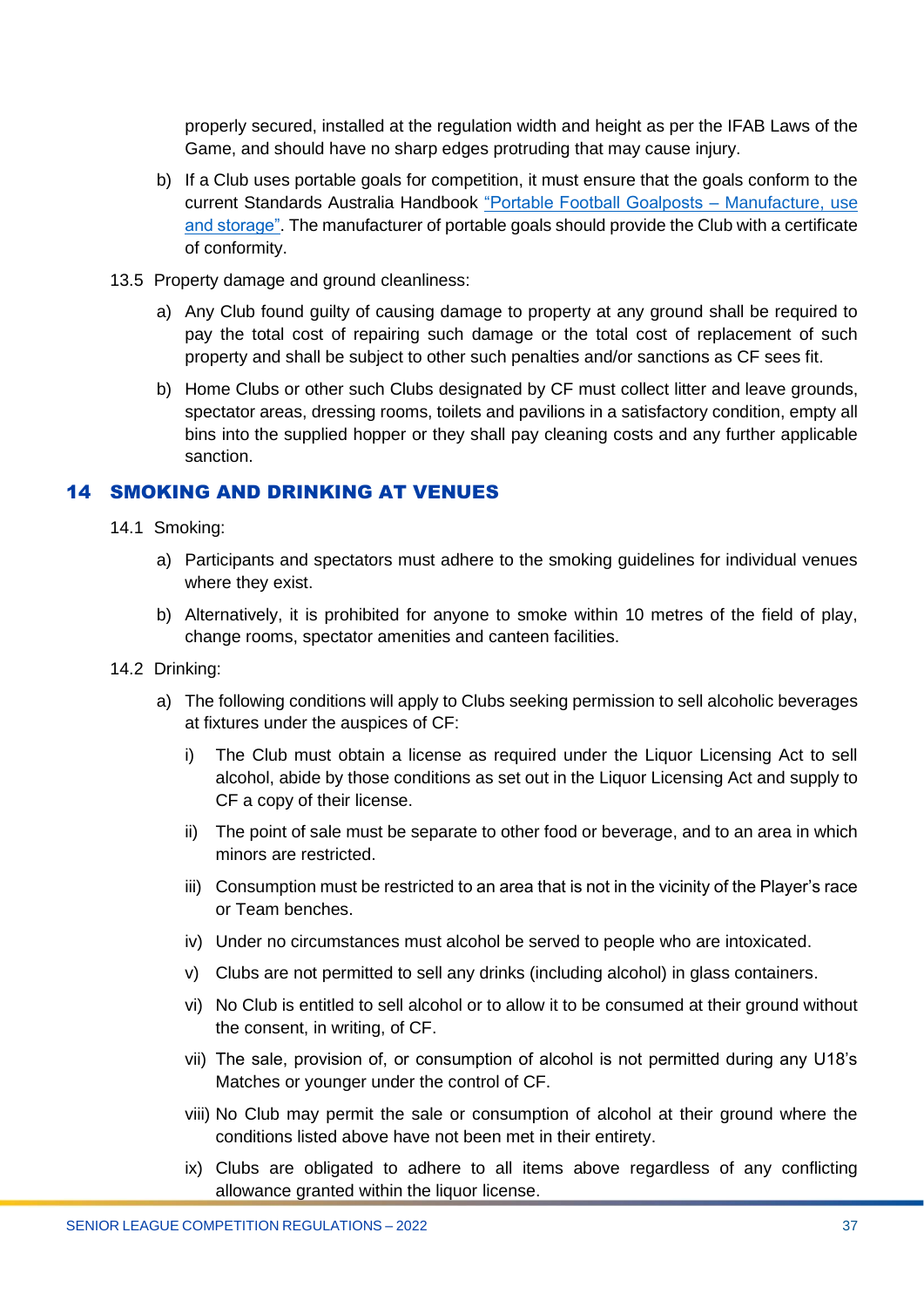- b) Participants and spectators must adhere to any alcohol guidelines for individual venues where they exist.
- 14.3 Should any person not adhere to any part of Section 5 Article 14 of these Regulations, both the individual and if the person is a Club Official, that person's Club, may be fined in accordance with Schedule 2 of these Regulations, and face disciplinary action under the DDR.

# <span id="page-37-0"></span>15 MEDICAL

15.1 Medical requirements for 2022 are detailed in Schedule 6 of the Regulations.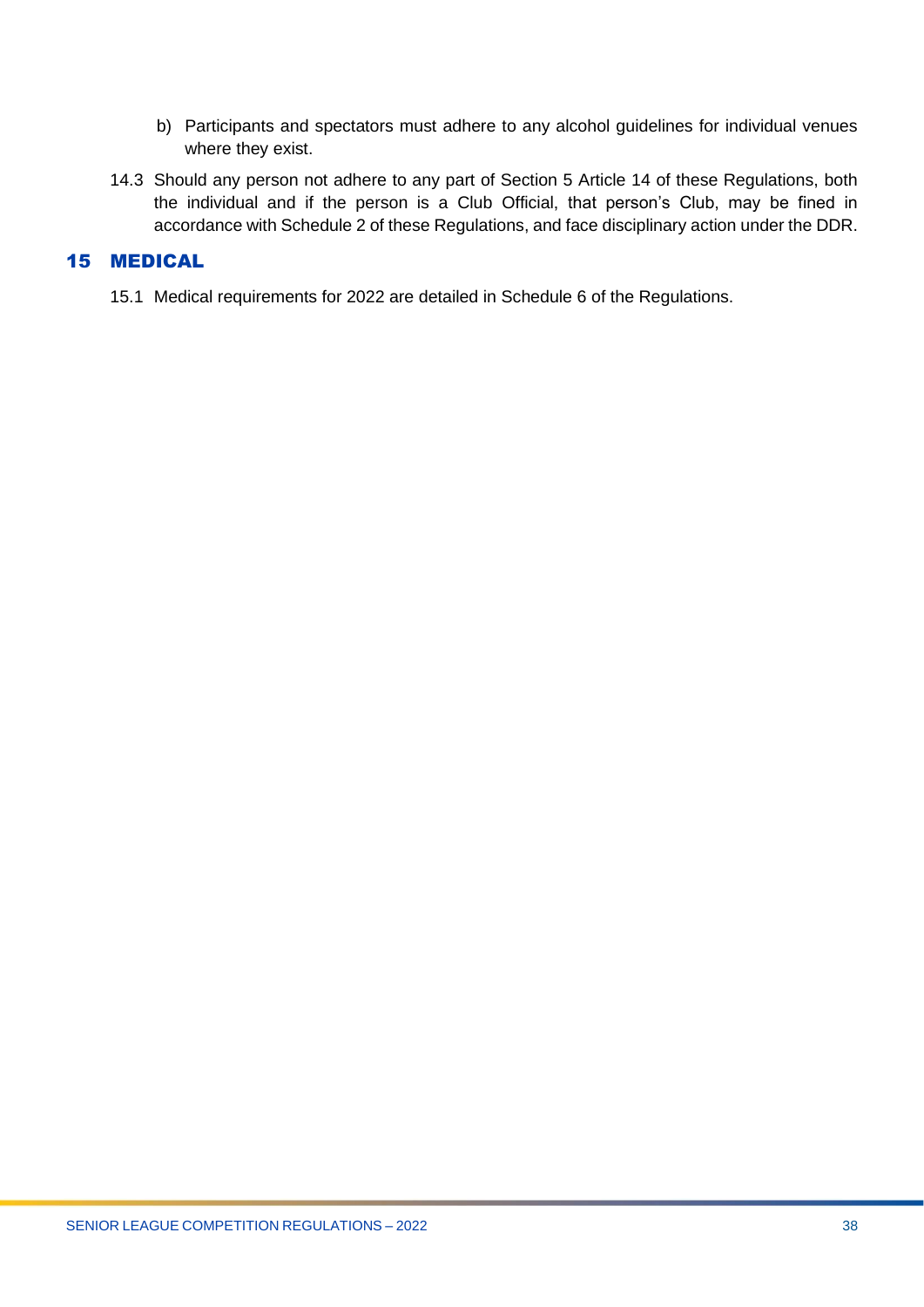# <span id="page-38-0"></span>SECTION 6: MATCH OFFICIALS

# <span id="page-38-1"></span>**1** MATCH OFFICIAL APPOINTMENTS

1.1 The appointment of all Match Officials officiating at CF fixtures shall be vested in the Referee Development Manager (RDM). The RDM is authorised to enlist the assistance of such persons as necessary and adopt such procedures as it deems most beneficial.

# <span id="page-38-2"></span>**2** MATCH OFFICIAL POWERS, DUTIES AND OBLIGATIONS

- 2.1 The Match Officials are required to carry out all duties, responsibilities and obligations as contained within the IFAB Laws of the Game.
- 2.2 Unless otherwise stated, the Referee shall be the sole arbiter as to whether a game will proceed, having regard to the condition of the ground, the weather at the time of inspection and the projected weather forecast.
- 2.3 The Referee may postpone or abandon a Match in accordance with the relevant articles of these Regulations.
- 2.4 At the conclusion of each Match, the Referee shall consult with their other Match Officials, where appointed, and confirm the accuracy of all Match information before completing and signing the Team sheet.
- 2.5 Match Officials are required to submit the necessary send-off reports and incident reports as per the DDR.

#### <span id="page-38-3"></span>**3** MATCH OFFICIAL FEES

- 3.1 Prior to the commencement of a competition, CF will communicate to all Clubs and Referees the approved Match Officials fees for that particular season. These fees will come into effect immediately and are subject to change at any time.
- 3.2 Unless otherwise stated, for Premiership Matches, CF will invoice the home Team for all fees for Match Officials monthly after the completion of each round.
- 3.3 Match Officials fees for all Championship Matches will be paid directly by CF to the Referees.
- 3.4 In the case of abandonments, where a Team is deemed to be at fault, the Match Officials fees will be due and payable by that Team.
- 3.5 Match Officials are entitled to receive one hundred percent (100%) of their Match fee if they submit a Match Official claim form in the event that:
	- a) Match Officials attend the ground to find the Match postponed prior without being notified by CF;
	- b) Match Officials attend the ground and prior to the commencement of the Match, the Match is forfeited, postponed or abandoned; or
	- c) After the commencement of the Match, the Match is abandoned.

#### <span id="page-38-4"></span>**4** ATTENDANCE OF MATCH OFFICIALS

4.1 Match Officials must arrive at the ground no later than ten (10) minutes prior to the scheduled kick off of their first appointment.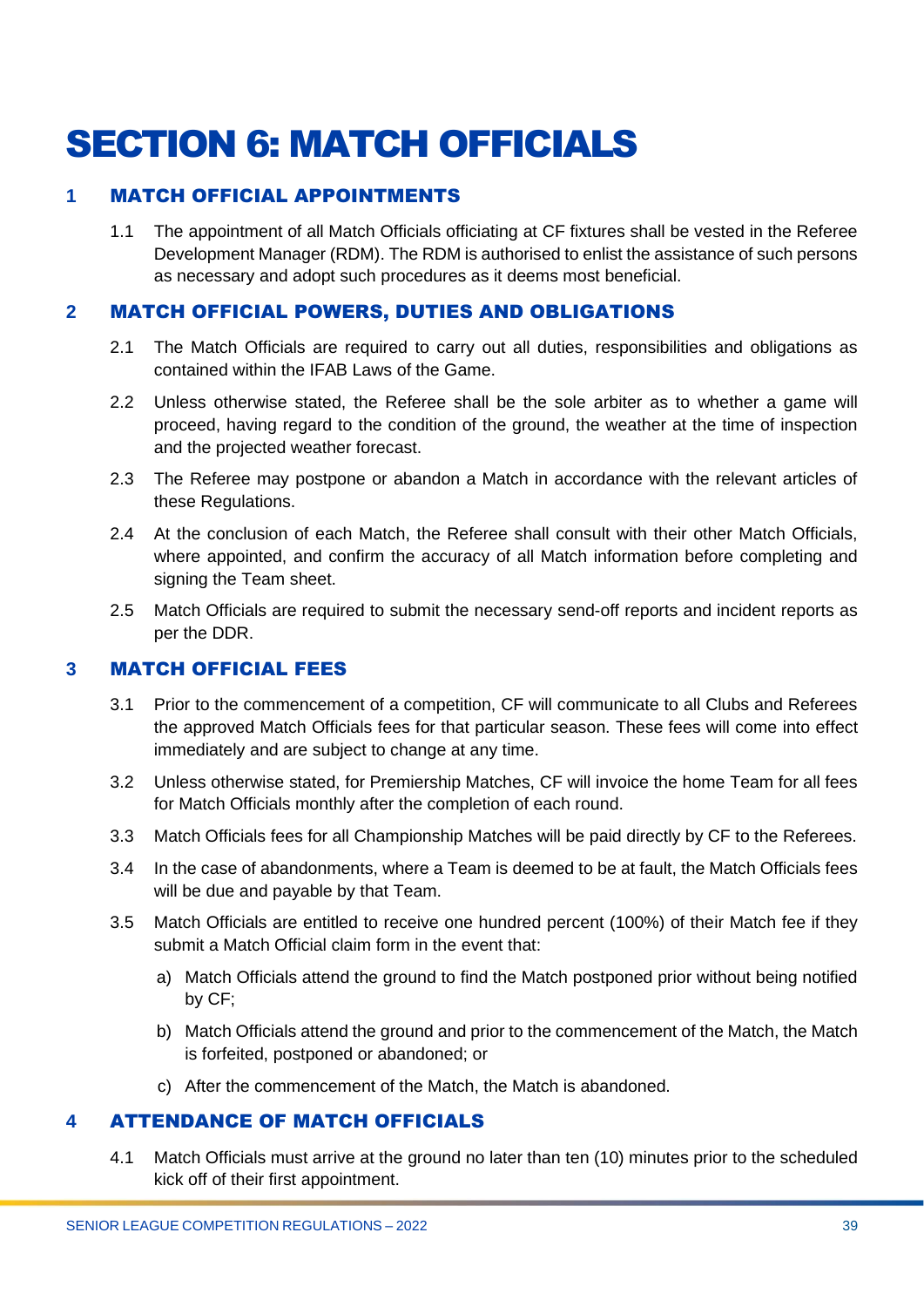#### <span id="page-39-0"></span>**5** NON-ATTENDANCE OF MATCH OFFICIALS

- 5.1 If the Referee fails to honour their appointment, the next most senior Match Official (Replacement) will take charge of the Match.
- 5.2 If the Referee is late arriving at a Match, the Replacement will take charge until the Referee is ready to take over.
- 5.3 If the home Club is unable to provide a registered Match Official, the home Club must invite the away Club to provide a registered Match Official.
- 5.4 If neither Club can provide a registered Match Official, the home Club must arrange for a person to act as a Match Official for the fixture.
- 5.5 A Club appointed Match Official will have the power to sanction Players in accordance with the IFAB Laws of the Game. They will need to submit any relevant send off and incident reports if required.
	- a) If the fixture has a Club person as an Assistant Match Official, it is recommended that they do not call offside, but assist with all other aspects of an Assistant Match Official.
- 5.6 If Assistant Match Officials have not been appointed, each Team must provide an Assistant Match Official.
- 5.7 All Clubs must fulfill all Matches, regardless of whether or not the CF appointed Referee is present to take charge.

#### <span id="page-39-1"></span>**6** TEMPORARY DISMISSALS

- 6.1 Temporary dismissals will be in effect in all SL Matches.
- 6.2 A temporary dismissal is when a Player commits dissent towards a Match Official and is punished by an immediate 'suspension' from participating in the next part of the Match.
- 6.3 Temporary dismissals apply to all Players (including goalkeepers) but not for cautionable offences (YCs) committed by a substitute or substituted Player.
- 6.4 The Referee will indicate a temporary dismissal by showing the yellow card and clearly pointing with both arms to the temporary dismissal area.
- 6.5 The temporary dismissal period is 10 minutes, which begins when play restarts after the Player has left the field of play.
- 6.6 The temporary dismissal area is the Player's own technical area for the duration of the dismissal period, unless 'warming up' (under the same conditions as a substitute).
- 6.7 Once the temporary dismissal period has been completed, the Player can return from the touchline with the Referee's permission, which can be given while the ball is in play. The Referee has the final decision as to when the Player can return.
- 6.8 A temporarily dismissed Player cannot be substituted until the end of the temporary dismissal period.
- 6.9 If a temporary dismissal period has not been completed at the end of the first half (or the end of the second half when extra time is to be played), the remaining part of the temporary dismissal period is served from the start of the second half (start of extra time).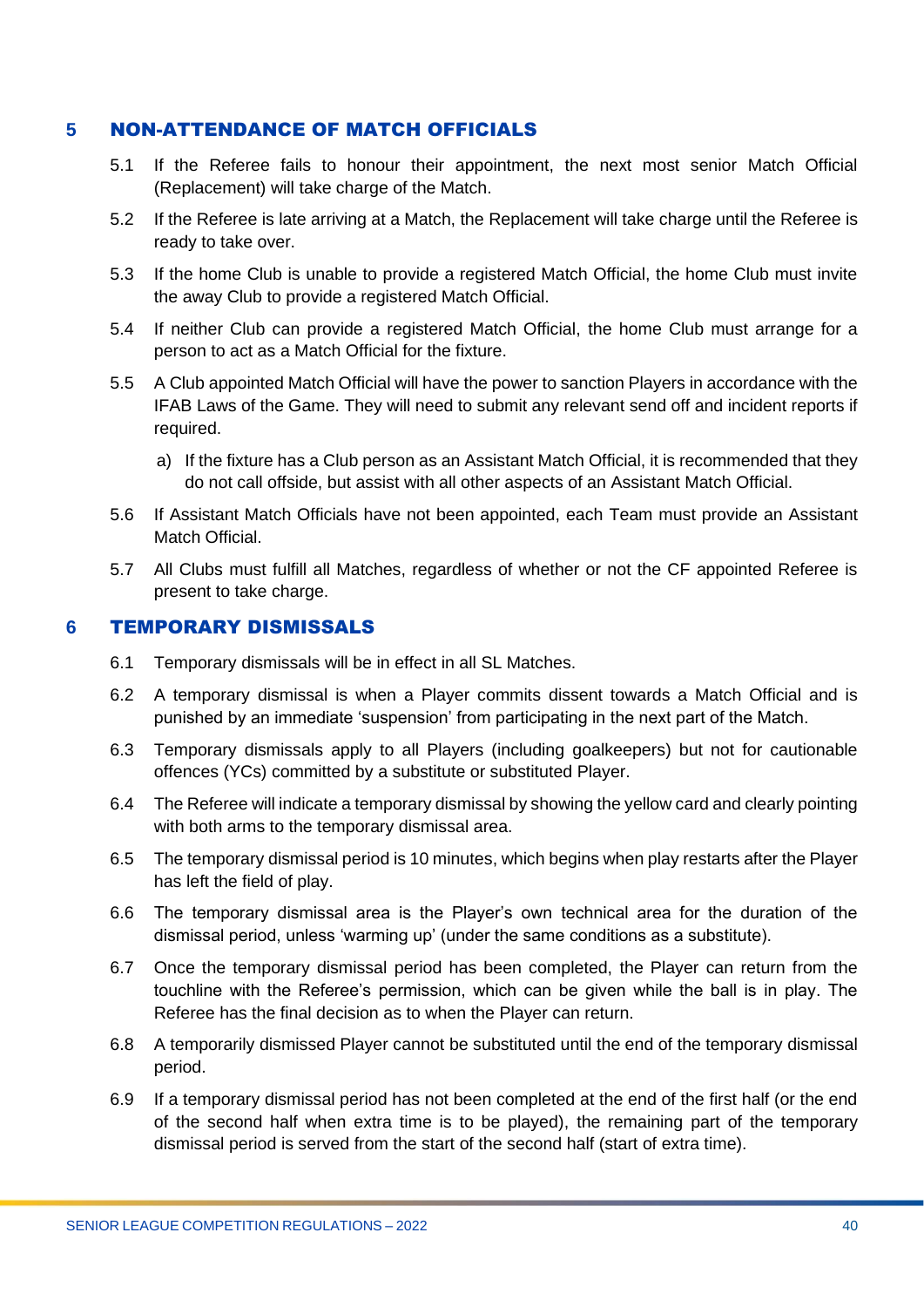- 6.10 If a Player receives a temporary dismissal in a Championship series Match during extra time and the final whistle occurs prior to the dismissal period elapsing, that Player will be allowed to participate in kicks from the penalty mark.
- 6.11 A temporarily dismissed Player who commits a cautionable or sending-off offence during their temporary dismissal period will take no further part in the Match and may not be replaced or substituted.
- 6.12 A Player who has received a caution and then receives a temporary dismissal can continue playing after the end of the temporary dismissal period.
- 6.13 A Player who receives a second temporary dismissal in the same Match will serve the temporary dismissal period and will take no further part in the Match.
	- a) After the end of the second temporary dismissal period, the Player may be replaced by a named substitute.
	- b) A Player who has also received a caution in the same Match may not be replaced or substituted.
- 6.14 A Player who receives a second caution in the same Match will be sent off and takes no further part in the Match and may not be replaced or substituted.

# <span id="page-40-0"></span>**7** CAUTIONS AND EXPULSIONS FOR TEAM OFFICIALS

- 7.1 The Referee may take action against Team Officials who fail to act in a responsible manner and can issue a warning or a yellow card for a caution or a red card for a sending-off from the field of play and its immediate surroundings (including the technical area).
- 7.2 If the offender cannot be identified, the senior Coach present in the technical area will receive the sanction.
- 7.3 If a medical Team Official commits a sending-off offence, they may remain in the technical area if the Team has no other medical person available, and act if a Player needs medical attention.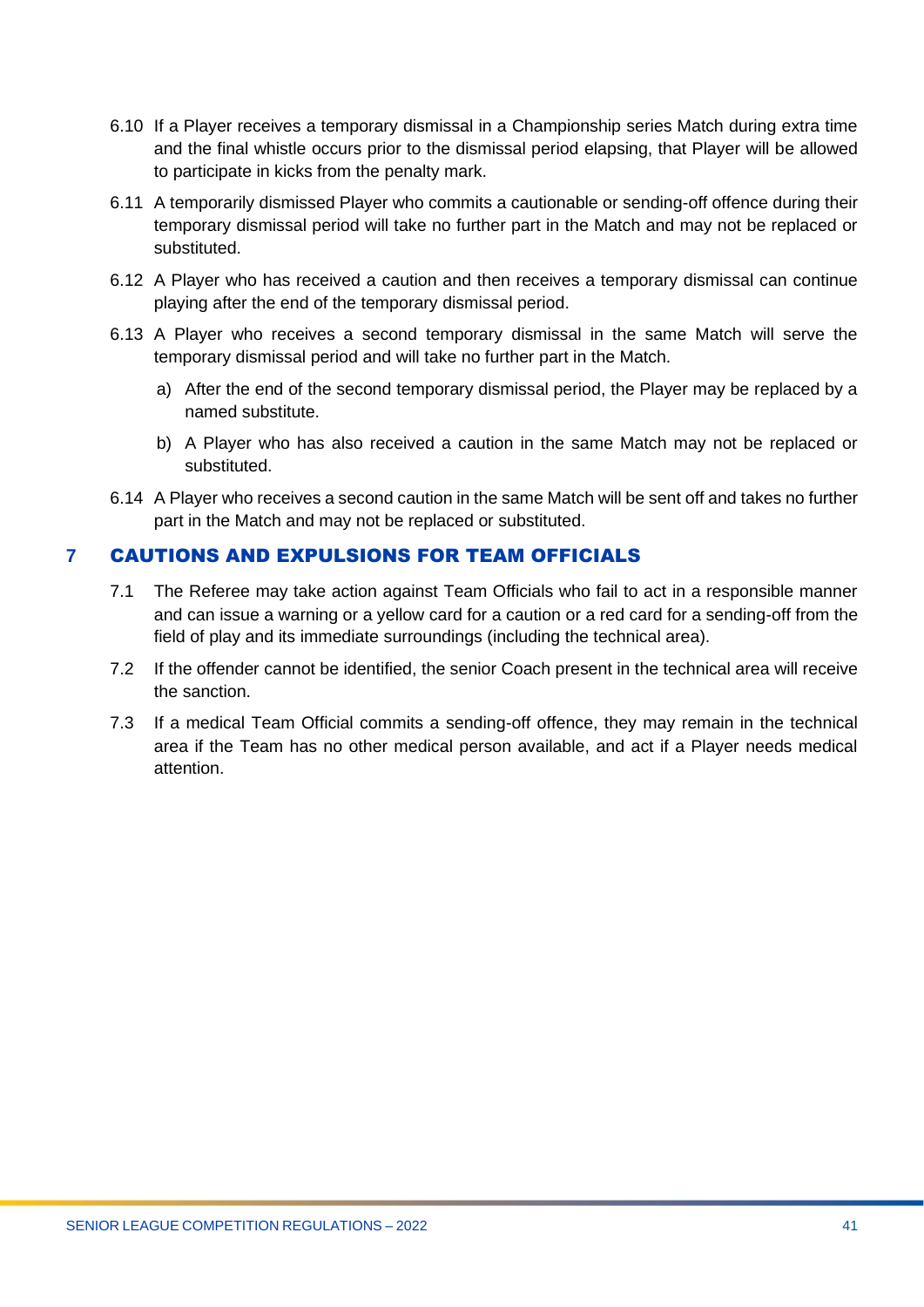# <span id="page-41-0"></span>SECTION 7: AWARDS

# <span id="page-41-1"></span>**1** TROPHIES, MEDALS AND SHIELDS

- 1.1 CF will present the following medals, trophies and shields:
	- a) Premiership winners:
		- i) Perpetual trophy for all competitions.
		- ii) Replica trophy for all competitions.
		- iii) 18 medals for all competitions.
		- iv) Any requests for medals above the allocated number may be purchased at a cost to the Club.
	- b) Championship winners:
		- i) Perpetual trophy for all competitions.
		- ii) Replica trophy for all competitions.
		- iii) 18 medals for all competitions.
		- iv) Any requests for medals above the allocated number may be purchased at a cost to the Club.
	- c) Championship runners up:
		- i) 18 medals for all competitions.
		- ii) Any requests for medals above the allocated number may be purchased at a cost to the Club.
	- d) Grand final Match Officials:
		- i) 3 medals for each competition.
	- e) Club Championship winners (SLW/MLW, SLM/CLM, MLM):
		- i) Perpetual shield for each League.
		- ii) Plaque for winners.

#### <span id="page-41-2"></span>**2** PERPETUAL TROPHY OWNERSHIP

- 2.1 All perpetual trophies and shields remain the property of CF.
- 2.2 CF will retain possession of the perpetual trophy and shield immediately following the prize giving ceremony.
- 2.3 Should a perpetual trophy or shield be lost or damaged whilst under the care or custody of a Club, the latter shall refund to CF the cost of thorough repair or replacement in addition to any other penalty which CF may impose.

# <span id="page-41-3"></span>**3** AWARD CALCULATIONS AND CRITERIA

3.1 Club Championship: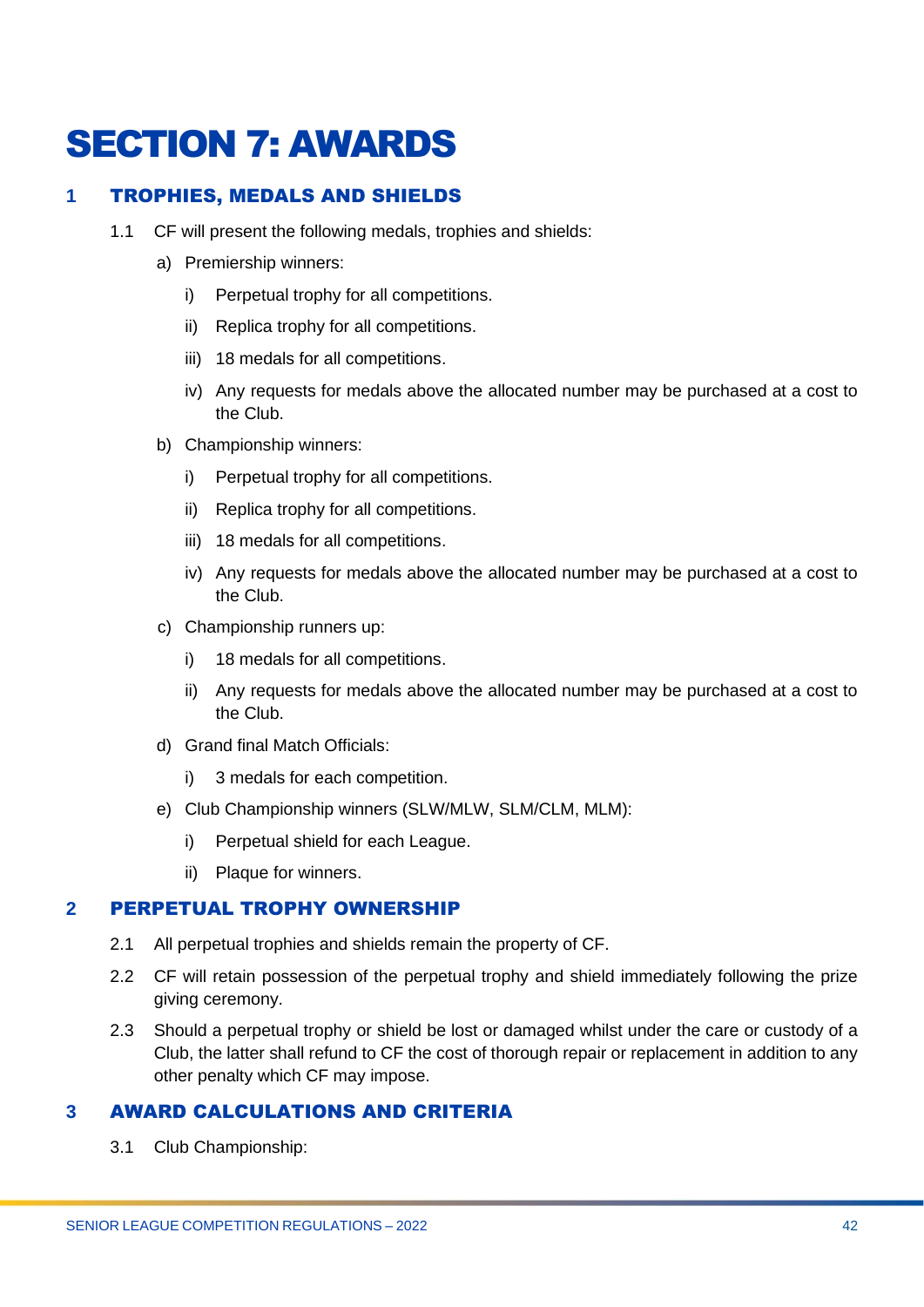- a) The Club Championship award is presented to the Club in each League (SLW/MLW, SLM/CLM, MLM), based on the total number of points accumulated by each of their teams
- b) If a club has more than one team in each division of the league (i.e. SLW 2, 2 teams), only the top seeded team in that division will be counted towards the club championship
- c) SLW and MLW Club Championship points are attributed as follows:

| <b>Competition</b>         | <b>Points Multiplier</b>                                                                               |
|----------------------------|--------------------------------------------------------------------------------------------------------|
| <b>SLW</b> – all divisions | Premiership points x 1 (if multiple teams in the division<br>only the top seeded team will be counted) |
| $MLW - all divisions$      | Premiership points x 1                                                                                 |

d) SLM and CLM Club Championship points are attributed as follows:

| <b>Competition</b>    | <b>Points Multiplier</b>                                                                               |
|-----------------------|--------------------------------------------------------------------------------------------------------|
| $SLM - all divisions$ | Premiership points x 1 (if multiple teams in the division<br>only the top seeded team will be counted) |
| CLM – all divisions   | Premiership points x 1 (if multiple teams in the division<br>only the top seeded team will be counted) |

e) MLM Club Championship points are attributed as follows:

| <b>Competition</b>    | <b>Points Multiplier</b>                                                                               |  |  |
|-----------------------|--------------------------------------------------------------------------------------------------------|--|--|
| $MLM - all divisions$ | Premiership points x 1 (if multiple teams in the division<br>only the top seeded team will be counted) |  |  |

# <span id="page-42-0"></span>SECTION 8: GENERAL

# <span id="page-42-1"></span>**1** CONSEQUENCES FOR BREACH

1.1 Any breach of these Regulations or failure to comply with any direction given by CF may result in the imposition of a penalty issued by CF under these Regulations or other sanctions pursuant to the CF Disputes and Disciplinary Regulations (DDR).

# <span id="page-42-2"></span>**2** DISCIPLINARY SANCTIONS AND PROCEEDINGS

2.1 All Clubs, Players, Team Officials, Match Officials, spectators or any person participating at a CF Match or event will submit exclusively to the jurisdiction of the DDR.

#### <span id="page-42-3"></span>**3** MONIES OWING TO CF

- 3.1 Monies owing by a Club:
	- a) All amounts owed by a Club to CF must be paid within 30 days of the date of the invoice being issued by CF.
	- b) For monies still owing after 30 days from the date of invoicing, a reminder notice will be sent to the Club.
	- c) For monies still owing after a period of 90 days from the date of invoicing, a notice will be sent to the Club stating they are un-financial and will be unable to accumulate any regular season points from that time, in any age grade or League.
		- i) Clubs may request a payment plan with CF to pay back those debts that remain unpaid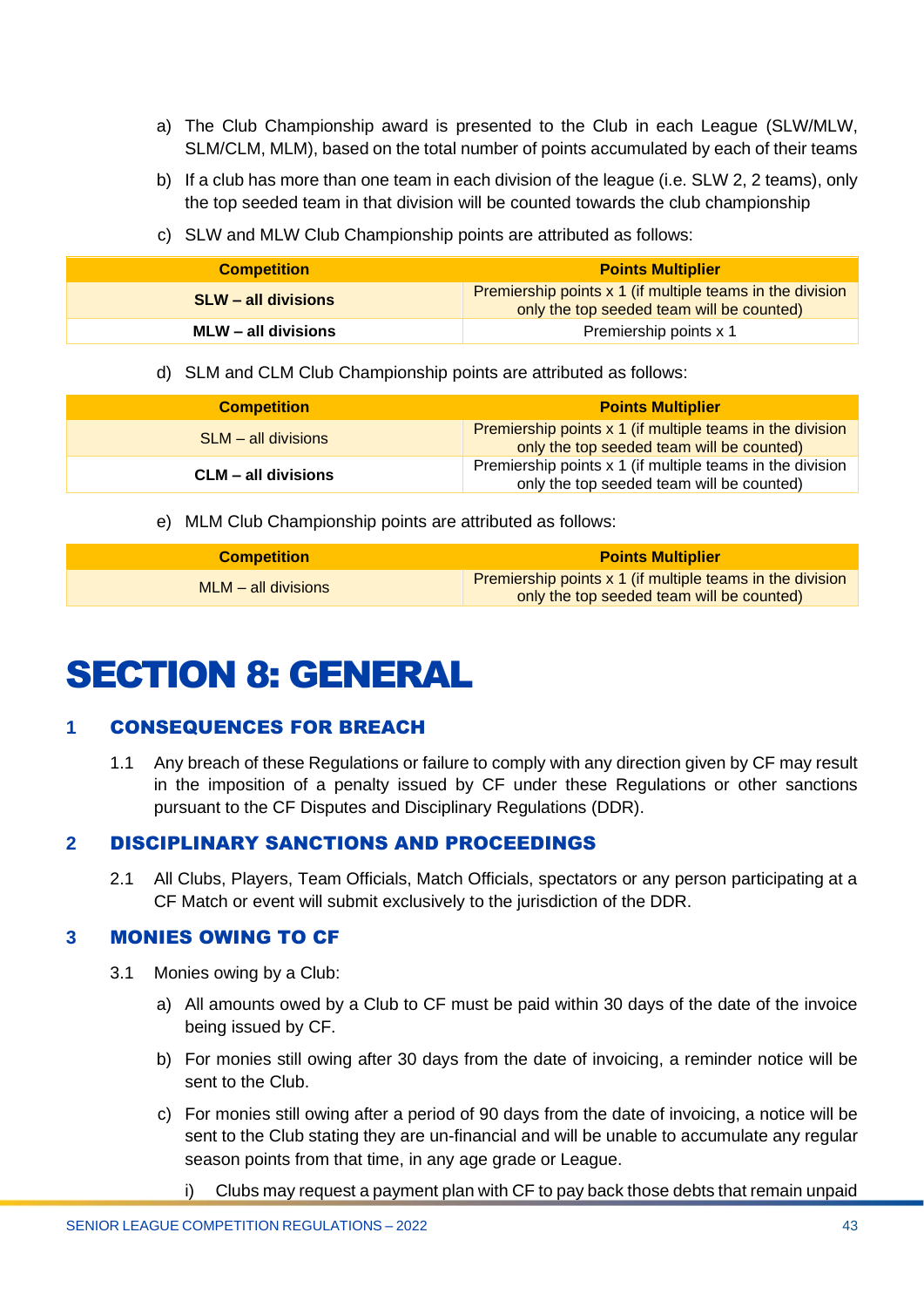beyond 90 days from invoicing. Where a payment plan is agreed to by CF:

- A. The Club entering the agreement will be determined to be financial and may continue to play for points provided they abide by the terms of the agreement .
- B. Where an agreement is not complied with, any points accumulated by the Club (in any age grade or League) from 90 days from the date of the invoice/s to which the agreement relates will be deducted and removed.
- ii) A Club subjected to this penalty will be notified in writing as to when the deduction of points will take effect.
- iii) Clubs who are unfinancial, and have not entered into an agreement with CF, will be ineligible for finals and unable to participate in any Cup competitions.
- d) Notwithstanding Section 8 Article 3.1 a) & b), CF may, in its absolute discretion, either offset any transfer or compensation fees owed to CF by an unfinancial Club to the extent of the amounts owing or expel a Club if it does not comply with these Regulations.
- e) Clubs who are in debt to CF, where any of the debt amount is outstanding at any time after 31 October each year:
	- i) May at the absolute discretion of CF, be suspended from all competitions in which that Club competes.
	- ii) Have any rights or privileges in the activities of CF relating to that Club's participation suspended until all debts and obligations have been discharged, except where a dispute over fees remains unresolved.
- f) Where a Club has been suspended under Section 8 Article 3.1 e) i), the opposing Team will be awarded a forfeit and the score will be recorded as 3-0.
- 3.2 Monies owing by an Individual:
	- a) All amounts owed by an individual to CF must be paid within 30 days of the date of the invoice issued by CF in relation to that amount.
	- b) For monies still owing after the expiry of 30 days from the date of invoicing, individuals will be deemed ineligible for participation in any CF competitions.

#### <span id="page-43-0"></span>**4** MONIES OWING TO ACT SPORTSGROUNDS

- 4.1 Monies owing by a Club:
	- a) All amounts owed by a Club to ACT Sportsgrounds must be paid in line with the due date of the invoice being issued by ACT Sportsgrounds.
	- b) For monies still owing after the due date of invoicing, a reminder notice may be sent to the Club.
	- c) For monies still owing after a period of 90 days from the due date of invoicing, a notice may be sent by CF to the Club by stating they are un-financial and will be unable to accumulate any regular season points from that time, in any age grade or League.
		- i) Clubs may request a payment plan with ACT Sportsgrounds to pay back those debts
			- A. The Club entering the agreement will be determined to be financial and may continue to play for points provided they abide by the terms of the agreement.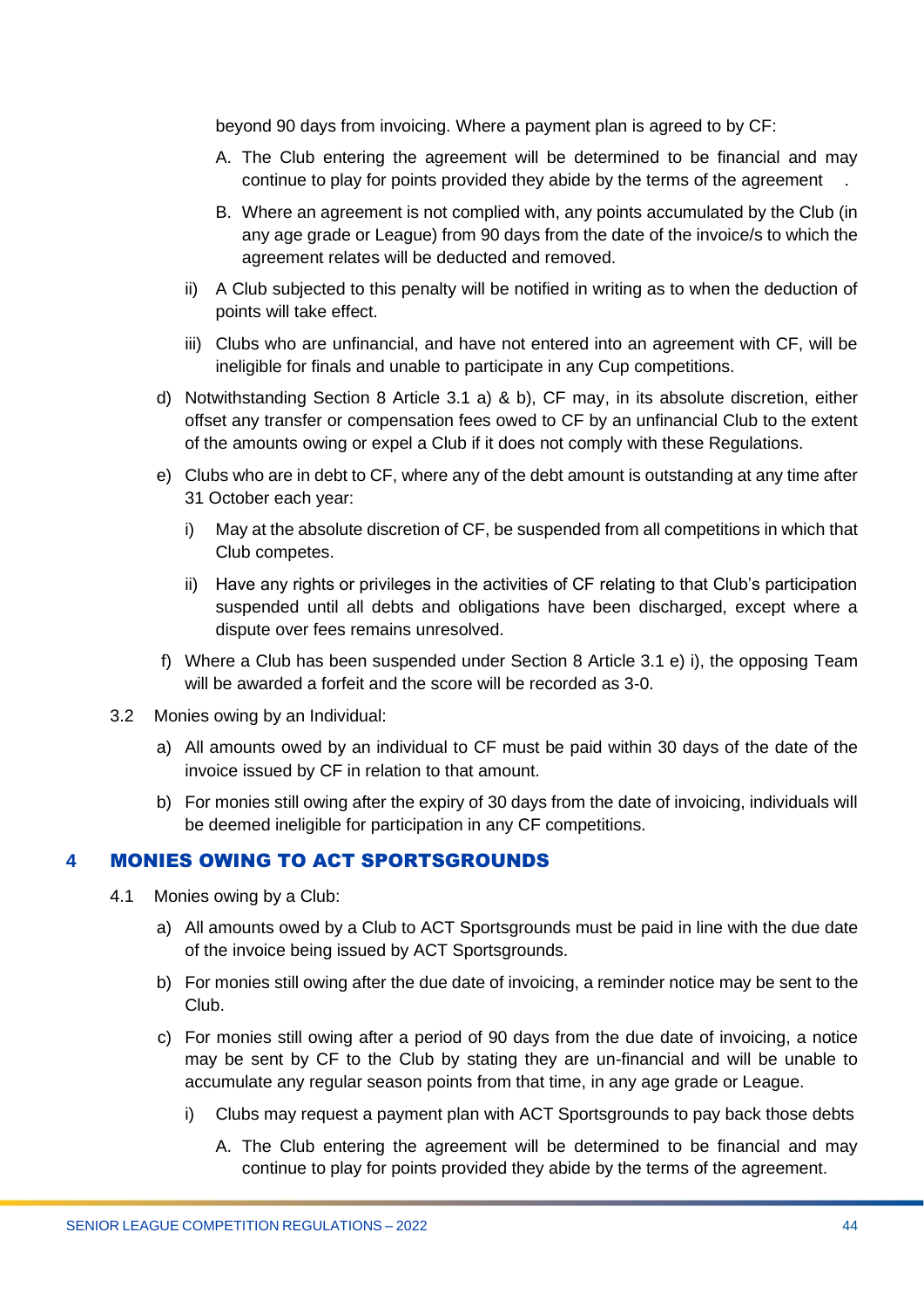- B. Where an agreement is not complied with, any points accumulated by the Club (in any age grade or League) from 90 days from the date of the invoice/s to which the agreement relates will be deducted and removed.
- ii) A Club subjected to this penalty will be notified in writing as to when the deduction of points will take effect.
- iii) Clubs who are unfinancial and have not entered into an agreement with ACT Sportsgrounds, will be ineligible for finals and unable to participate in any Cup competitions.
- iv) Clubs who are in debt to ACT Sportsgrounds, where any of the debt amount is outstanding at any time after 31 October each year:
- v) May at the absolute discretion of CF, be suspended from all competitions in which that Club competes.
- vi) Have any rights or privileges in the activities of CF relating to that Club's participation suspended until all debts and obligations have been discharged, except where a dispute over fees remains unresolved.
- d) Where a Club has been suspended under Section 8 Article 4.1 e) i), the opposing Team will be awarded a forfeit and the score will be recorded as 3-0.
- 4.2 Monies owing by an Individual:
	- a) All amounts owed by an individual to ACT Sportsgrounds must be paid within 30 days of the date of the invoice issued by ACT Sportsgrounds in relation to that amount.
	- b) For monies still owing after the expiry of 30 days from the date of invoicing, individuals will be deemed ineligible for participation in any CF competitions.

#### <span id="page-44-0"></span>**5** STRICT LIABILITY OF CLUBS

5.1 A Club is liable for the misconduct of its participants under the DDR.

#### <span id="page-44-1"></span>**6** PROTECTION OF IMPORTANT FIXTURES

6.1 Where an international, interstate or A-Leagues Match is scheduled for the ACT or surrounding region, CF may determine that no competition fixture or sanctioned Match shall take place at the same time.

#### <span id="page-44-2"></span>**7** SPECIAL CONSIDERATION

- 7.1 CF will have the power to consider special circumstances outside the prescribed limits of the Regulations should it be clear those special considerations are in the interests of the game.
- 7.2 The decision by CF to review and consider special circumstances under this section is not subject to appeal or review.
- 7.3 Nothing in these Regulations will prevent CF from approving a course of action to meet unforeseeable circumstances not covered by the Regulations, including but not limited to promotion, relegation, number of divisions and composition of Teams.

#### <span id="page-44-3"></span>8 UNFORESEEABLE CIRCUMSTANCES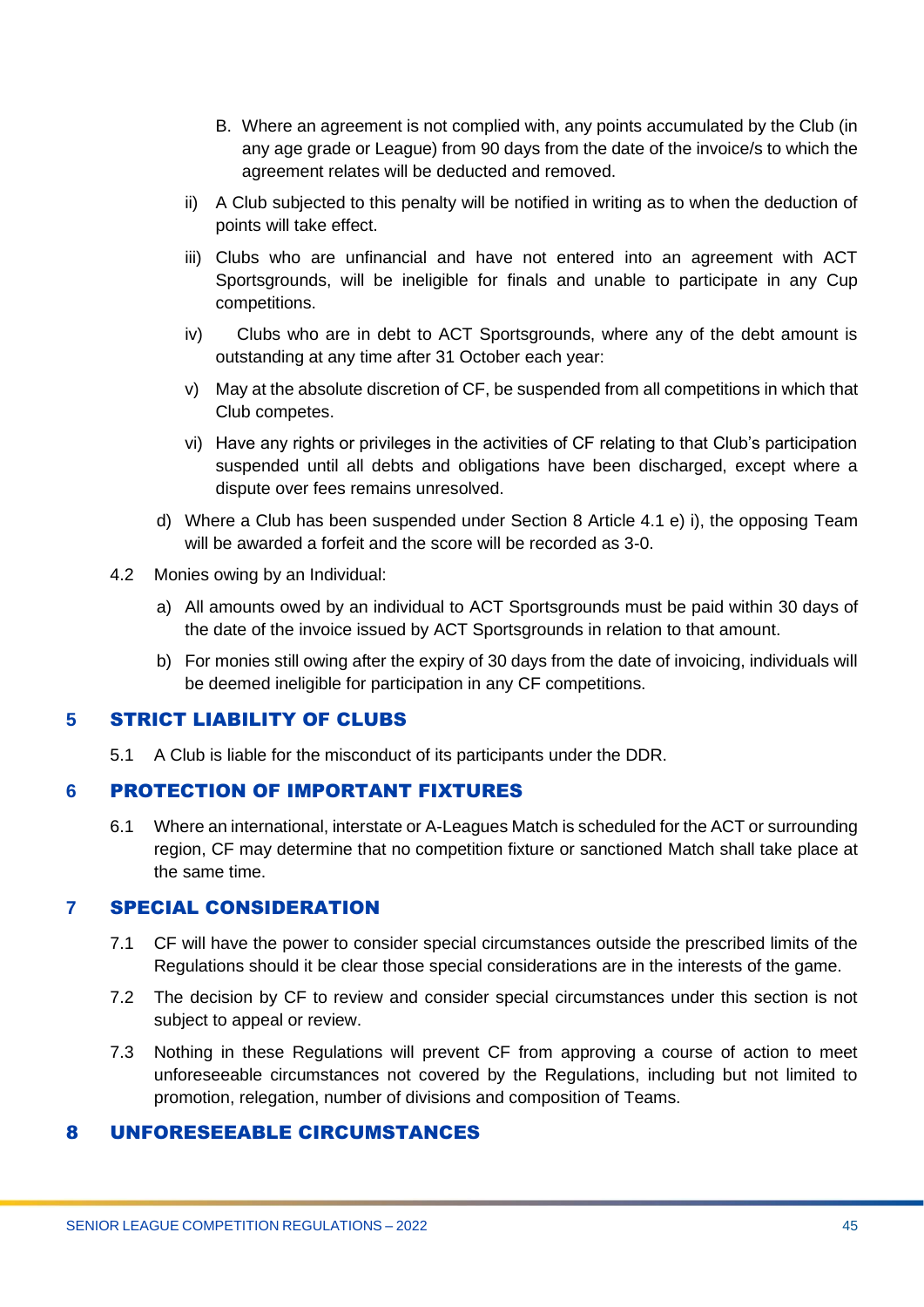8.1 Nothing in these Regulations will prevent CF from approving a course of action to meet unforeseeable circumstances not covered by the Regulations, including but not limited to promotion, relegation, number of divisions and composition of Teams.

# <span id="page-45-0"></span>SCHEDULE 1: DEFINITIONS

**A-Leagues** means the national men's and women's football competitions conducted in Australia under the control of FA.

**ACT Football Federation (ACTFF)** means the ACT Football Federation.

**Amateur** means any Player that is not a Professional.

**Australian Capital Territory (ACT)** means the federal territory of Australia containing the Australian capital city of Canberra and some surrounding townships.

**Capital Football (CF)** means CF trading as ACT Football Federation which is the governing body for football (including Futsal) in the ACT and surrounding regions.

**Capital Football Disputes and Disciplinary Regulations (DDR)** means the CF Disputes and Disciplinary Regulations.

**Championship** means the final series conducted at the completion of the Premiership in accordance with the Capital Football Competition Regulations.

**Club or Clubs** means:

- a) a body corporate or incorporated association recognised by CF and having the following characteristics:
	- i) It organises Teams to participate in competitions sanctioned by CF or FA;
	- ii) All members of its Teams are entitled to Club membership;
	- iii) Club members (or their parent or guardian) may vote in an election for any Club officeholders; or
- b) any legal entity deemed to be a Club by CF.

**Club Official or Club Officials** means any person involved with the administration, management or organisation of a Club (whether paid or unpaid), including employees, contractors, directors, representatives, committee members and volunteers.

**Club Vested Officials (CVO)** means a person nominated by a Club to assist the Club in meeting its Match day obligations.

**Constitution** means the ACT Football Federation Constitution as amended from time to time, and a reference to a particular article of the Constitution.

**Cup** means a tournament or event conducted by CF which includes, but not limited to, the Federation Cup.

**Disciplinary Tribunal** means a Disciplinary Tribunal appointed by CF, in accordance with the DDR.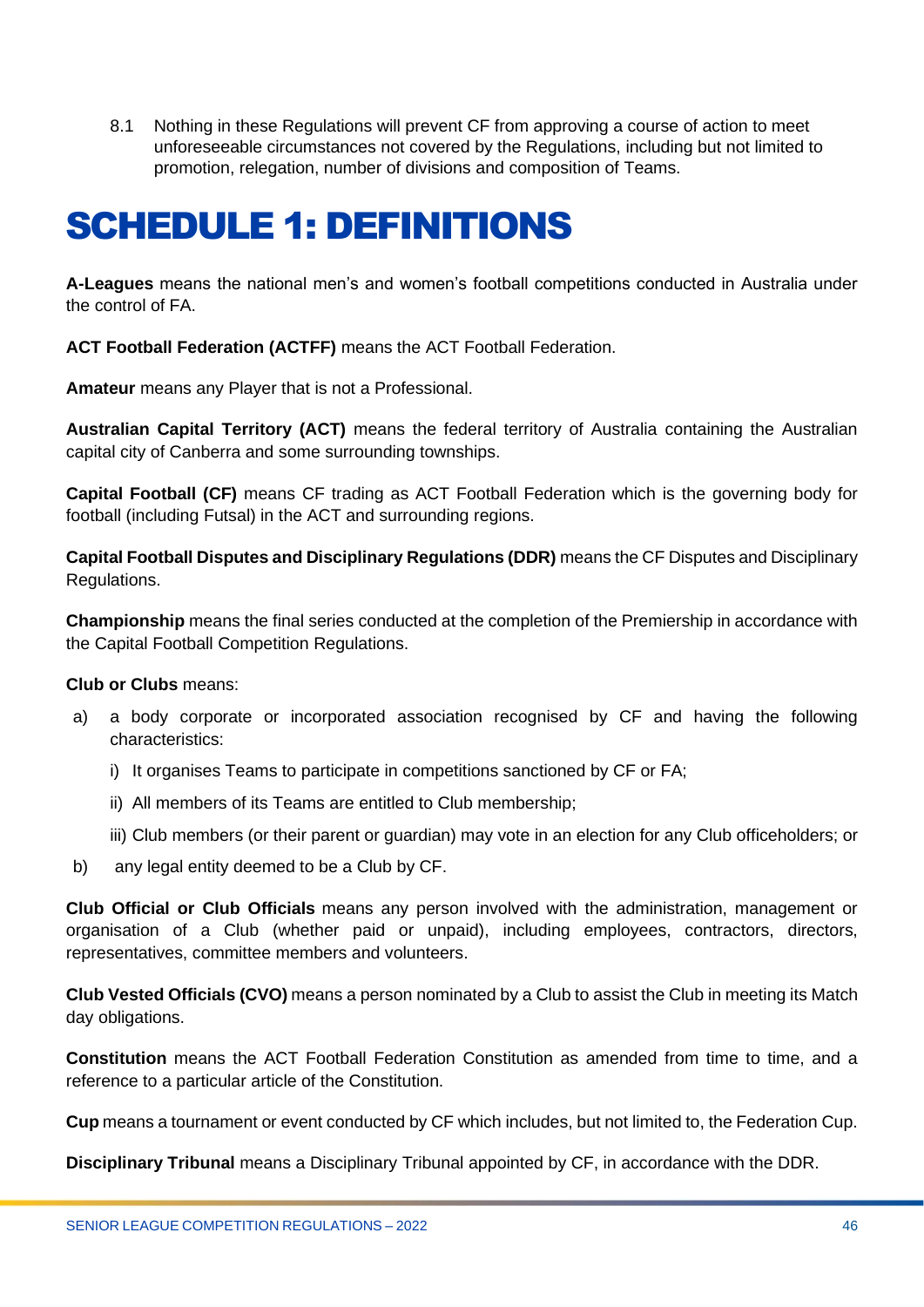**FA** means Football Australian Limited ACN 106 478 068.

**FIFA** means Federation Internationale De Football Association.

**IFAB Laws of the Game** means the official laws of the game of football as promulgated by IFAB.

**Junior League (JL)** means the junior grassroots competitions delivered by CF.

**Leagues** means a competition conducted by CF in a specific age grade.

**Match or Matches** means any match played in a Competition, Cup, Premiership, other event or tournament under CF's control.

**Match Official or Match Officials** means a Referee, assistant referee, fourth official, game leader, Club referee coordinator or referee assessor.

**MiniRoos (MR)** means the U5 – U11 age grades of competitions delivered by CF and Clubs.

**National Premier Leagues (NPL)** means the premier competitions delivered by CF.

**National Registration Status and Transfer Regulations (NRSTR)** means the set of regulations that govern registrations throughout Football in Australia.

**National Registration System (NRR)** means the national database administered by FA for the purposes of registering all participants in Football in Australia.

**Player or Players** means any person who participates in a Match (irrespective of whether he or she is registered with FA as an Amateur or Professional).

**Premiership** means the round robin Matches (both home and away) that a Team competes in during a Season in accordance with the CF Competition Regulations.

**Professional** means a Player registered with a football Club under a written contract to play football for reward other than payment for sundry expenses such as traveling to and from a football activity. Every other Player is an Amateur Player.

**Referee** means the Match Official with the primary responsibility of officiating a Match in accordance with the IFAB Laws of the Game.

**Regulations** means these CF Competition Regulations.

**Senior League (SL)** means the senior grassroots competitions delivered by CF.

**Team or Teams** means an individual group of Players and Officials submitted by a Club to represent the Club in a Competition.

**Team Official or Team Officials** means any person involved with the management, preparation or participation of a Team (whether paid or unpaid), including the coaches, managers, medical staff, other support staff or any other person acting for or on behalf of a Club.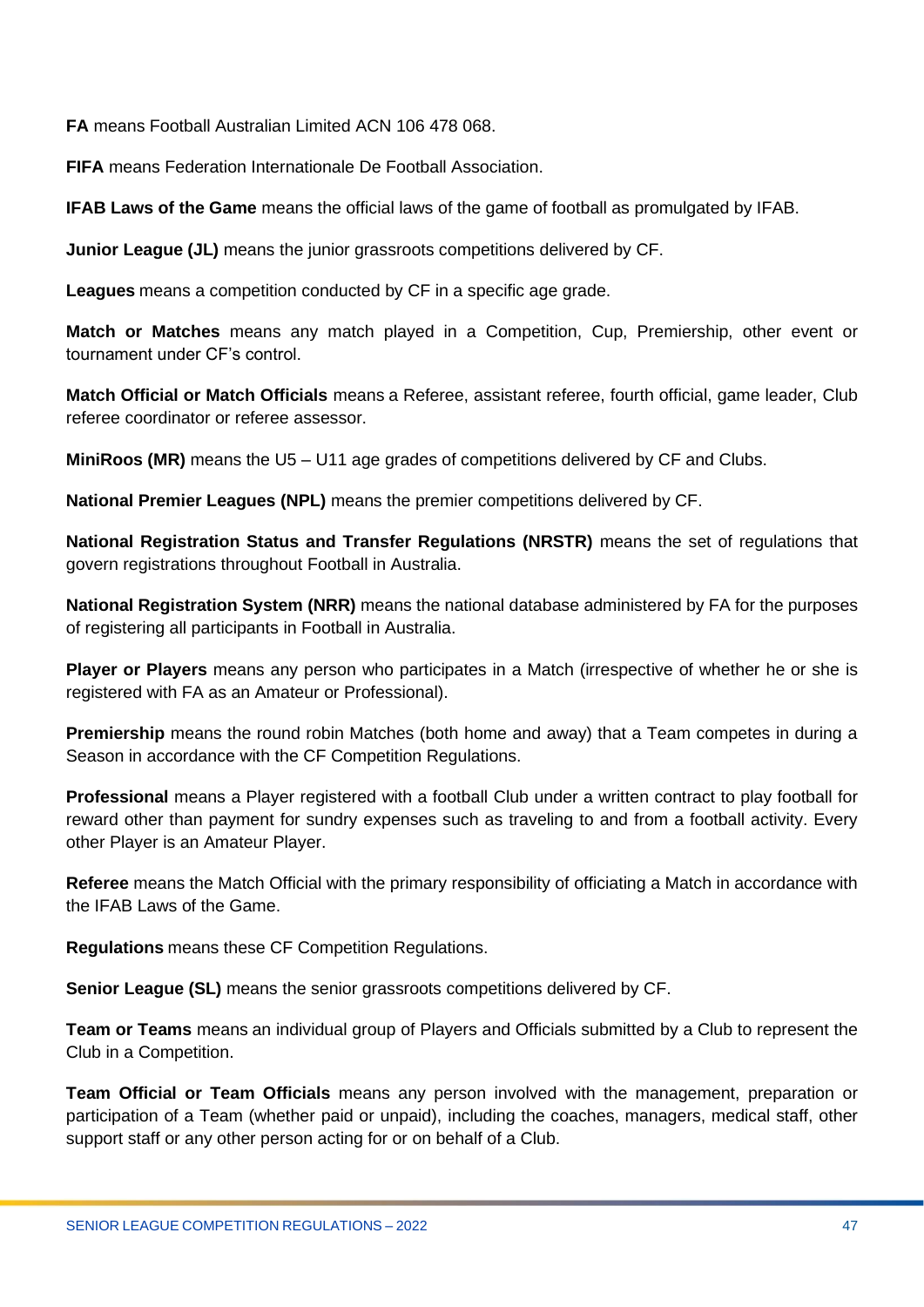# <span id="page-47-0"></span>SCHEDULE 2: PENALTIES AND FEES

# <span id="page-47-1"></span>**1** OFFENCES AND PENALTIES

- 1.1 Set out below are the range of penalties which may be imposed by CF in relation to breaches of these Regulations.
- 1.2 CF may exercise its discretion as it deems fit in relation to the imposition of the penalty. The decision of CF will be final and there is no right of appeal.

| <b>Section</b>            | <b>Article</b> | <b>Offence</b>                                                                                                                                | <b>Sanction</b> |                         |  |
|---------------------------|----------------|-----------------------------------------------------------------------------------------------------------------------------------------------|-----------------|-------------------------|--|
| $\overline{2}$            | 3.8            | Failure to commence a Match at the scheduled time                                                                                             | \$100           | Per offence             |  |
| $\mathbf{2}$              | 13.1 a)        | Team being removed/withdrawing or being added into a<br>competition prior to competition commencement                                         | \$100           | Per offence             |  |
| $\overline{2}$            | 13.1 b)        | Team being removed/withdrawing or being added into a<br>competition prior to completion of 1 whole round                                      | \$250           | Per offence             |  |
| $\mathbf{2}$              | 13.1 c)        | Team being removed/withdrawing or being added into a<br>competition after completion of 1 whole round                                         | \$200           | Per offence             |  |
| $\overline{2}$<br>14.2 d) |                |                                                                                                                                               | \$500           | 1 <sup>st</sup> offence |  |
|                           |                | <b>Team forfeiting its Match</b>                                                                                                              | \$1000          | 2 <sup>nd</sup> offence |  |
|                           |                |                                                                                                                                               | \$1500          | 3rd offence             |  |
| $\overline{\mathbf{2}}$   | 24.4           | Failure to submit Overseas Tours and Travel Form and receive<br>CF approval                                                                   | \$100           | Per offence             |  |
| $\overline{2}$            | 25.5           | Failure to submit Interstate Tours and Travel Form and receive<br>CF approval                                                                 | \$50            | Per offence             |  |
| 5                         | 1.4            | Failure to supply Match balls                                                                                                                 | \$25            | Per offence             |  |
| 5                         | 6.1            | Failure to provide the specified number of CVO for a Match                                                                                    | \$100           | Per offence             |  |
| 5                         | 9.2            | Failure to enter Player selection in ETS by specified deadline                                                                                | \$50            | Per offence             |  |
|                           |                |                                                                                                                                               |                 |                         |  |
| 5                         | 9.8            | Failure to submit Team sheets to CF by specified deadline                                                                                     | \$50            | Per offence             |  |
| 5                         | 9.8a)          | Failure to submit Team sheets to CF by specified deadline                                                                                     | \$50            | Per offence             |  |
| 5                         | 9.9            | Failure to submit Team Official list to CF by specified deadline                                                                              | \$50            | Per offence             |  |
| $5\phantom{1}$            | 9.14           | Failure to list a Player as stood down on the Team sheet                                                                                      | \$50            | Per offence             |  |
| 5                         | 9.15           | Failure to list a Player on the Team sheet                                                                                                    | \$50            | Per offence             |  |
| $5\phantom{1}$            | 10.3           | Failure to enter Match results online into ETS as specified                                                                                   | \$50            | Per offence             |  |
| $5\phantom{.0}$           | 12.2 a)        | When five (5) or more Players or Team Officials from the same<br>Team receive a caution, temporary dismissal or send off in the<br>same Match | \$100           | Per offence             |  |
| $5\phantom{1}$            | 12.2 b)        | When three (3) or more Players or Team Officials from the<br>same Team are sent off in the same Match                                         | \$100           | Per offence             |  |
| $5\phantom{1}$            | 14.3           | Failure to adhere to smoking and drinking requirements as<br>specified                                                                        | \$100           | Per offence             |  |

#### <span id="page-47-2"></span>**2** ADMINISTRATION FEES

#### 2.1 Set out below are the administration fees as outlined in these Regulations:

| <b>Section</b> | <b>Article</b> | <b>Administration Requirement</b>                                                                             | <b>Sanction</b> |               |  |
|----------------|----------------|---------------------------------------------------------------------------------------------------------------|-----------------|---------------|--|
|                | 17.4           | Administration fee for protest                                                                                | \$150           | Per protest   |  |
|                | 24.3           | Administration fee for lodging Overseas Tours and Travel Form<br>less than eight (8) weeks prior to departure | \$100           | Per lodgement |  |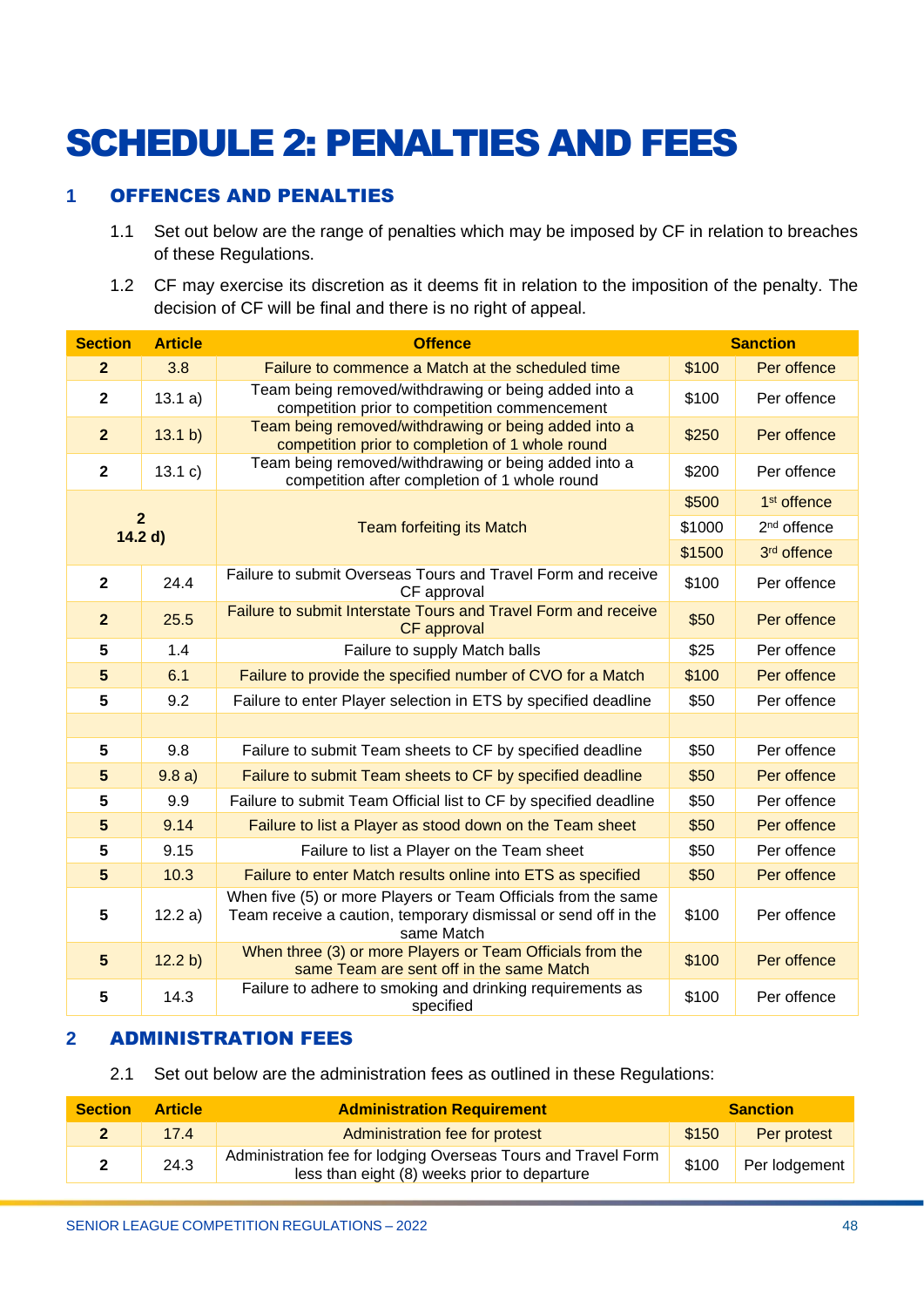# <span id="page-48-0"></span>SCHEDULE 3: PERMITTED PLAYER MOVEMENT

# <span id="page-48-1"></span>**1** STATE LEAGUE WOMEN'S REGISTERED PLAYERS

| <b>Competition Player is Registered To</b>                          |                                      |                           |                           |                    |                  |                  |                     |  |  |
|---------------------------------------------------------------------|--------------------------------------|---------------------------|---------------------------|--------------------|------------------|------------------|---------------------|--|--|
|                                                                     | SLW1                                 | SLW <sub>2</sub>          | SLW <sub>3</sub>          | SLW4               | SLW <sub>5</sub> | SLW <sub>6</sub> | <b>MLW</b>          |  |  |
| SLW1                                                                | N/A                                  |                           | $\surd\star$              | $\sqrt{*}$         | $\surd\star$     | $\sqrt{*}$       | $\surd\,{}^{\star}$ |  |  |
| SLW <sub>2</sub>                                                    |                                      | N/A                       |                           | $\sqrt{*}$         | $\sqrt{*}$       | $\sqrt{*}$       | $\sqrt{*}$          |  |  |
| SLW <sub>3</sub>                                                    | $\boldsymbol{\mathsf{x}}$            |                           | N/A                       |                    | $\sqrt{*}$       | $\sqrt{*}$       | $\sqrt{*}$          |  |  |
| SLW4                                                                | $\boldsymbol{\mathsf{x}}$            | $\boldsymbol{\mathsf{x}}$ |                           | N/A                |                  | $\sqrt{*}$       | $\sqrt{*}$          |  |  |
| SLW <sub>5</sub>                                                    | $\pmb{\times}$                       | $\mathbf x$               | $\boldsymbol{\mathsf{x}}$ |                    | N/A              | $\sqrt{*}$       | $\sqrt{*}$          |  |  |
| SLW6                                                                | $\boldsymbol{\mathsf{x}}$            | $\boldsymbol{\mathsf{x}}$ | $\mathbf x$               | $\mathbf x$        |                  | N/A              | $\sqrt{*}$          |  |  |
| <b>MLW</b>                                                          | $\mathcal{N}^{\#}$                   | $\sqrt{t}$                | $\sqrt{t}$                | $\mathcal{N}^{\#}$ | $\sqrt{t}$       | N/A              | N/A                 |  |  |
| $\sqrt{\rho}$ permitted to play                                     |                                      |                           |                           |                    |                  |                  |                     |  |  |
| $\checkmark^*$ permitted to play pending re-classification criteria |                                      |                           |                           |                    |                  |                  |                     |  |  |
|                                                                     | <b>X</b> not permitted to play       |                           |                           |                    |                  |                  |                     |  |  |
| $\sqrt{^{\#}}$                                                      | pending age eligibility requirements |                           |                           |                    |                  |                  |                     |  |  |

# <span id="page-48-2"></span>**2** STATE LEAGUE MEN'S REGISTERED PLAYERS

| <b>Competition Player is Registered To</b> |                           |                           |                           |                           |                           |                           |              |                |  |
|--------------------------------------------|---------------------------|---------------------------|---------------------------|---------------------------|---------------------------|---------------------------|--------------|----------------|--|
|                                            | SLM1                      | <b>SLM1R</b>              | SLM <sub>2</sub>          | <b>SLM2R</b>              | SLM <sub>3</sub>          | <b>SLM3R</b>              | SLM4         | <b>SLM4R</b>   |  |
| SLM1                                       | N/A                       | $\checkmark$              | $\sqrt{*}$                | $\sqrt{*}$                | $\sqrt{*}$                | $\sqrt{*}$                | $\sqrt{*}$   | $\sqrt{*}$     |  |
| <b>SLM1R</b>                               | $\sqrt{}$                 | N/A                       | $\checkmark$              | $\sqrt{*}$                | $\sqrt{*}$                | $\sqrt{*}$                | $\sqrt{*}$   | $\sqrt{*}$     |  |
| SLM <sub>2</sub>                           | $\boldsymbol{\mathsf{x}}$ | $\boldsymbol{\mathsf{x}}$ | N/A                       | $\checkmark$              | $\sqrt{*}$                | $\sqrt{*}$                | $\sqrt{*}$   | $\sqrt{*}$     |  |
| <b>SLM2R</b>                               | $\boldsymbol{\mathsf{x}}$ | $\boldsymbol{\mathsf{x}}$ | $\checkmark$              | N/A                       | $\checkmark$              | $\sqrt{*}$                | $\sqrt{*}$   | $\sqrt{*}$     |  |
| SLM3                                       | $\overline{\mathbf{x}}$   | $\mathbf x$               | $\boldsymbol{\mathsf{x}}$ | $\boldsymbol{\mathsf{x}}$ | N/A                       | $\sqrt{}$                 | $\sqrt{*}$   | $\sqrt{*}$     |  |
| <b>SLM3R</b>                               | $\boldsymbol{\mathsf{x}}$ | $\mathbf x$               | $\mathbf x$               | $\boldsymbol{\mathsf{x}}$ | $\checkmark$              | N/A                       | $\checkmark$ | $\checkmark^*$ |  |
| SLM4                                       | $\overline{\mathbf{x}}$   | $\mathbf x$               | $\mathbf x$               | $\overline{\mathbf{x}}$   | $\boldsymbol{\mathsf{x}}$ | $\boldsymbol{\mathsf{x}}$ | N/A          | $\checkmark$   |  |
| <b>SLM4R</b>                               | $\boldsymbol{\mathsf{x}}$ | $\boldsymbol{\mathsf{x}}$ | $\boldsymbol{\mathsf{x}}$ | $\boldsymbol{\mathsf{x}}$ | $\boldsymbol{\mathsf{x}}$ | $\boldsymbol{\mathsf{x}}$ | $\sqrt{}$    | N/A            |  |
| CLM1                                       | $\overline{\mathbf{x}}$   | $\mathbf x$               | $\checkmark$              | $\checkmark$              | $\checkmark$              | $\checkmark$              | $\checkmark$ | $\checkmark$   |  |
| CLM <sub>2</sub>                           | $\boldsymbol{\mathsf{x}}$ | $\boldsymbol{\mathsf{x}}$ | $\boldsymbol{\mathsf{x}}$ | $\boldsymbol{\mathsf{x}}$ | $\checkmark$              | $\sqrt{}$                 | $\checkmark$ | $\checkmark$   |  |
| CLM3                                       | $\overline{\mathbf{x}}$   | $\mathbf x$               | $\mathbf x$               | $\overline{\mathbf{x}}$   | $\mathbf x$               | $\overline{\mathbf{x}}$   | $\checkmark$ | $\checkmark$   |  |
| CLM4                                       | $\boldsymbol{\mathsf{x}}$ | $\boldsymbol{\mathsf{x}}$ | $\mathbf x$               | $\overline{\mathbf{x}}$   | $\boldsymbol{\mathsf{x}}$ | $\overline{\mathbf{x}}$   |              |                |  |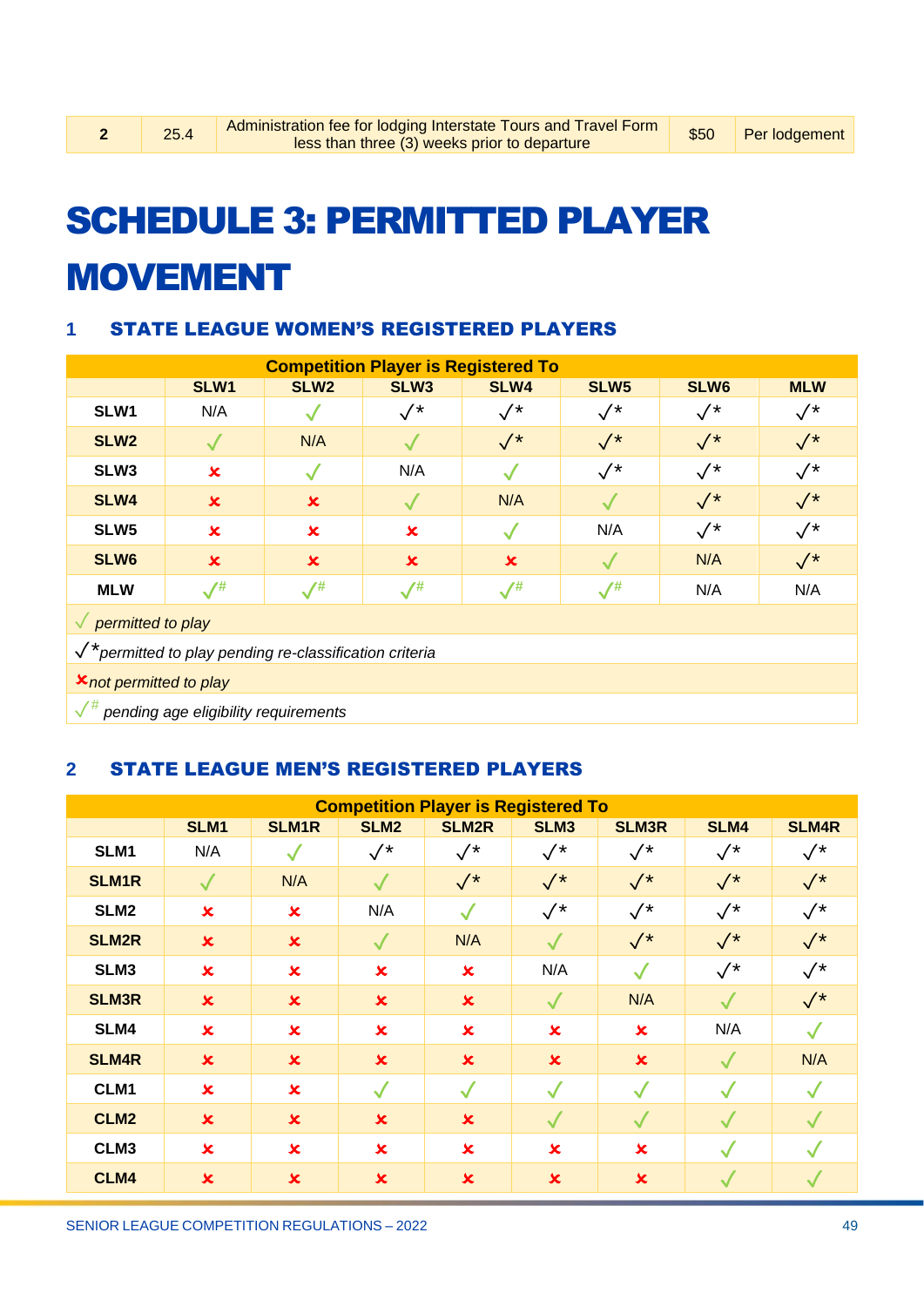| <b>MLM (All)</b>                                      |                                      | 7# | 7# |  |  |  |  |  |  |
|-------------------------------------------------------|--------------------------------------|----|----|--|--|--|--|--|--|
| permitted to play                                     |                                      |    |    |  |  |  |  |  |  |
| *permitted to play pending re-classification criteria |                                      |    |    |  |  |  |  |  |  |
| <b>X</b> not permitted to play                        |                                      |    |    |  |  |  |  |  |  |
|                                                       | pending age eligibility requirements |    |    |  |  |  |  |  |  |

# <span id="page-49-0"></span>**3** COMMUNITY LEAGUE MEN'S REGISTERED PLAYERS

| <b>Competition Player is Registered To</b>                        |                           |                           |              |                |  |  |  |  |
|-------------------------------------------------------------------|---------------------------|---------------------------|--------------|----------------|--|--|--|--|
|                                                                   | CLM1                      | CLM <sub>2</sub>          | CLM3         | CLM4           |  |  |  |  |
| CLM1                                                              | N/A                       |                           | $\sqrt{*}$   | $\checkmark^*$ |  |  |  |  |
| CLM <sub>2</sub>                                                  | $\checkmark$              | N/A                       | $\checkmark$ | $\sqrt{*}$     |  |  |  |  |
| CLM3                                                              | $\overline{\mathbf{x}}$   | $\checkmark$              | N/A          |                |  |  |  |  |
| CLM4                                                              | $\pmb{\times}$            | $\pmb{\times}$            | $\checkmark$ | N/A            |  |  |  |  |
| SLM1                                                              | $\checkmark$              | $\checkmark$              | $\sqrt{}$    | $\checkmark$   |  |  |  |  |
| <b>SLM1R</b>                                                      | $\checkmark$              | $\checkmark$              | $\checkmark$ | $\checkmark$   |  |  |  |  |
| SLM <sub>2</sub>                                                  | $\checkmark$              |                           | $\checkmark$ |                |  |  |  |  |
| <b>SLM2R</b>                                                      | $\checkmark$              | $\checkmark$              | $\checkmark$ |                |  |  |  |  |
| SLM3                                                              | $\pmb{\times}$            |                           | $\checkmark$ |                |  |  |  |  |
| <b>SLM3R</b>                                                      | $\boldsymbol{\mathsf{x}}$ | $\checkmark$              | $\checkmark$ |                |  |  |  |  |
| SLM4                                                              | $\mathbf x$               | $\pmb{\times}$            |              |                |  |  |  |  |
| <b>SLM4R</b>                                                      | $\boldsymbol{\mathsf{x}}$ | $\boldsymbol{\mathsf{x}}$ | $\checkmark$ |                |  |  |  |  |
| <b>MLM (All)</b>                                                  | $\sqrt{t}$                | $\sqrt{t}$                | $\sqrt{t}$   | $\sqrt{t}$     |  |  |  |  |
| $\sqrt{$ permitted to play                                        |                           |                           |              |                |  |  |  |  |
| $\checkmark$ permitted to play pending re-classification criteria |                           |                           |              |                |  |  |  |  |
| <b>X</b> not permitted to play                                    |                           |                           |              |                |  |  |  |  |
| $\sqrt{\frac{4}{\pi}}$ pending age eligibility requirements       |                           |                           |              |                |  |  |  |  |

# <span id="page-49-1"></span>**4** MASTERS LEAGUE MEN'S REGISTERED PLAYERS

| <b>Competition Player is Registered To</b> |                                                                  |               |             |                 |               |  |  |  |  |  |  |
|--------------------------------------------|------------------------------------------------------------------|---------------|-------------|-----------------|---------------|--|--|--|--|--|--|
|                                            | MLM <sub>2</sub><br>MLMO55<br>MLM3<br>MLMO45<br>MLM <sub>1</sub> |               |             |                 |               |  |  |  |  |  |  |
| MLM1                                       | N/A                                                              |               | $^{\prime}$ | $^{\prime}$     | $^{\prime}$   |  |  |  |  |  |  |
| MLM <sub>2</sub>                           |                                                                  | N/A           |             | $\mathcal{N}^*$ | $\frac{1}{2}$ |  |  |  |  |  |  |
| MLM3                                       | $\boldsymbol{\mathsf{x}}$                                        |               | N/A         |                 | $^{\prime}$   |  |  |  |  |  |  |
| <b>MLMO45</b>                              | $\overline{1}$                                                   | $\sqrt{t}$    | $/$ #       | N/A             |               |  |  |  |  |  |  |
| MLMO55                                     | $\sqrt{t}$                                                       | $\frac{7}{4}$ | 7#          | 7#              | N/A           |  |  |  |  |  |  |
| <b>SLM (All)</b>                           |                                                                  |               |             |                 |               |  |  |  |  |  |  |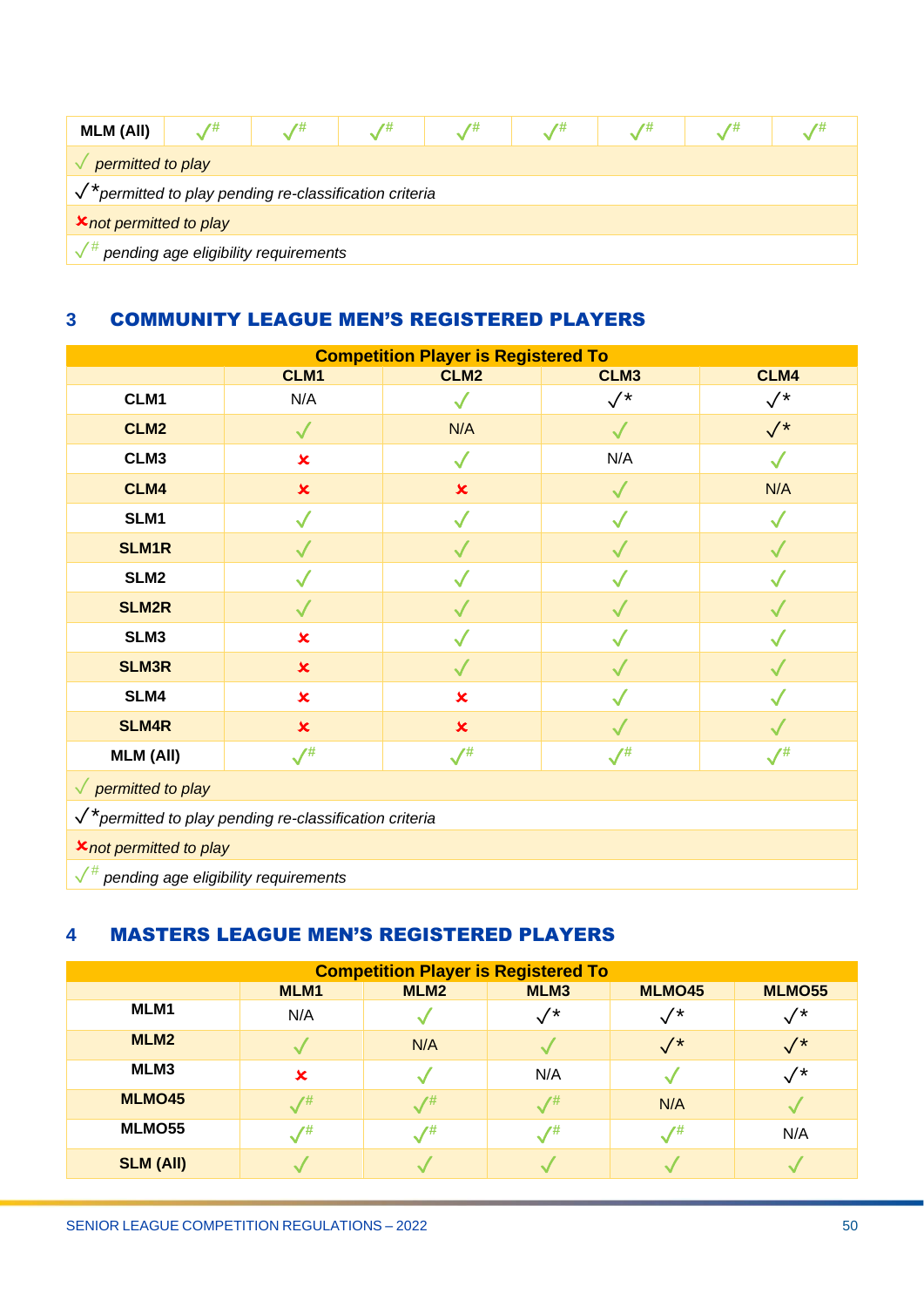| CLM (All)                                                          |  |  |  |  |  |
|--------------------------------------------------------------------|--|--|--|--|--|
| permitted to play                                                  |  |  |  |  |  |
| $\sqrt{\ }^*$ permitted to play pending re-classification criteria |  |  |  |  |  |
| <b>X</b> not permitted to play                                     |  |  |  |  |  |
| pending age eligibility requirements                               |  |  |  |  |  |

# <span id="page-50-0"></span>SCHEDULE 4: PROMOTION AND RELEGATION

# <span id="page-50-1"></span>**1** OVERVIEW

- 1.1 The following Capital Football Leagues are connected by promotion and relegation:
	- a) National Premier League Women's and State League Women's Division 1.
	- b) National Premier League Girls and Junior League Girls Division 1.
	- c) National Premier League Men's, Capital Premier League Men's and State League Men's Division 1.
	- d) National Premier League Boys, Capital Premier League Boys and Junior League Open Division 1.
- 1.2 Promotion and relegation between Leagues will be governed by the following factors:
	- a) Club commitment to play in the Leagues.
	- b) Sporting merit (i.e. on-field performance).
	- c) Football Australia Club Licencing Framework.
- 1.3 The methods of promotion and relegation represent the sporting merit category by which Clubs are identified for movement between Leagues.
- 1.4 The methods for promotion and relegation are included in these Regulations, for application from the 2022 to 2023 football seasons.

# <span id="page-50-2"></span>**2** ABBREVIATIONS

2.1 Abbreviations used throughout this Schedule include:

| <b>Abbreviation</b>                    | <b>Definition</b>                                                                                                        |  |
|----------------------------------------|--------------------------------------------------------------------------------------------------------------------------|--|
| <b>1GLT - First Grade League Table</b> | The process to identify Clubs eligible for promotion or<br>relegation, using aggregate points of the First Grade<br>Team |  |
| <b>CPL - Capital Premier League</b>    | The second highest level of men's (CPLM) and boys'<br>(CPLB) football                                                    |  |
| <b>NPL - National Premier League</b>   | The highest level of women's (NPLW), men's (NPLM),<br>girls' (NPLG) and boys' (NPLB) football                            |  |
| JLG - Junior League Girls              | The second highest level of girls' football                                                                              |  |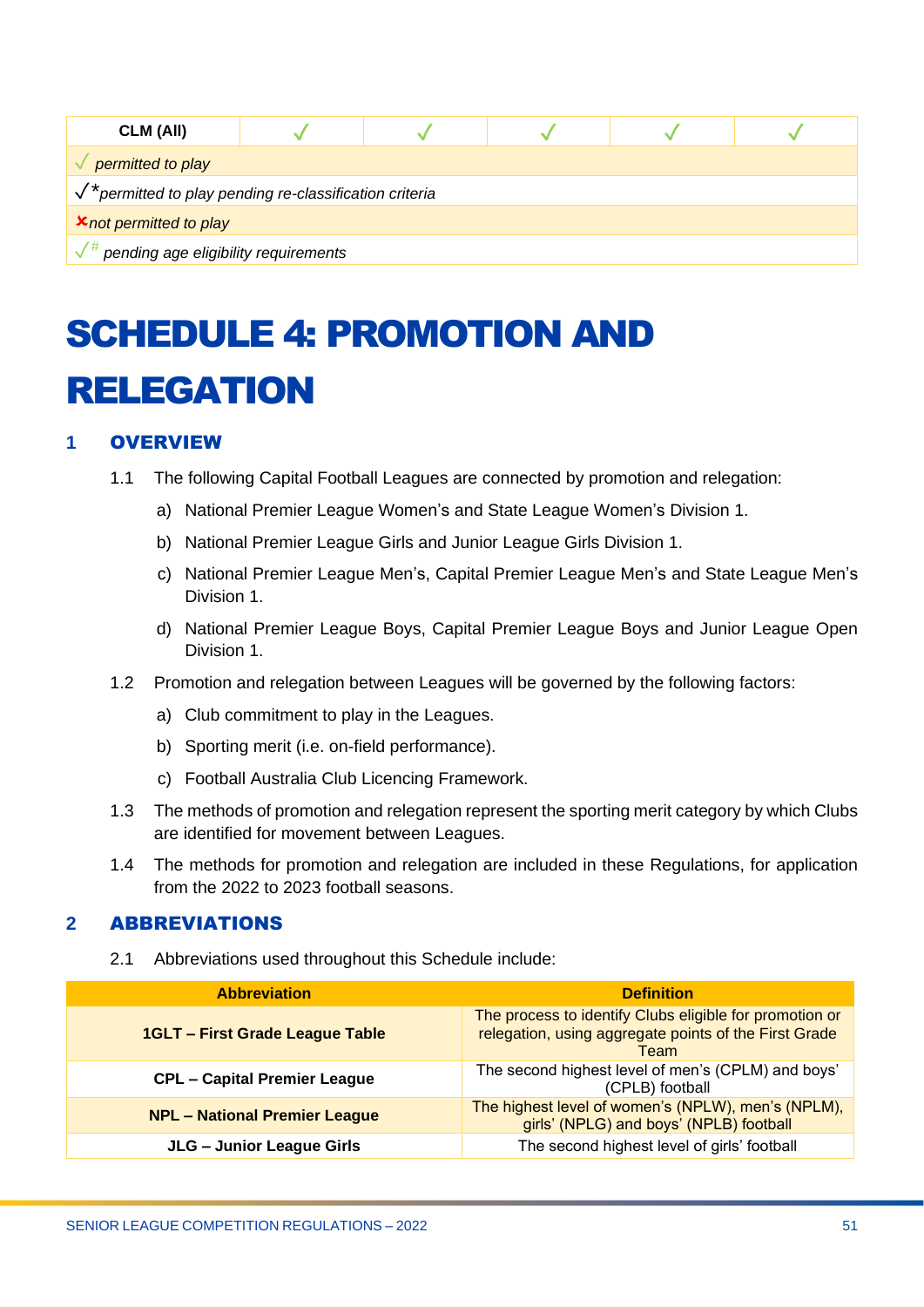| <b>Abbreviation</b>                          | <b>Definition</b>                                                                                                                                                                                                                                                                     |  |
|----------------------------------------------|---------------------------------------------------------------------------------------------------------------------------------------------------------------------------------------------------------------------------------------------------------------------------------------|--|
| JLO - Junior League Open                     | The third highest level of football, primarily<br>participated in by boys, but open for girls to also<br>participate                                                                                                                                                                  |  |
| <b>NWCC - Non-weighted Club Championship</b> | The process to identify Clubs eligible for promotion or<br>relegation using the aggregate scores of all age<br>grades, with the subsequent total used to identify<br>positions on a Club Championship table                                                                           |  |
| <b>P/R - Promotion and Relegation</b>        | The process of movement by Clubs between the<br>levels of football, determined by sporting merit and<br><b>Club licencing</b>                                                                                                                                                         |  |
| <b>SLW - State League Women's</b>            | The second highest level of women's football,<br>underpinned by a number of other divisions                                                                                                                                                                                           |  |
| <b>SLM - State League Men's</b>              | The third highest level of men's football, underpinned<br>by a number of other divisions                                                                                                                                                                                              |  |
| <b>WCC - Weighted Club Championship</b>      | The process to identify Clubs eligible for promotion or<br>relegation using a weighted Club Championship,<br>where a multiplier is applied to the aggregate scores<br>of separate age grades, with the subsequent total<br>used to identify positions on a Club Championship<br>table |  |

# <span id="page-51-0"></span>**3** METHOD OF PROMOTION AND RELEGATION FOR WOMEN'S LEAGUES

3.1 The following table sets out the methods for promotion and relegation between National Premier League Women's and State League Women's Division 1:

| <b>Action</b>                                 | <b>Mechanism</b>                   | <b>Regulation</b>                                                                                                                                                                                                                                                                                                                                                                                                                                                                                                                                                                                                                                                                                                                                                                   |  |
|-----------------------------------------------|------------------------------------|-------------------------------------------------------------------------------------------------------------------------------------------------------------------------------------------------------------------------------------------------------------------------------------------------------------------------------------------------------------------------------------------------------------------------------------------------------------------------------------------------------------------------------------------------------------------------------------------------------------------------------------------------------------------------------------------------------------------------------------------------------------------------------------|--|
| <b>Relegation from</b><br><b>NPLW to SLW1</b> | <b>First Grade League</b><br>Table | a) The Club that finishes in 8 <sup>th</sup> position on the NPLW First Grade<br>League Table in 2022 may be relegated to SLW1 in 2023; and<br>b) Relegation applies to the Club's Teams in First Grade and<br><b>Reserve Grade; and</b><br>c) The CUA is excluded from relegation, and the Matches Clubs<br>play against the CUA contribute to the League tables; and<br>d) If the CUA finishes in 8 <sup>th</sup> position on the First Grade League<br>Table in 2022 there will be no promotion into or relegation from<br>NPLW in 2023; and<br>e) Relegation is contingent upon promotion of a Club from SLW1.<br>Where promotion does not occur, relegation will not be applied.<br>f) A relegated Club may be offered positions in the SLW1 and<br>SLW2 competitions in 2023. |  |
| <b>Promotion from</b><br><b>SLW1 to NPLW</b>  | First Grade League<br>Table        | a) The Club that finishes in 1 <sup>st</sup> position on the SLW1 League table<br>in 2022 may be promoted to NPLW in 2023; and<br>b) The Club must have fielded at least one Team in the SLW1 and<br>a second Team in either the SLW1 or SLW2 competitions for the<br>duration of the 2022 season in order to be eligible for promotion to<br>NPLW in 2023; and                                                                                                                                                                                                                                                                                                                                                                                                                     |  |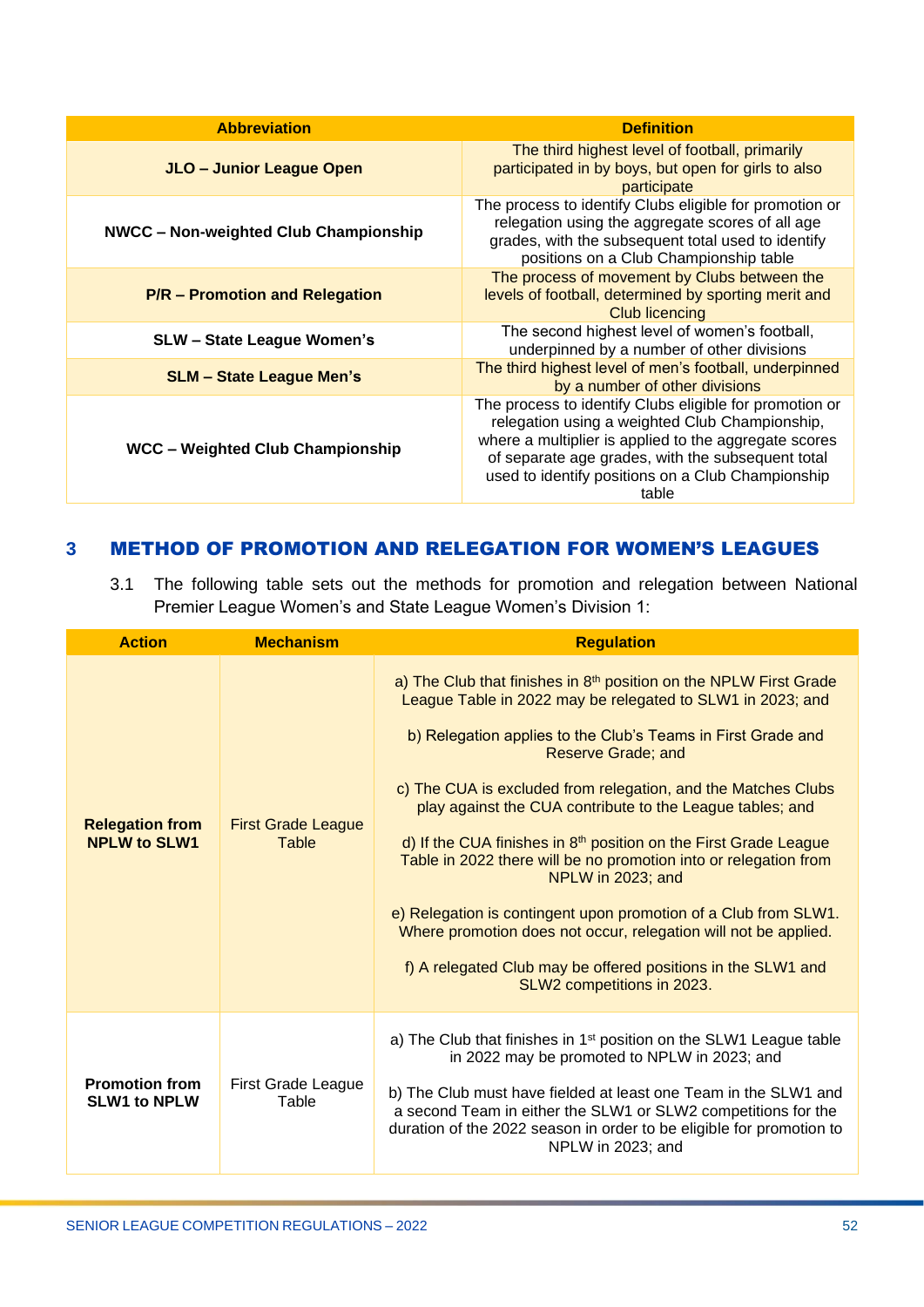|  | c) The Club cannot have Teams already competing in the NPLW. If<br>the Club in 1 <sup>st</sup> position on the SLW1 League table in 2022 already<br>competes in the NPLW, there will be no promotion or relegation<br>from the 2022 to 2023 season. |
|--|-----------------------------------------------------------------------------------------------------------------------------------------------------------------------------------------------------------------------------------------------------|
|--|-----------------------------------------------------------------------------------------------------------------------------------------------------------------------------------------------------------------------------------------------------|

# <span id="page-52-0"></span>**4** METHOD OF PROMOTION AND RELEGATION FOR MEN'S LEAGUES

4.1 The following table sets out the methods for promotion and relegation between National Premier League Men's, Capital Premier League Men's and State League Men's Division 1:

| <b>Action</b>                                 | <b>Mechanism</b>                          | <b>Regulation</b>                                                                                                                                                                                                                                                                                                                                                                                                                                                |
|-----------------------------------------------|-------------------------------------------|------------------------------------------------------------------------------------------------------------------------------------------------------------------------------------------------------------------------------------------------------------------------------------------------------------------------------------------------------------------------------------------------------------------------------------------------------------------|
| <b>Relegation from</b><br><b>NPLM to CPLM</b> | <b>First Grade League</b><br><b>Table</b> | a) The Club that finishes in 8th position on the NPLM First Grade<br>League Table in 2022 may be relegated to CPLM in 2023; and<br>b) Relegation applies to the Club's Teams in First Grade and U23;<br>and<br>c) Relegation is contingent upon promotion of a Club from CPLM.<br>Where promotion does not occur, relegation will not be applied.                                                                                                                |
| <b>Promotion from</b><br><b>CPLM to NPLM</b>  | First Grade League<br>Table               | a) The Club that finishes in 1 <sup>st</sup> position on the CPLM First Grade<br>League Table in 2022 may be promoted to NPLM in 2023; and<br>b) Promotion applies to the Club's Teams in 1 <sup>st</sup> Grade and U23.                                                                                                                                                                                                                                         |
| <b>Relegation from</b><br><b>CPLM to SLM1</b> | <b>First Grade League</b><br><b>Table</b> | a) The Club that finishes in 8th position on the CPLM First Grade<br>League Table in 2022 may be relegated to SLM in 2023; and<br>b) Relegation applies to the Club's Teams in 1 <sup>st</sup> Grade and U23;<br>and<br>c) Relegation is contingent upon promotion of a Club from SLM.<br>Where promotion does not occur, relegation will not be applied.<br>d) A relegated Club may be offered positions in the SLM1 and<br>SLM1 Reserves competitions in 2023. |
| <b>Promotion from</b><br><b>SLM1 to CPLM</b>  | <b>First Grade League</b><br>Table        | a) The Club that finishes in 1 <sup>st</sup> position on the SLM1 League table in<br>2022 may be promoted to CPLM in 2023; and<br>b) The Club cannot have Teams already competing in the NPLM or<br>CPLM. If the Club in 1 <sup>st</sup> position on the SLM1 League table in 2022<br>already competes in the NPLM or CPLM, there will be no promotion<br>or relegation from the 2022 to 2023 season.                                                            |

- 4.2 Capital Football will use the following process when determining the ranking of First Grade Teams in the NPLM and CPLM competitions:
	- a) Greater number of points obtained in all First Grade Premiership Matches.
	- b) If two (2) or more Teams are equal on the basis of the above criteria, their place will be determined as follows: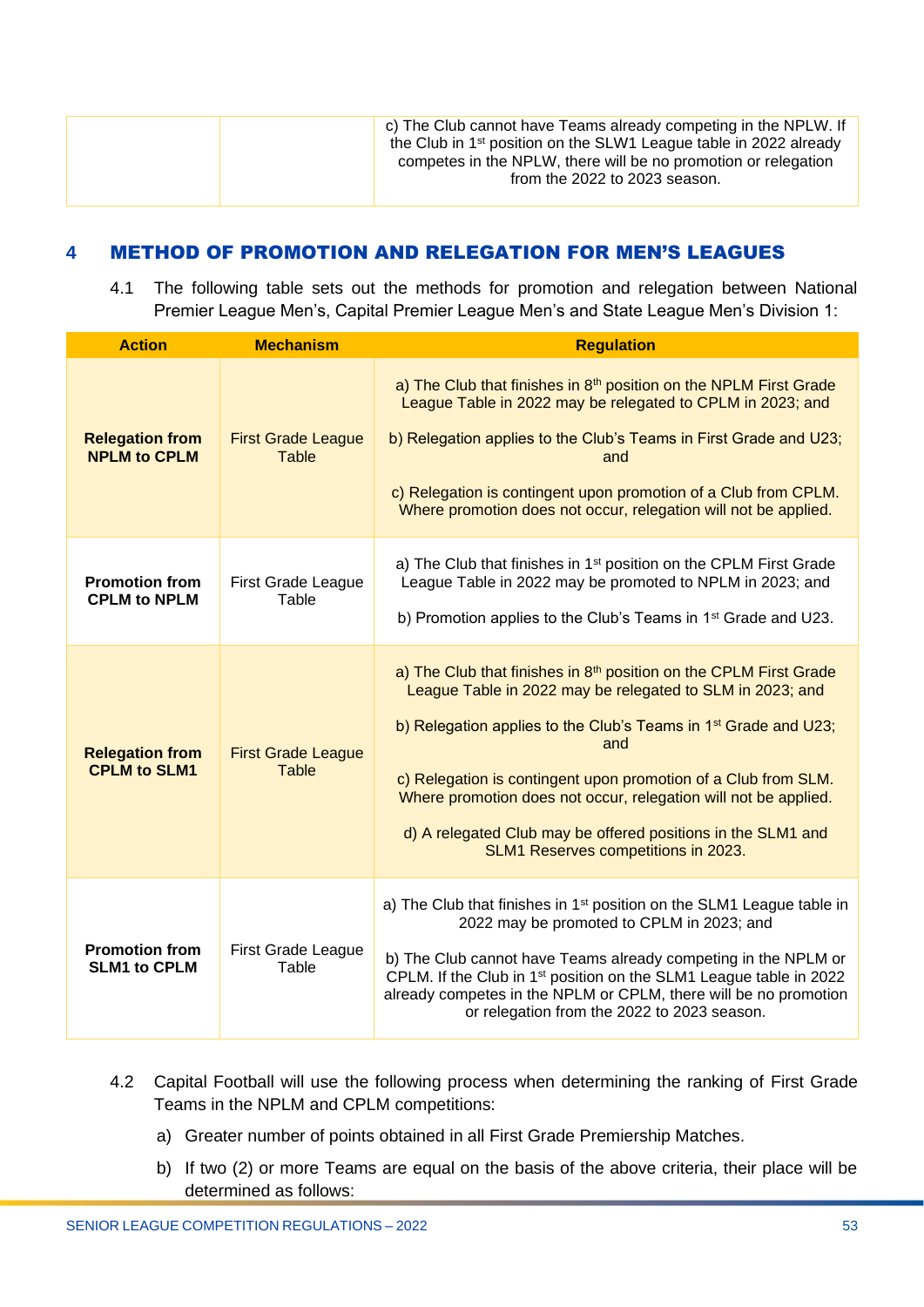- i) Greater number of Premiership League table points of the Club's U23 Teams.
- c) If the U23 points are also equal, the First Grade Team placing will be determined as follows:
	- i) Greater goal difference resulting from all First Grade Premiership Matches;
	- ii) Greater goals scored from all First Grade Premiership Matches;
	- iii) Greater number of points obtained in the First Grade Premiership Matches between the Teams concerned (head-to-head);
	- iv) Greater number of goals scored in the First Grade Premiership Matches between the Teams concerned (head-to-head);
	- v) Greater number of goals scored in away First Grade Premiership Matches between the Teams concerned (head-to-head);
	- vi) Team with the lowest number of Red Cards (direct and indirect) received in all First Grade Premiership Matches;
	- vii) Team with the lowest number of Yellow Cards (including TDs) received in all First Grade Premiership Matches;
	- viii) A play-off Match between the Teams concerned under arrangements approved by Capital Football.

#### <span id="page-53-0"></span>**5** METHOD OF PROMOTION AND RELEGATION FOR GIRLS' LEAGUES

5.1 The following table sets out the methods for promotion and relegation between National Premier League Girls and Junior League Girls:

| <b>Action</b>                                 | <b>Mechanism</b>                     | <b>Regulation</b>                                                                                                                                                                                                                                                                                                                                                                                                                                                                                                                                                                                                                                                                                                                                                                                                                                                    |  |
|-----------------------------------------------|--------------------------------------|----------------------------------------------------------------------------------------------------------------------------------------------------------------------------------------------------------------------------------------------------------------------------------------------------------------------------------------------------------------------------------------------------------------------------------------------------------------------------------------------------------------------------------------------------------------------------------------------------------------------------------------------------------------------------------------------------------------------------------------------------------------------------------------------------------------------------------------------------------------------|--|
| <b>Relegation from</b><br><b>NPLG to JLG1</b> | Non-weighted Club<br>Championship    | a) The Club that finishes in 8 <sup>th</sup> position in the NPLG Club<br>Championship in 2022 may be relegated to JLG1 in 2023; and<br>b) Relegation applies to the Club's NPLG Teams in U14, U15 and<br>U17 age grades; and<br>c) The CUA is excluded from relegation, and the Matches Clubs<br>play against the CUA contribute to the League tables and Club<br>Championship; and<br>d) If the CUA finishes in 8 <sup>th</sup> position in the Club Championship in<br>2022 there will be no promotion into or relegation from NPLG in<br>2023; and<br>e) Relegation is contingent upon promotion of a Club from JLG1.<br>Where promotion does not occur, relegation will not be applied.<br>f) The Club Championships will be determined using a non-<br>weighted Club Championship, which aggregates the points of the<br>U14, U15 and U17 Premiership Matches. |  |
| <b>Promotion from</b><br><b>JLG1 to NPLG</b>  | <b>Weighted Club</b><br>Championship | a) The Club that finishes in 1 <sup>st</sup> position in the JLG1 Club<br>Championship in 2022 may be promoted to NPLG in 2023; and                                                                                                                                                                                                                                                                                                                                                                                                                                                                                                                                                                                                                                                                                                                                  |  |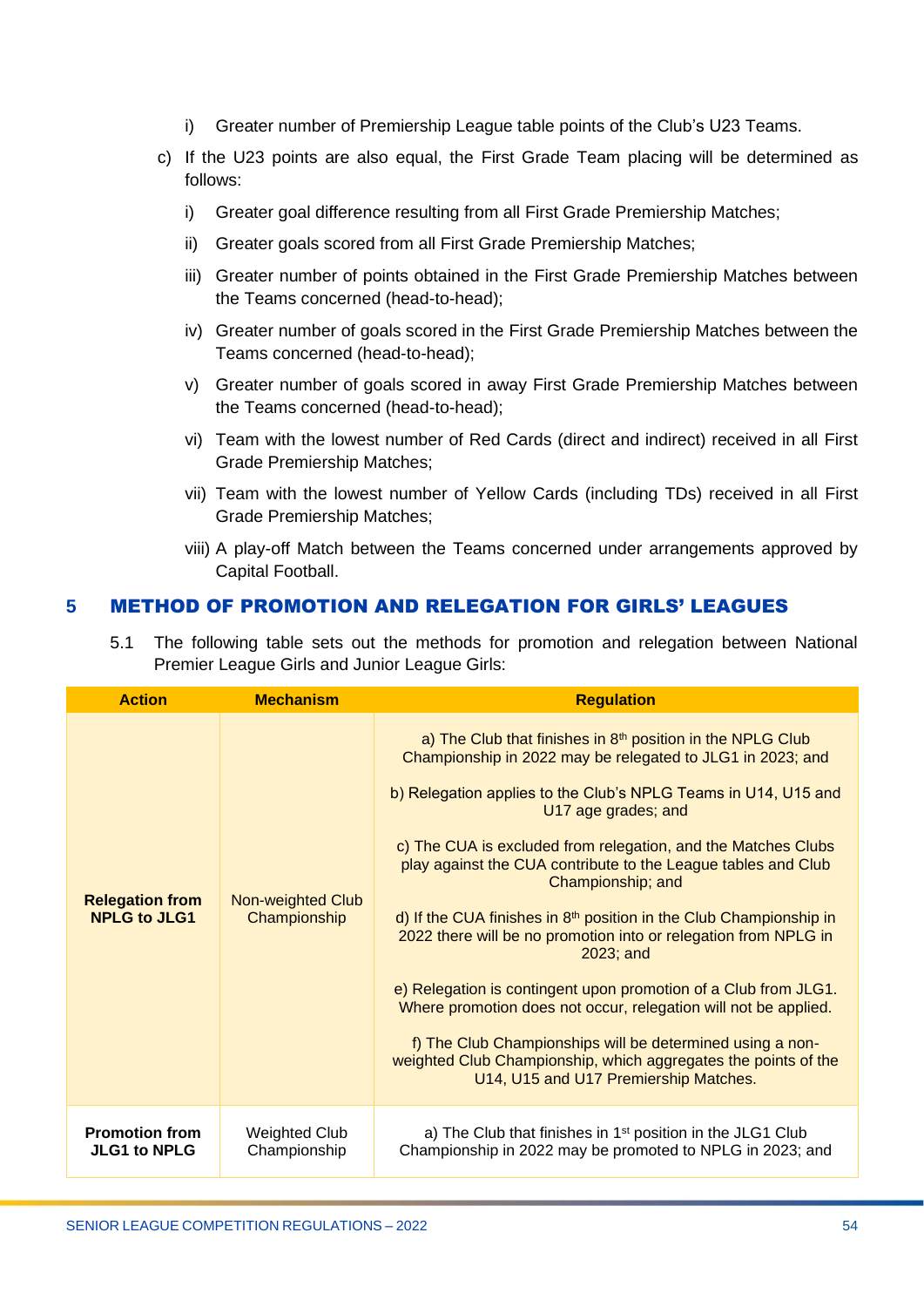| <b>Action</b> | <b>Mechanism</b> | <b>Regulation</b>                                                                                                                                                                                                                                                                                                                                                                                                                                      |
|---------------|------------------|--------------------------------------------------------------------------------------------------------------------------------------------------------------------------------------------------------------------------------------------------------------------------------------------------------------------------------------------------------------------------------------------------------------------------------------------------------|
|               |                  | b) The Club must have fielded a Team in the U12, U14 and U16<br>age grades of JLG1 in 2022; and                                                                                                                                                                                                                                                                                                                                                        |
|               |                  | c) The Club cannot have Teams already competing in the NPLG. If<br>the Club in 1 <sup>st</sup> position in the JLG1 Club Championship in 2022<br>already competes in the NPLG, there will be no promotion or<br>relegation from the 2022 to 2023 season.                                                                                                                                                                                               |
|               |                  | d) The Club Championship will be determined using a weighted<br>Club Championship, with:<br>i. A multiplier of 1 applied to the highest positioned Team from each<br>Club in the U14 and U16 age grades.<br>ii. Where a Club has more than one Team in an age grade, only the<br>points of the highest ranked Team will contribute to the Club<br>Championship.<br>iii. Points from the U12 age grade will not contribute to the Club<br>Championship. |

# <span id="page-54-0"></span>**6** METHOD OF PROMOTION AND RELEGATION FOR BOYS' LEAGUES

6.1 The following table sets out the methods for promotion and relegation between National Premier League Boys, Capital Premier League Boys and Junior League Open:

| <b>Action</b>                                 | <b>Mechanism</b>                         | <b>Regulation</b>                                                                                                                                                                                                                                                                                                                                                                                                                                                                                                                                     |  |
|-----------------------------------------------|------------------------------------------|-------------------------------------------------------------------------------------------------------------------------------------------------------------------------------------------------------------------------------------------------------------------------------------------------------------------------------------------------------------------------------------------------------------------------------------------------------------------------------------------------------------------------------------------------------|--|
| <b>Relegation from</b><br><b>NPLB to CPLB</b> | <b>Non-weighted Club</b><br>Championship | a) The Club that finishes in 8 <sup>th</sup> position in the NPLB Club<br>Championship in 2022 may be relegated to CPLB in 2023; and<br>b) Relegation applies to the Club's NPLB Teams in U13, U14, U16<br>and U18 age grades; and<br>c) Relegation is contingent upon promotion of a Club from CPLB.<br>Where promotion does not occur, relegation will not be applied.<br>d) The Club Championships will be determined using a non-<br>weighted Club Championship, which aggregates the points of the<br>U13, U14, U16 and U18 Premiership Matches. |  |
| <b>Promotion from</b><br><b>CPLB to NPLB</b>  | Non-weighted Club<br>Championship        | a) The Club that finishes in 1 <sup>st</sup> position in the CPLB Club<br>Championship in 2022 may be promoted to NPLB in 2023; and<br>b) The Club must have fielded a Team in the U13, U14, U16 and<br>U18 age grades of the CPLB in 2022.<br>c) The Club Championship will be determined using a non-weighted<br>Club Championship method, which aggregates the points of the<br>CPLB U13, U14, U16 and U18 Premiership Matches.                                                                                                                    |  |
| <b>Relegation from</b><br><b>CPLB to JLO1</b> | Non-weighted Club<br>Championship        | a) The Club that finishes in 8 <sup>th</sup> position in the CPLB Club<br>Championship in 2022 may be relegated to JLO1 in 2023; and<br>b) Relegation applies to the Club's CPLB Teams in U13, U14, U16<br>and U18 age grades; and                                                                                                                                                                                                                                                                                                                    |  |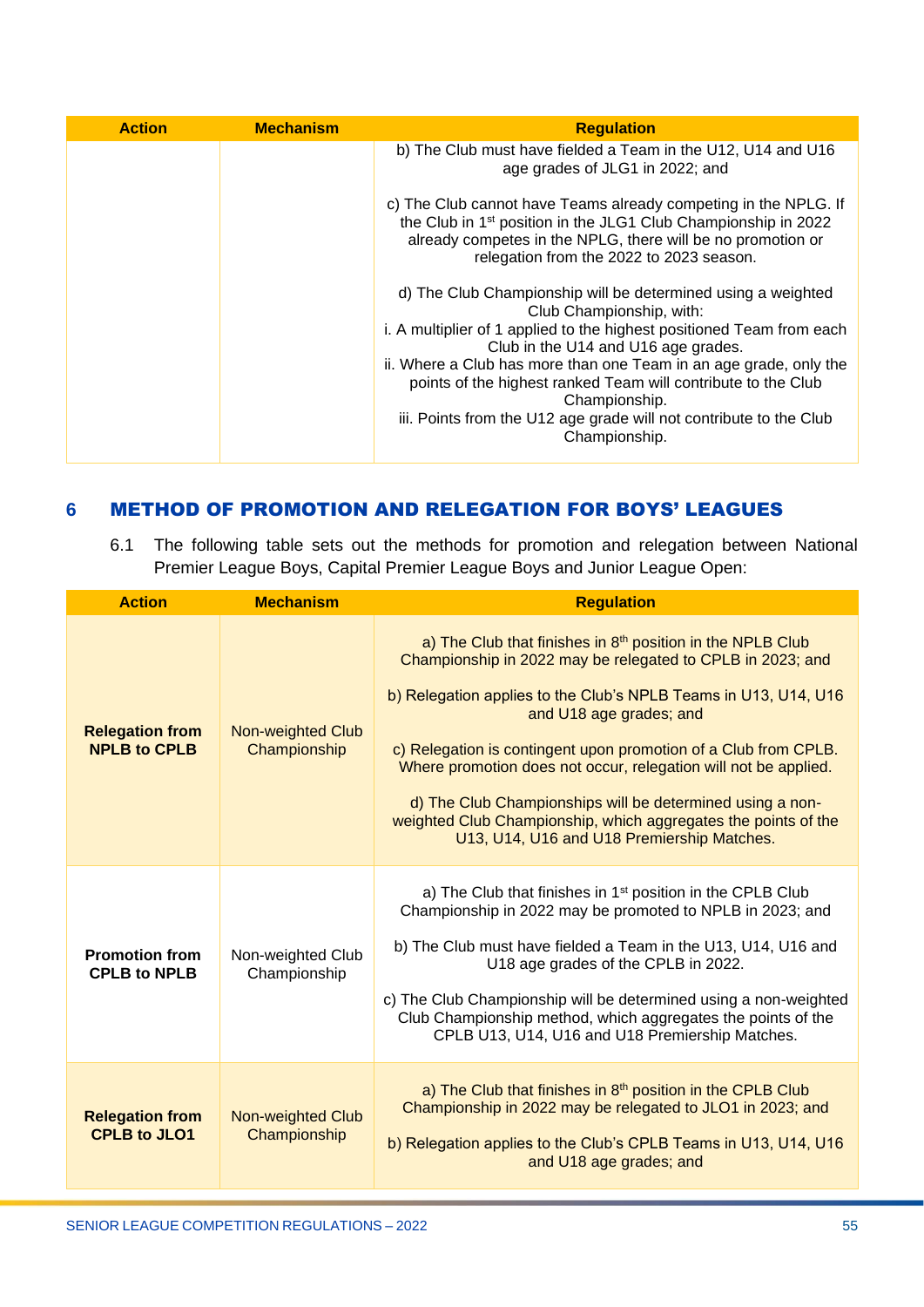| <b>Action</b>                                | <b>Mechanism</b>                     | <b>Regulation</b>                                                                                                                                                                                                                                                                                                                                                                                                                                                                                                                                                                                                                                                                                                                                                                                                                                                                                                                                                                              |  |
|----------------------------------------------|--------------------------------------|------------------------------------------------------------------------------------------------------------------------------------------------------------------------------------------------------------------------------------------------------------------------------------------------------------------------------------------------------------------------------------------------------------------------------------------------------------------------------------------------------------------------------------------------------------------------------------------------------------------------------------------------------------------------------------------------------------------------------------------------------------------------------------------------------------------------------------------------------------------------------------------------------------------------------------------------------------------------------------------------|--|
|                                              |                                      | c) Relegation is contingent upon promotion of a Club from JLO1.<br>Where promotion does not occur, relegation will not be applied.<br>d) The Club Championship will be determined using a non-weighted<br>Club Championship, which aggregates the points of the U13, U14,<br>U16 and U18 Premiership Matches.                                                                                                                                                                                                                                                                                                                                                                                                                                                                                                                                                                                                                                                                                  |  |
| <b>Promotion from</b><br><b>JLO1 to CPLB</b> | <b>Weighted Club</b><br>Championship | a) The Club that finishes in 1 <sup>st</sup> position in the JLO1 Club<br>Championship in 2022 may be promoted to CPLB in 2023; and<br>b) The Club must have fielded a Team in the U12, U13, U15 and<br>U16 age grades of JLO1 in 2022; and<br>c) The Club cannot have Teams already competing in the NPLB or<br>CPLB. If the Club in 1 <sup>st</sup> position in the JLO1 Club Championship in<br>2022 already competes in the NPLB or CPLB, there will be no<br>promotion or relegation from the 2022 to 2023 season.<br>d) The Club Championship will be determined using a weighted<br>Club Championship method, with:<br>i. A multiplier of 1 applied to the highest positioned Team from each<br>Club in the U13, U15, and U16 age grades.<br>ii. Where a Club has more than one Team in an age grade, only the<br>points of the highest ranked Team will contribute to the Club<br>Championship.<br>iii. Points from the U12 age grade will not contribute to the Club<br>Championship. |  |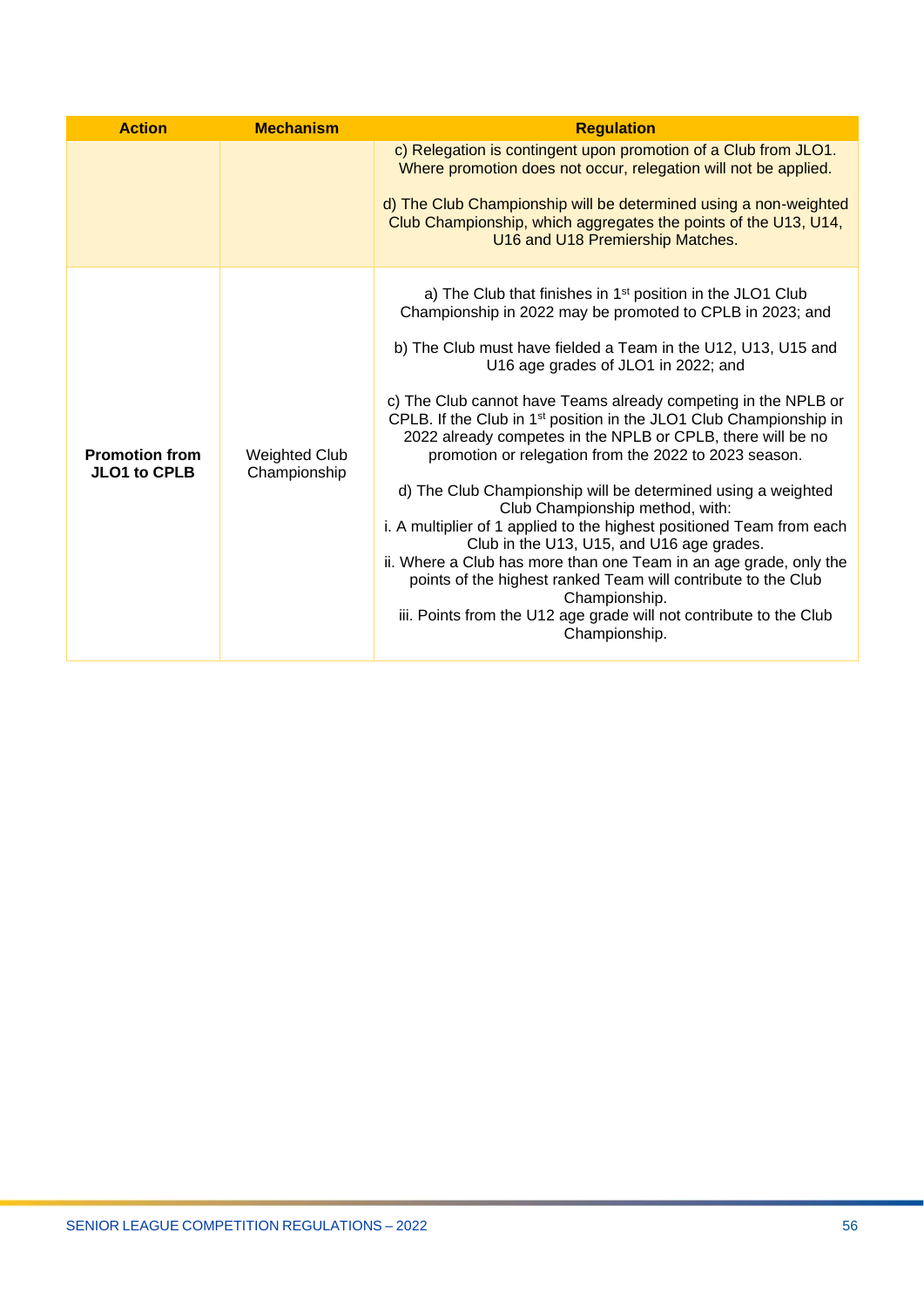# <span id="page-56-0"></span>SCHEDULE 5: COMPETITION CRITERIA

#### <span id="page-56-1"></span>**1** OVERVIEW

- 1.1 The National Premier League Competition Criteria (the **Criteria**) sets out the standards required by Clubs seeking to participate in the following Leagues:
	- a) National Premier League (NPL) for Women, Men, Girls and Boys.
	- b) Capital Premier League (CPL) for Men and Boys.
- 1.2 Criteria are also listed for the community competitions underpinning the NPL and CPL Competitions. These Criteria are provided as a guide to assist aspiring Clubs that compete in these Leagues prepare for possible promotion to the NPL and CPL Competitions.
- 1.3 Clubs in the community senior and junior Leagues are not required to meet the Criteria to play in the community Leagues. They are however strongly encouraged to achieve the listed standards if they aspire to play in the NPL and CPL Competitions, as promotion to the NPL and CPL Competitions is contingent upon Clubs meeting the competition Criteria.

#### <span id="page-56-2"></span>**2** ABBREVIATIONS

2.1 Abbreviations used throughout this Schedule include:

| <b>Abbreviation</b>                            | <b>Definition</b>                                                                                                                                                                                  |  |
|------------------------------------------------|----------------------------------------------------------------------------------------------------------------------------------------------------------------------------------------------------|--|
| <b>CPL - Capital Premier League</b>            | The second highest level of men's (CPLM) and boys'<br>(CPLB) football                                                                                                                              |  |
| <b>NCL - National Club Licencing Framework</b> | The system being developed by Football Australia to<br>set criteria for Clubs competing in the A-League, W-<br>League, National Second Division and National<br><b>Premier League competitions</b> |  |
| <b>NPL - National Premier League</b>           | The highest level of women's (NPLW), men's (NPLM),<br>girls' (NPLG) and boys' (NPLB) football                                                                                                      |  |
| JLG - Junior League Girls                      | The second highest level of girls' football                                                                                                                                                        |  |
| JLO - Junior League Open                       | The third highest level of football, primarily<br>participated in by boys, but open for girls to also<br>participate                                                                               |  |
| N/A - Not Applicable                           | Information that does not apply to the situation                                                                                                                                                   |  |
| <b>SLW - State League Women's</b>              | The second highest level of women's football,<br>underpinned by a number of other divisions                                                                                                        |  |
| <b>SLM - State League Men's</b>                | The third highest level of men's football, underpinned<br>by a number of other divisions                                                                                                           |  |

# <span id="page-56-3"></span>**3** SPORTING CRITERIA

- 3.1 Teams:
	- a) Clubs are not required to field Teams in all Leagues (i.e., Clubs do not have to participate in senior and youth competitions, or female and male competitions).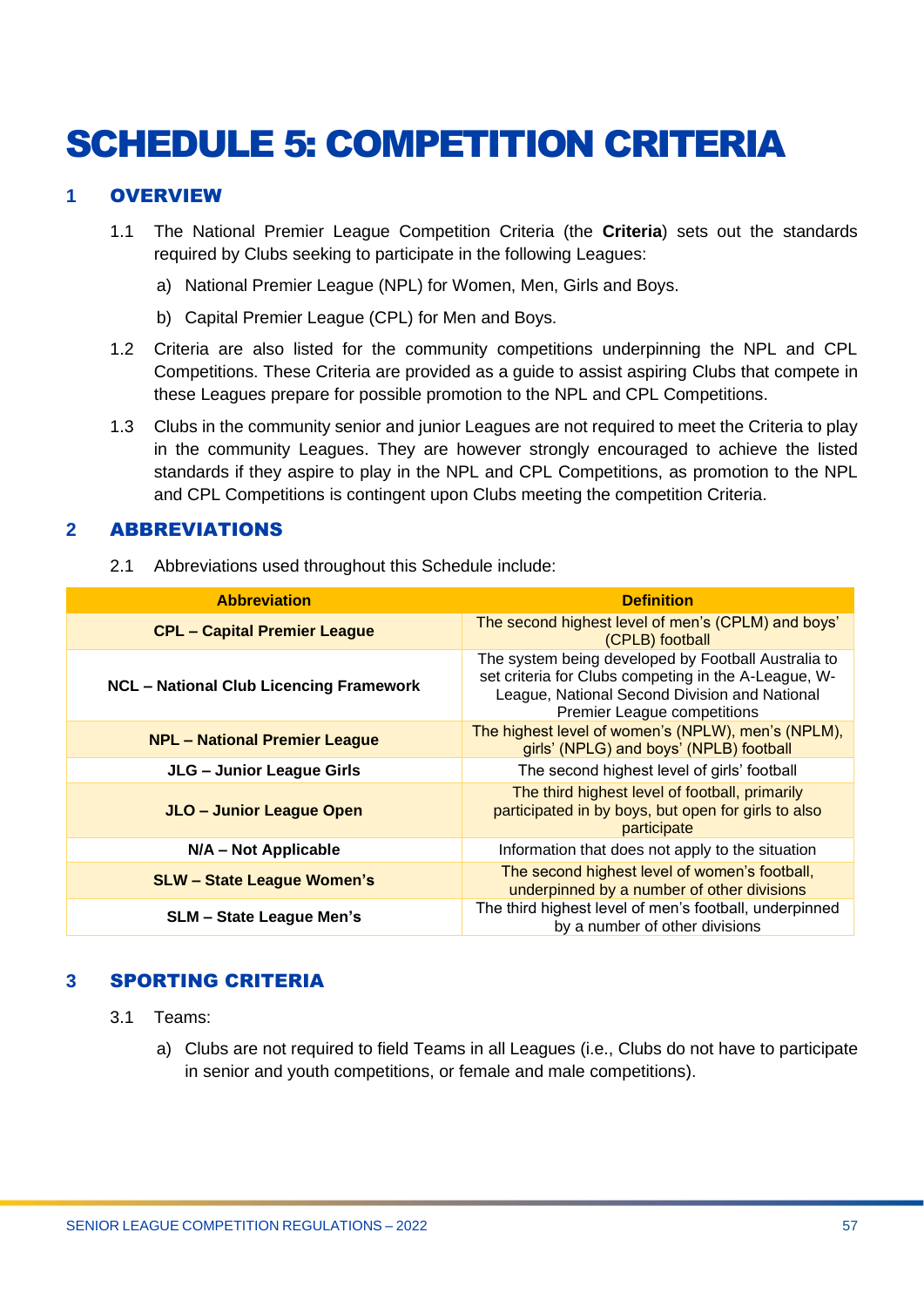- b) Clubs are required to field Teams in each age grade of the League they participate in, except for JLO1 and JLG1 Teams who are required to fields Teams in the age grades identified in the table to be eligible for promotion (noting they are not required to compete as a Club for promotion).
	- i) Clubs in WSL1 only need to enter a second Team in either WSL1 or WSL2 if they aspire to promotion to NPLW.

| <b>League</b> | <b>Tier 1 (highest level)</b>                                                   | Tier 2 (second highest level)                                                                                | <b>Tier 3 (third highest level)</b>                                                                                    |
|---------------|---------------------------------------------------------------------------------|--------------------------------------------------------------------------------------------------------------|------------------------------------------------------------------------------------------------------------------------|
| Women's       | <b>National Premier League</b><br>1 <sup>st</sup> Grade<br><b>Reserve Grade</b> | <b>Women's Senior League</b><br>Division $1 - 1$ <sup>st</sup> Grade<br>Division $2 - 1$ <sup>st</sup> Grade | N/A                                                                                                                    |
| Men's         | <b>National Premier League</b><br>1 <sup>st</sup> Grade<br>U <sub>23</sub>      | <b>Capital Premier League</b><br>1 <sup>st</sup> Grade<br>U <sub>23</sub>                                    | <b>Men's Senior League 1</b><br>1 <sup>st</sup> Grade<br>Reserve Grade                                                 |
| <b>Girls</b>  | <b>National Premier League</b><br>U17<br>U15<br>U14                             | <b>Junior League Division 1</b><br>U18<br>U16 (required)<br>U14 (required)<br>U12 (required)                 | N/A                                                                                                                    |
| <b>Boys</b>   | <b>National Premier League</b><br>U18<br>U16<br>U14<br>U13                      | <b>Capital Premier League</b><br>U18<br>U16<br>U14<br>U13                                                    | <b>Junior League</b><br>U <sub>18</sub><br>U16 (required)<br>U15 (required)<br>U14<br>U13 (required)<br>U12 (required) |

c) The following Criteria is mandatory for Clubs in 2022:

#### 3.2 Youth Development:

- a) Youth Development Criteria are applicable to Clubs in the NPLG, NPLB and CPLB.
- b) The mandatory Youth Development plan for the 2023 NPLG, NPLB and CPLB season is due for submission to Capital Football by 30 June 2022. This enables Capital Football to understand compliance to the requirement ahead of the Declaration of Leagues being made.
- c) The following Criteria is recommended for Clubs in 2022 and mandatory for Clubs in 2023:

| <b>Category</b>            | <b>General Criteria</b>                                                                                                                                                                                                                                                                                                                                            |  |  |
|----------------------------|--------------------------------------------------------------------------------------------------------------------------------------------------------------------------------------------------------------------------------------------------------------------------------------------------------------------------------------------------------------------|--|--|
| <b>Youth Training Plan</b> | At a date determined by Capital Football annually, Clubs are required to submit<br>their Youth Development Plan for the upcoming season. The plan is to include at<br>a minimum:<br><b>Engaged Technical Director and Coaches</b><br><b>Periodised Training Program</b><br>Process for Player identification and selection<br>Training field access and allocation |  |  |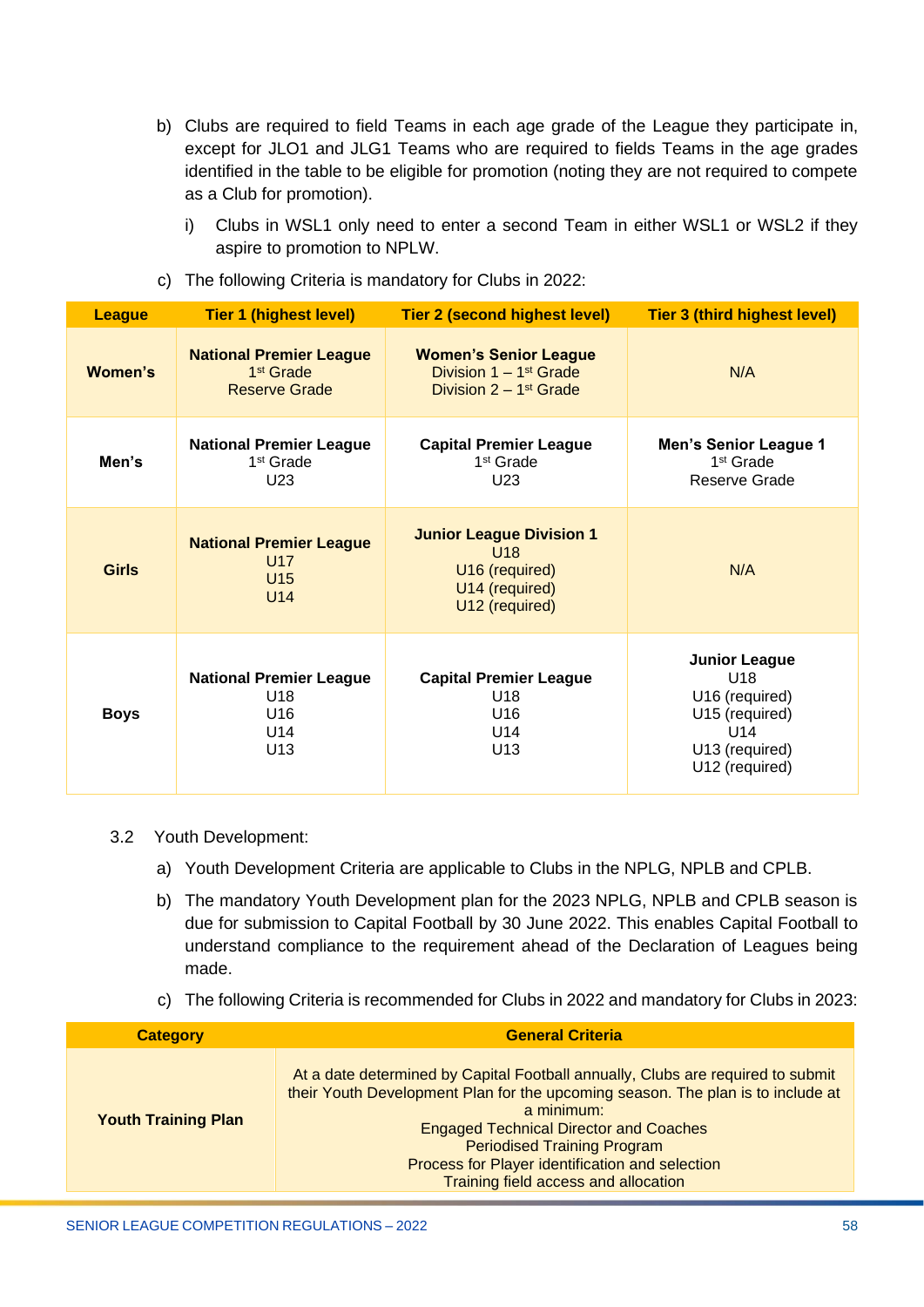| <b>Category</b>                             | <b>General Criteria</b>                                                                                                                                                                                 |  |  |  |
|---------------------------------------------|---------------------------------------------------------------------------------------------------------------------------------------------------------------------------------------------------------|--|--|--|
|                                             | Football equipment used<br><b>Medical support provided</b><br>Other support provided (i.e. psychology, nutrition)                                                                                       |  |  |  |
| <b>Training Plan Duration</b>               | The Club Training Plan in place for Players spans a 40-week period inclusive of<br>pre-season, the Premiership and the Championship                                                                     |  |  |  |
| <b>Player Pathway</b><br><b>Advancement</b> | Clubs must not obstruct or otherwise dissuade Players selected in the Talent<br>Support Program or ACT State Teams from attending scheduled training, friendly<br>matches, elite matches or tournaments |  |  |  |

#### 3.3 Medical:

- a) Category 1 Criteria is applicable to Clubs in NPLW and NPLM.
- b) Category 2 Criteria is applicable to Clubs in the CPLM, NPLG, NPLB and CPLB.
- c) Category 3 Criteria is recommended for Clubs in SLW1, JLG1, SLM1 and JLO1, and will not be mandatory in 2023.
- d) The following Criteria is recommended for Clubs in 2022 and mandatory for Clubs in 2023, except Category 3 Criteria as outlined above:

| <b>Criteria</b>                                              | <b>Category 1 Criteria</b>                                               | <b>Category 2 Criteria</b>                                               | <b>Category 3 Criteria</b>                                                      |
|--------------------------------------------------------------|--------------------------------------------------------------------------|--------------------------------------------------------------------------|---------------------------------------------------------------------------------|
| <b>Match Day</b><br><b>Medical</b><br><b>Coverage</b>        | Physiotherapist at all<br><b>Matches</b>                                 | Level 1 Sports Trainer at all<br><b>Matches</b>                          | Level 1 Sports Trainer at all<br><b>Matches</b>                                 |
| <b>First Aid Kit</b>                                         | First aid kit available for all<br><b>Matches</b>                        | First aid kit available for all<br><b>Matches</b>                        | First aid kit available for all<br>Matches                                      |
| <b>Stretchers</b>                                            | Stretcher that meets<br>Australia Standards available<br>for all Matches | Stretcher that meets<br>Australia Standards available<br>for all Matches | Stretcher that meets Australia<br>Standards available for all<br><b>Matches</b> |
| <b>Defibrillator</b>                                         | Defibrillator available for all<br>Matches                               |                                                                          |                                                                                 |
| <b>Medical</b><br>Room /<br><b>Treatment</b><br><b>Table</b> | Treatment room and table for<br>all Matches                              | Undercover treatment area<br>and table for all Matches                   |                                                                                 |

- 3.4 Registration of Players:
	- a) The following Criteria is mandatory for the Clubs in the Leagues defined below in 2022 with the exception of PPS which is recommended:

| <b>Category</b>     | <b>General Criteria</b> |
|---------------------|-------------------------|
| <b>Registration</b> |                         |
|                     |                         |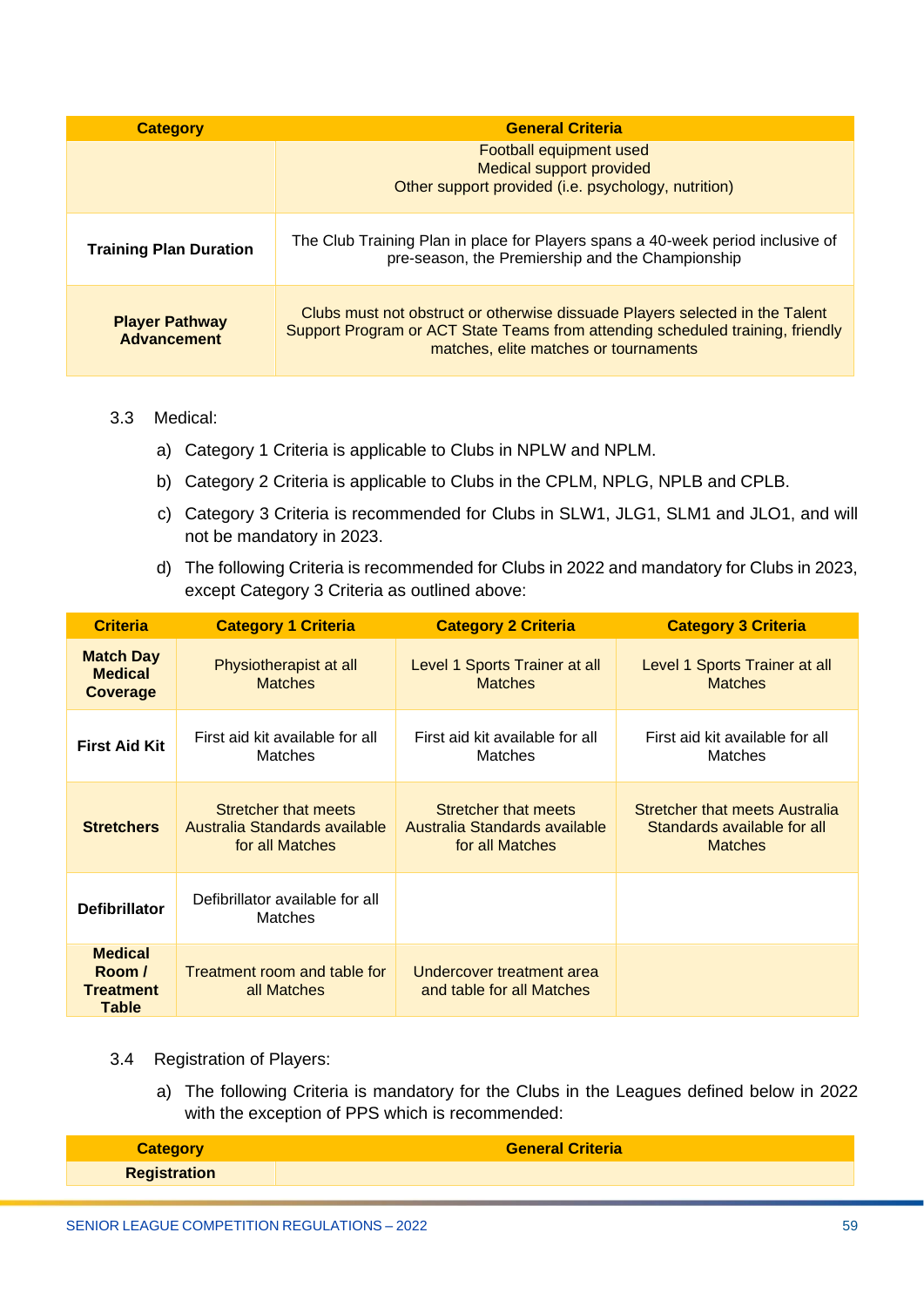| <b>Category</b>             | <b>General Criteria</b>                                                                                                                                                                           |
|-----------------------------|---------------------------------------------------------------------------------------------------------------------------------------------------------------------------------------------------|
|                             | The Clubs in all Leagues must ensure all its members are registered on<br>PlayFootball, including Players, coaches, managers, medical staff, committee<br>members, administrators, and volunteers |
| <b>Player Points System</b> | Clubs participating in the NPLM must register Players in compliance with the<br><b>Player Points System</b>                                                                                       |
| <b>Integrity Education</b>  | Players in any League that is broadcast, or live streamed must complete the<br>Football Australia e-learning integrity education workshops prior to playing any<br><b>League Matches</b>          |

- 3.5 Child Protection and Welfare:
	- a) Child Protection and Welfare Criteria applies to all Clubs and Leagues.
	- b) Clubs are required to provide details of their compliance with Child Protection and Welfare Criteria by 31 January annually.
	- c) The following Criteria is mandatory for Clubs in 2022:

| <b>Category</b>                                        | <b>General Criteria</b>                                                                                                                                                                                                                                                                                                                                                                                                                                                        |  |  |
|--------------------------------------------------------|--------------------------------------------------------------------------------------------------------------------------------------------------------------------------------------------------------------------------------------------------------------------------------------------------------------------------------------------------------------------------------------------------------------------------------------------------------------------------------|--|--|
| <b>Child Protection</b>                                | Clubs are required to comply with the safeguarding requirement relevant to the<br>region in which they are located. In the ACT, it is the Working with Vulnerable<br>People (WWVP) registration. In NSW, it is the Working with Children Check                                                                                                                                                                                                                                 |  |  |
| <b>Member Protection</b><br><b>Information Officer</b> | Clubs are required to appoint a Member Protection Information Officer that has<br>completed the relevant training (i.e. Play by the Rules online module)                                                                                                                                                                                                                                                                                                                       |  |  |
| <b>Record of Office Holders</b>                        | Clubs are required to keep a record of their office holders' WWVP Cards and/or<br><b>Working with Children Check numbers</b><br>An office holders list must include all Committee Members, Coaches, Managers<br>and volunteers engaged by the Club<br>Clubs are required to provide the register to Capital Football before the season<br>commences, at a date prescribed by Capital Football, and inform Capital Football<br>of any changes to the register during the season |  |  |

#### <span id="page-59-0"></span>**4** INFRASTRUCTURE

- 4.1 Category 1 Criteria is applicable to Clubs in NPLW and NPLM.
- 4.2 Category 2 Criteria is applicable to Clubs in the CPLM, NPLG, NPLB and CPLB.
- 4.3 Category 3 Criteria is applicable to Clubs in SLW1, JLG1, SLM1 and JLO1.
- 4.4 Capital Football will work with the Government and Clubs to identify Criteria that will be considered mandatory from 2023.
- 4.5 The following Criteria that is highlighted is mandatory for Clubs in 2022 and the Criteria that is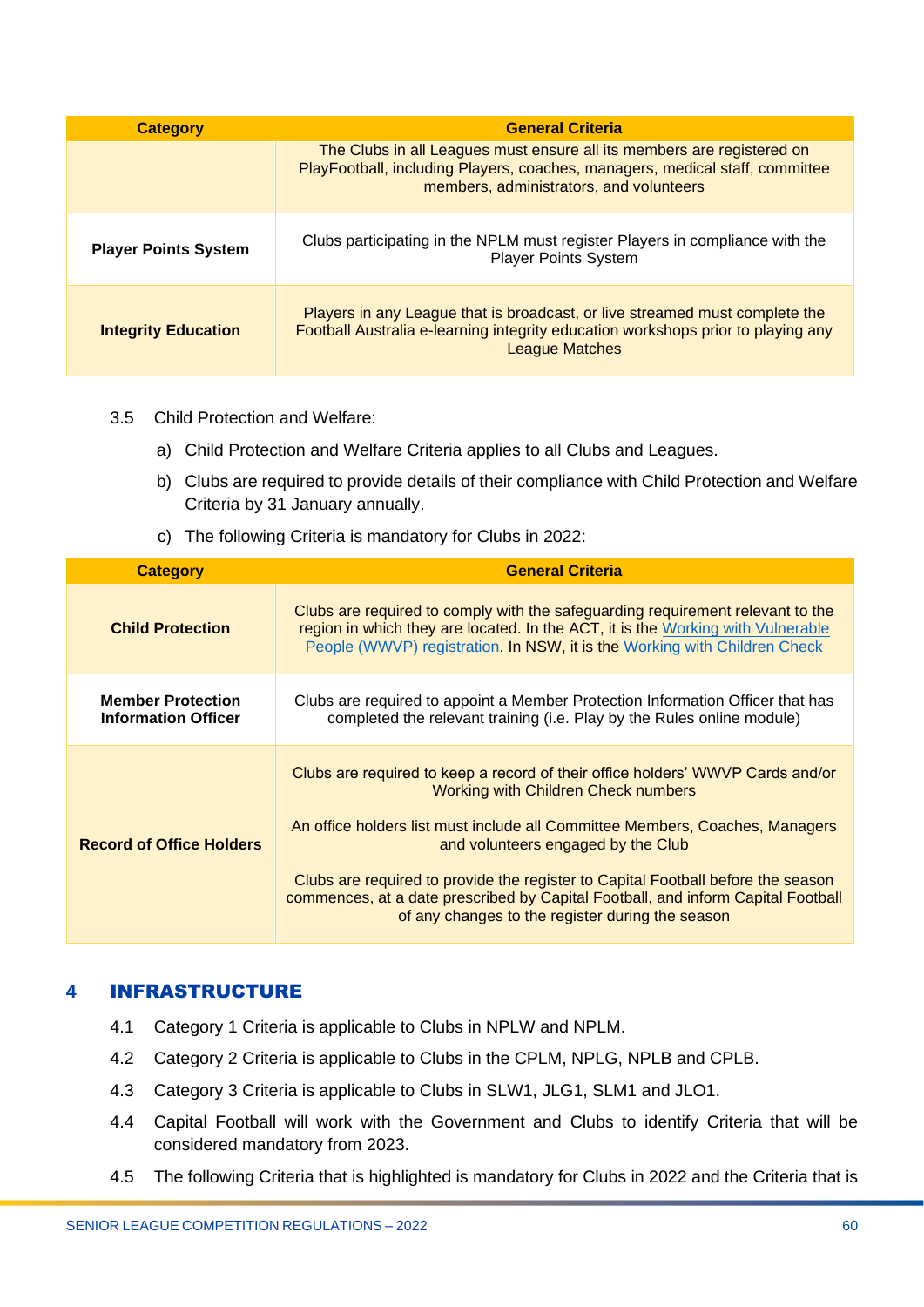|  |  | not highlighted is recommended for Clubs in 2022: |  |  |  |  |
|--|--|---------------------------------------------------|--|--|--|--|
|--|--|---------------------------------------------------|--|--|--|--|

| <b>Criteria</b>                                      | <b>Category 1 Criteria</b>                                                                                                                                                                                                                                                                                    | <b>Category 3 Criteria</b>                                                                                                                                                                                                                                                                                    |                                                                                                                                          |  |  |
|------------------------------------------------------|---------------------------------------------------------------------------------------------------------------------------------------------------------------------------------------------------------------------------------------------------------------------------------------------------------------|---------------------------------------------------------------------------------------------------------------------------------------------------------------------------------------------------------------------------------------------------------------------------------------------------------------|------------------------------------------------------------------------------------------------------------------------------------------|--|--|
|                                                      | <b>Safety, Security and Access</b>                                                                                                                                                                                                                                                                            |                                                                                                                                                                                                                                                                                                               |                                                                                                                                          |  |  |
| Fencing                                              | The venue must be enclosed,<br>with an external fence<br>restricting entry to the venue,<br>and an internal pitch perimeter<br>fence separating the field of<br>play and spectator areas                                                                                                                      | The venue must have a pitch<br>perimeter fence separating the<br>field of play and spectator<br>areas                                                                                                                                                                                                         | No requirements                                                                                                                          |  |  |
| <b>Emergency</b><br><b>Exit Plan</b>                 | The venue must have an<br>emergency exit plan<br>prominently displayed                                                                                                                                                                                                                                        | No requirements                                                                                                                                                                                                                                                                                               | No requirements                                                                                                                          |  |  |
| <b>Emergency</b><br><b>Services</b><br><b>Access</b> | <b>Stretcher that meets Australia</b><br>Standards available for all<br><b>Matches</b>                                                                                                                                                                                                                        | <b>Stretcher that meets Australia</b><br>Standards available for all<br><b>Matches</b>                                                                                                                                                                                                                        | <b>Stretcher that meets</b><br>Australia Standards available<br>for all Matches                                                          |  |  |
| <b>Fire</b><br><b>Prevention</b>                     | The venue must be equipped<br>with all fire prevention devices<br>as required by Government<br>and Australian Standards                                                                                                                                                                                       | The venue must be equipped<br>with all fire prevention devices<br>as required by Government<br>and Australian Standards                                                                                                                                                                                       | The venue must be equipped<br>with all fire prevention<br>devices as required by<br><b>Government and Australian</b><br><b>Standards</b> |  |  |
| <b>Risk</b><br><b>Assessment</b>                     | Clubs must have completed,<br>documented, and submitted to<br><b>Capital Football a risk</b><br>assessment for their home<br>Matches ahead of the season<br>commencing                                                                                                                                        | <b>CPLM only - Clubs must have</b><br>completed, documented, and<br>submitted to Capital Football a<br>risk assessment for their home<br>Matches ahead of the season<br>commencing                                                                                                                            | No requirements                                                                                                                          |  |  |
| <b>Field of Play</b>                                 |                                                                                                                                                                                                                                                                                                               |                                                                                                                                                                                                                                                                                                               |                                                                                                                                          |  |  |
| <b>Field</b><br><b>Dimensions</b>                    | The field must be within the<br>FIFA range for football fields<br>(100m to 110m long, 64m to<br>75m wide)                                                                                                                                                                                                     | The field must be within the<br><b>FIFA range for football fields</b><br>(100m to 110m long, 64m to<br>75m wide)                                                                                                                                                                                              | The field must be a minimum<br>length of 90m and a<br>minimum width of 45m                                                               |  |  |
| <b>Playing</b><br><b>Surface</b>                     | The playing surface must be<br>even and flat with a complete<br>coverage of grass and comply<br>with the laws of the game.<br><b>Either natural playing surface</b><br>(100% natural grass),<br>reinforced natural grass<br>(hybrid) or FIFA Quality<br>approved artificial turf grass<br>pitches may be used | The playing surface must be<br>even and flat with a complete<br>coverage of grass and comply<br>with the laws of the game.<br><b>Either natural playing surface</b><br>(100% natural grass),<br>reinforced natural grass<br>(hybrid) or FIFA Quality<br>approved artificial turf grass<br>pitches may be used | No requirements                                                                                                                          |  |  |
| Line<br><b>Markings</b>                              | Line markings must be white<br>and must not exceed 12cm in                                                                                                                                                                                                                                                    | Line markings must be white<br>and must not exceed 12cm in<br>width per the FIFA Laws of the<br>Game                                                                                                                                                                                                          | The fields must be marked                                                                                                                |  |  |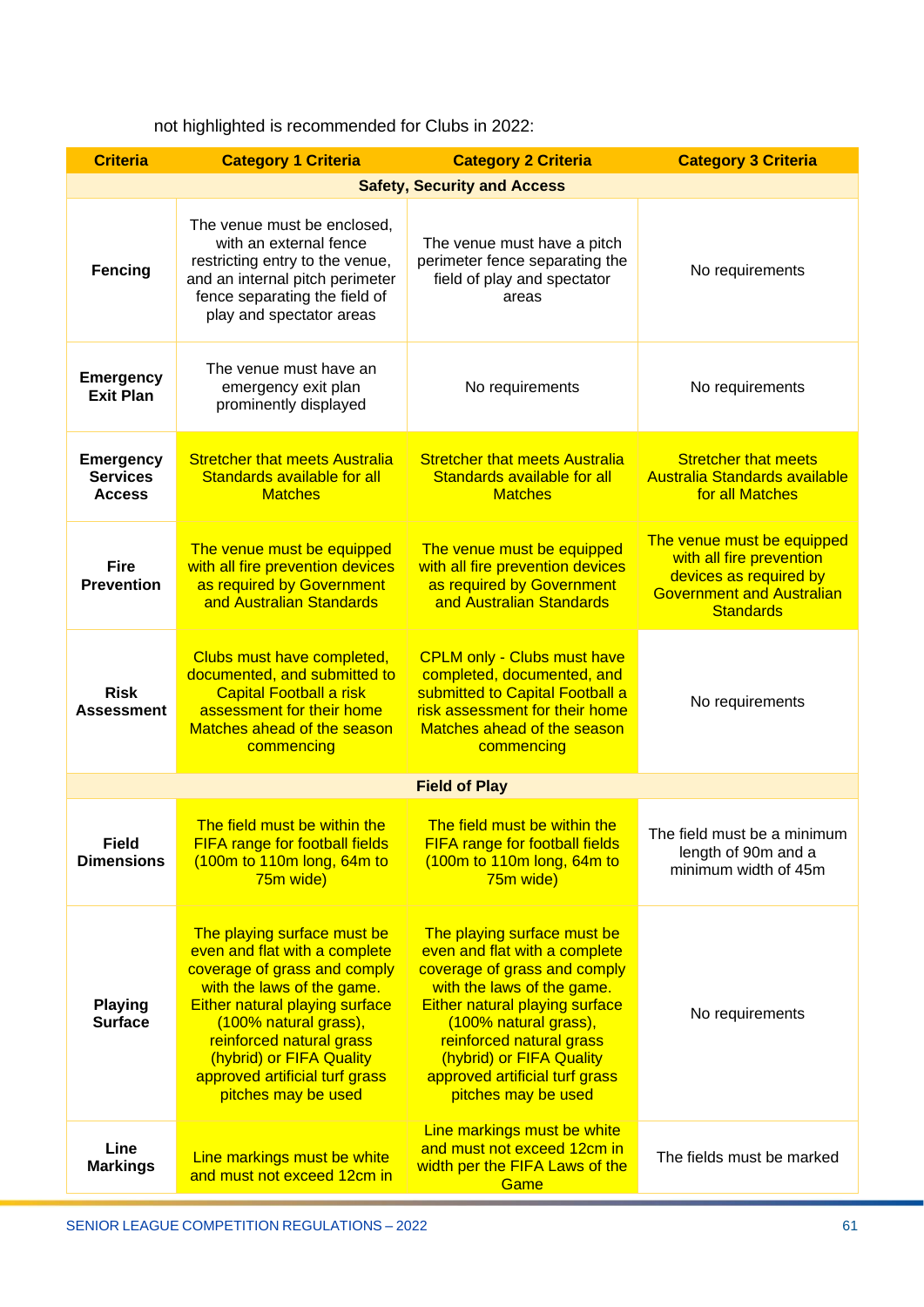| <b>Criteria</b>                                     | <b>Category 1 Criteria</b><br><b>Category 2 Criteria</b>                                                                                                                                                                                                    |                                                                                                                                                                                                                                                                         | <b>Category 3 Criteria</b>                                                                                                                       |  |
|-----------------------------------------------------|-------------------------------------------------------------------------------------------------------------------------------------------------------------------------------------------------------------------------------------------------------------|-------------------------------------------------------------------------------------------------------------------------------------------------------------------------------------------------------------------------------------------------------------------------|--------------------------------------------------------------------------------------------------------------------------------------------------|--|
|                                                     | width per the FIFA Laws of the<br>Game                                                                                                                                                                                                                      |                                                                                                                                                                                                                                                                         |                                                                                                                                                  |  |
| <b>Corner and</b><br><b>Halfway</b><br><b>Flags</b> | <b>Corner and halfway flags must</b><br>be used and must adhere to<br>the FIFA Laws of the Game                                                                                                                                                             | <b>Corner and halfway flags must</b><br>be used and must adhere to<br>the FIFA Laws of the Game                                                                                                                                                                         | Corner flags at a minimum<br>must be used                                                                                                        |  |
| <b>Goal Posts</b>                                   | Goals must meet the<br>specifications of the FIFA laws<br>of the game, be white, round,<br>fixed to the ground and not<br>have dual rugby post<br>extensions                                                                                                | Goals must meet the<br>specifications of the FIFA laws<br>of the game, be white, round,<br>fixed to the ground and not<br>have dual rugby post<br>extensions                                                                                                            | Goals must meet the<br>specifications of the laws of<br>the game. Properly secured<br>portable goal posts and dual<br>rugby posts are acceptable |  |
| <b>Technical</b><br>Area                            | A technical area must be<br>marked and equipped with<br>enough seats to accommodate<br>9 individuals for each Team,<br>and a table and chair for the<br>4th official (where one is<br>appointed)                                                            | A technical area must be<br>marked and equipped with<br>enough seats to accommodate<br>9 individuals for each Team                                                                                                                                                      | No requirements                                                                                                                                  |  |
|                                                     |                                                                                                                                                                                                                                                             | <b>Player and Referee Facilities</b>                                                                                                                                                                                                                                    |                                                                                                                                                  |  |
| <b>Player</b><br><b>Dressing</b><br><b>Rooms</b>    | The venue must have 2<br>permanent structures capable<br>of accommodating 16 people<br>in each dressing room, with a<br>minimum of 2 showers and<br>one toilet                                                                                              | The venue must have 2<br>permanent structures capable<br>of accommodating 16 people<br>in each dressing room, with a<br>minimum of 2 showers and<br>one toilet                                                                                                          | No requirements                                                                                                                                  |  |
| <b>Referee</b><br><b>Dressing</b><br><b>Rooms</b>   | The venue must have a<br>separate, permanent structure<br>capable of accommodating 4<br>people, with a minimum of 1<br>shower and 1 toilet                                                                                                                  | The venue must have a<br>separate, permanent structure<br>capable of accommodating 4<br>people, with a minimum of 1<br>shower and 1 toilet                                                                                                                              | No requirements                                                                                                                                  |  |
| <b>Players</b><br>Race                              | The venue must provide for<br>direct access for Players and<br>Referees from their dressing<br>room to the field of play. The<br>Players race needs to<br>separate the Players and<br>Referees from the spectators.<br>The Players race can be<br>temporary | CPLM only - The venue must<br>provide for direct access for<br>Players and Referees from<br>their dressing room to the field<br>of play. The Players race<br>needs to separate the Players<br>and Referees from the<br>spectators. The Players race<br>can be temporary | No requirement                                                                                                                                   |  |
| Lighting                                            | Venues must have a<br>maintained average horizontal<br>floodlighting luminance of 200<br>lux to host night Matches                                                                                                                                          | Venues must have a<br>maintained average horizontal<br>floodlighting luminance of 100<br>lux to host night Matches                                                                                                                                                      | No requirements                                                                                                                                  |  |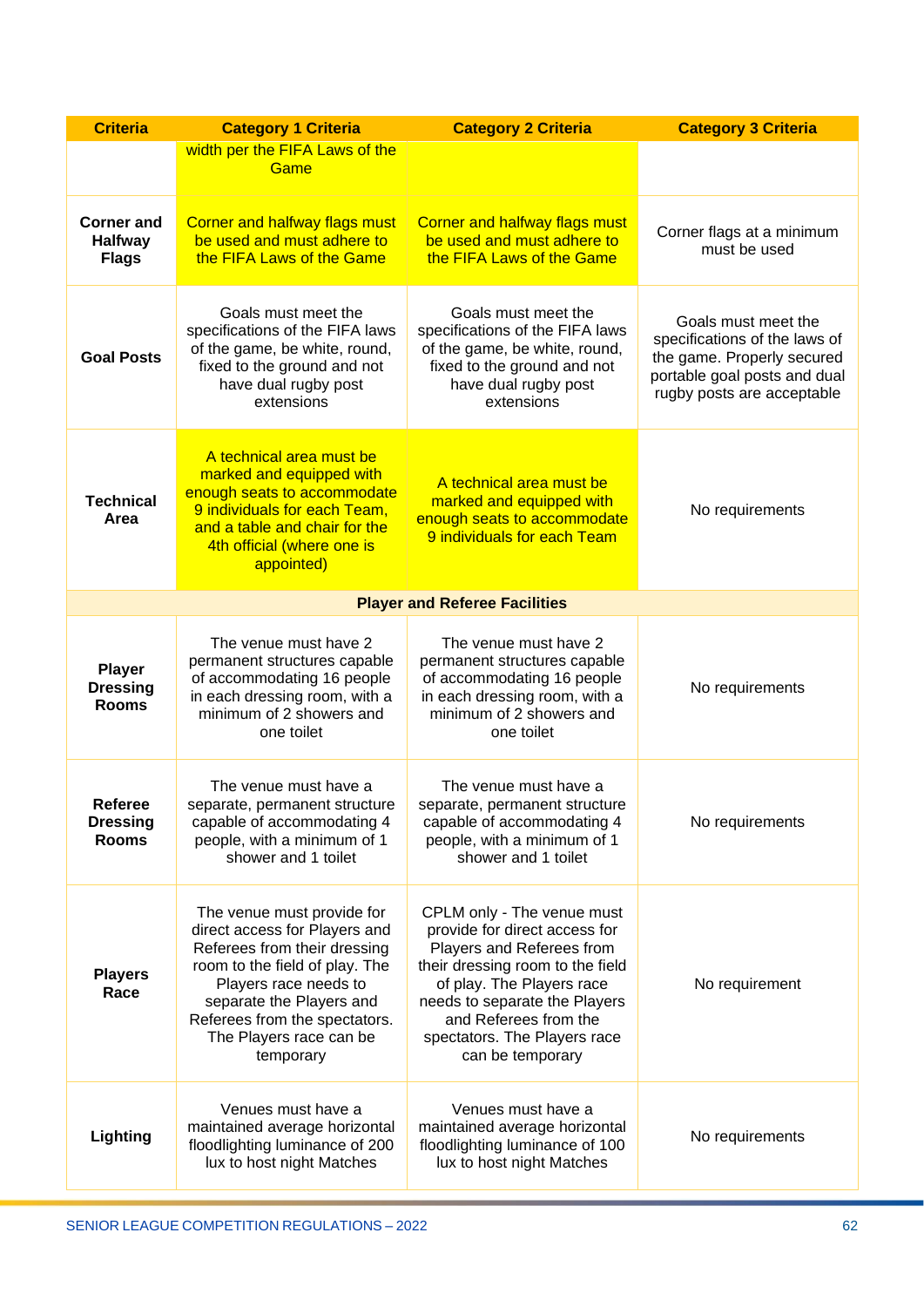| <b>Criteria</b>                                | <b>Category 1 Criteria</b>                                                                                                                                                                        | <b>Category 2 Criteria</b>                                                                                                                                                                    | <b>Category 3 Criteria</b>                                                                                                                                                                    |  |
|------------------------------------------------|---------------------------------------------------------------------------------------------------------------------------------------------------------------------------------------------------|-----------------------------------------------------------------------------------------------------------------------------------------------------------------------------------------------|-----------------------------------------------------------------------------------------------------------------------------------------------------------------------------------------------|--|
|                                                |                                                                                                                                                                                                   | <b>Spectator Facilities</b>                                                                                                                                                                   |                                                                                                                                                                                               |  |
| Canteen                                        | The venue must have a<br>canteen in a clean condition<br>that meets Government<br>standards and health<br>regulations                                                                             | The venue must have a<br>canteen in a clean condition<br>that meets Government<br>standards and health<br>regulations                                                                         | No requirements                                                                                                                                                                               |  |
| <b>Seating</b>                                 | The venue must have seating<br>to accommodate 200 people                                                                                                                                          | The venue must have seating<br>to accommodate 100 people                                                                                                                                      | No requirements                                                                                                                                                                               |  |
| <b>Toilets</b>                                 | The venue must have<br>adequate public toilets made<br>available for female, male and<br>disabled spectators. As a<br>guide there should be 1 toilet<br>for every 100 potential<br>spectators     | The venue must have<br>adequate public toilets made<br>available for female, male and<br>disabled spectators. As a<br>guide there should be 1 toilet<br>for every 100 potential<br>spectators | The venue must have<br>adequate public toilets made<br>available for female, male<br>and disabled spectators. As<br>a guide there should be 1<br>toilet for every 100 potential<br>spectators |  |
| <b>Media</b><br><b>Facilities</b>              | Where a venue has<br>undercover stadium seating,<br>there must be a designated<br>area for media to<br>accommodate 2 journalists                                                                  | No requirements                                                                                                                                                                               | No requirements                                                                                                                                                                               |  |
| <b>Broadcast</b><br>Camera<br><b>Positions</b> | Venues must have an<br>elevated, central position for<br>broadcast cameras, with<br>adjoining space for 2<br>No requirements<br>commentators. The camera<br>position must have access to<br>power |                                                                                                                                                                                               | No requirements                                                                                                                                                                               |  |
| <b>Medical</b>                                 |                                                                                                                                                                                                   |                                                                                                                                                                                               |                                                                                                                                                                                               |  |
| <b>Medical</b><br>Room                         | The venue must have a<br>permanent structure equipped<br>as a medical room                                                                                                                        | No requirements                                                                                                                                                                               | No requirements                                                                                                                                                                               |  |
| <b>Medical</b><br><b>Supplies</b>              | The venue must have a first<br>aid kit that complies with<br><b>Australia Standards</b>                                                                                                           | The venue must have a first<br>aid kit that complies with<br><b>Australia Standards</b>                                                                                                       | The venue must have a first<br>aid kit that complies with<br><b>Australia Standards</b>                                                                                                       |  |
| <b>Stretchers</b>                              | The venue must have two<br>stretchers that comply with<br><b>Australia Standards</b>                                                                                                              | The venue must have two<br>stretchers that comply with<br><b>Australia Standards</b>                                                                                                          | No requirements                                                                                                                                                                               |  |
|                                                |                                                                                                                                                                                                   | <b>Other Stadium Facilities</b>                                                                                                                                                               |                                                                                                                                                                                               |  |
| <b>Scoreboard</b>                              | The venue must have a<br>scoreboard                                                                                                                                                               | No requirements                                                                                                                                                                               | No requirements                                                                                                                                                                               |  |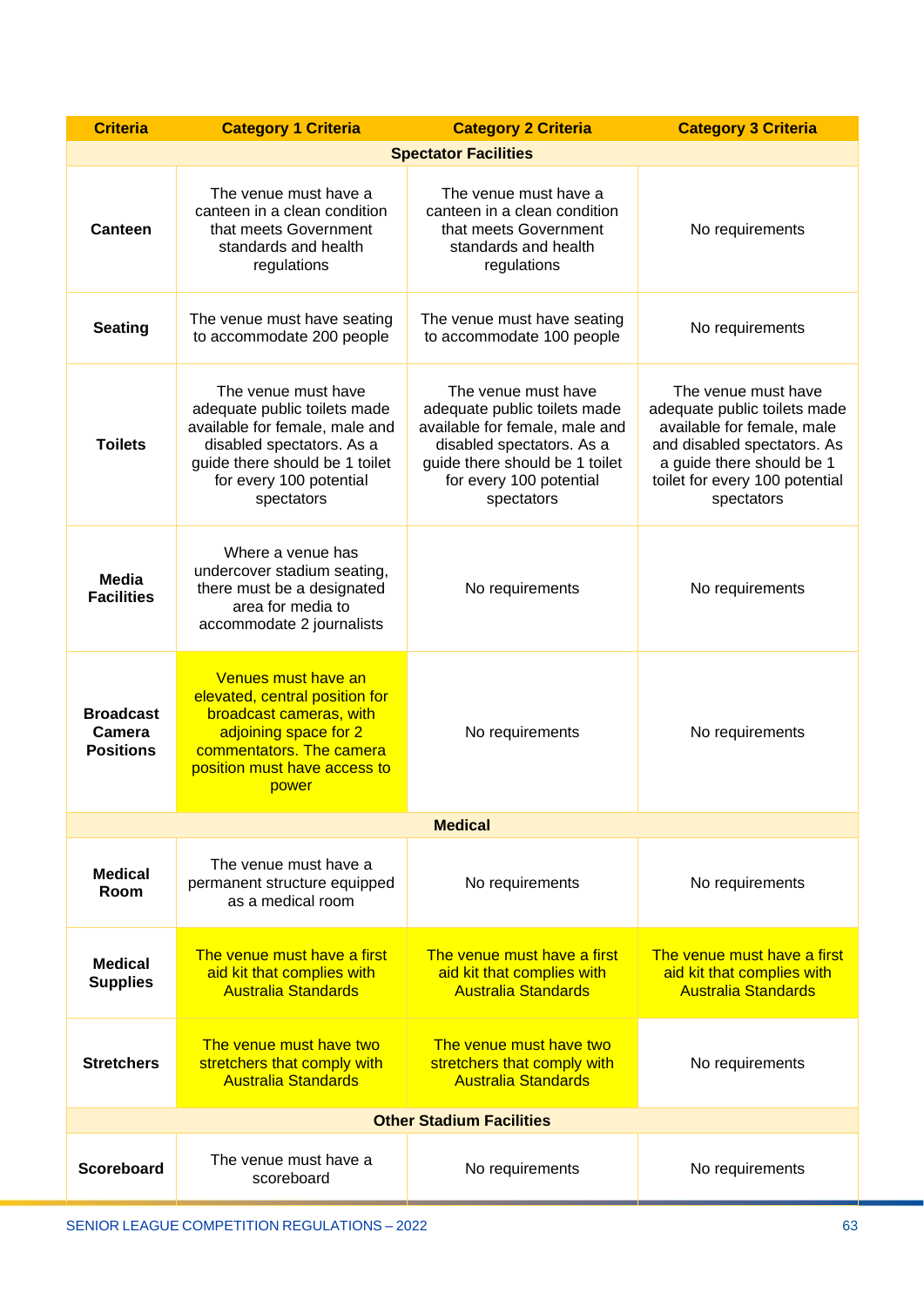| <b>Criteria</b>                                  | <b>Category 1 Criteria</b>                                                                                                                        | <b>Category 2 Criteria</b> | <b>Category 3 Criteria</b> |
|--------------------------------------------------|---------------------------------------------------------------------------------------------------------------------------------------------------|----------------------------|----------------------------|
| <b>Public</b><br><b>Address</b><br><b>System</b> | The venue must have a public<br>address system with sufficient<br>speakers to ensure messages<br>can be heard from all sections<br>of the stadium | No requirements            | No requirements            |

# <span id="page-63-0"></span>**5** ADMINISTRATION

- 5.1 Key Administration Personnel:
	- a) Key Administration Personnel Criteria applies to all Clubs in all Leagues.
	- b) Clubs are required to provide details of their compliance with Administration Criteria by 31 January annually.
	- c) The following Criteria is mandatory for Clubs in 2022:

| <b>Category</b>             | <b>General Criteria</b>                                                                                                                                                                                                                                                                                                                                    |
|-----------------------------|------------------------------------------------------------------------------------------------------------------------------------------------------------------------------------------------------------------------------------------------------------------------------------------------------------------------------------------------------------|
| <b>Management Structure</b> | Clubs will submit their management structure and key positions at a date<br>prescribed by Capital Football. Key administration positions to be included in the<br>management structure must include at a minimum:<br><b>Club President</b><br><b>Club Vice President</b><br><b>Club Treasurer</b><br><b>Club Member Protection and Information Officer</b> |

- 5.2 Key Coaching Personnel:
	- a) Category 1 Criteria is required by Clubs in NPLW and NPLM.
	- b) Category 2 Criteria is required by Clubs in the CPLM, NPLG, NPLB and CPLB (in the relevant age grades).
	- c) Category 3 Criteria is recommended for Clubs in SLW1, JLG1, SLM1 and JLO1 (in the relevant age grades).
	- d) There is an allowance for coaches for one season who have registered or commenced the required course but have not yet completed the course.
	- e) The following Criteria is mandatory for Clubs in 2022, except for Category 3 Criteria:

| <b>Criteria</b>                           | <b>Category 1 Minimum</b><br><b>Standard Required for</b><br><b>NPLW &amp; NPLM</b> | <b>Category 2 Minimum</b><br><b>Standard Required for</b><br><b>CPLM, NPLG, NPLB &amp;</b><br><b>CPLB</b> | <b>Category 3 Minimum</b><br><b>Standard Recommended</b><br>for SLW1, JLG1, SLM1 &<br>JLO <sub>1</sub> |  |
|-------------------------------------------|-------------------------------------------------------------------------------------|-----------------------------------------------------------------------------------------------------------|--------------------------------------------------------------------------------------------------------|--|
| <b>General</b>                            |                                                                                     |                                                                                                           |                                                                                                        |  |
| <b>Goal Keeping</b><br>Coach              | Level 1 GK Licence                                                                  | <b>GK</b> Certificate                                                                                     | <b>GK Certificate</b>                                                                                  |  |
| Women's                                   |                                                                                     |                                                                                                           |                                                                                                        |  |
| 1 <sup>st</sup> Grade Head<br>Coach       | <b>B-Licence</b>                                                                    | N/A                                                                                                       | C-Licence                                                                                              |  |
| <b>Reserve Grade</b><br><b>Head Coach</b> | C-Licence                                                                           | N/A                                                                                                       | Enrolled in C-Licence                                                                                  |  |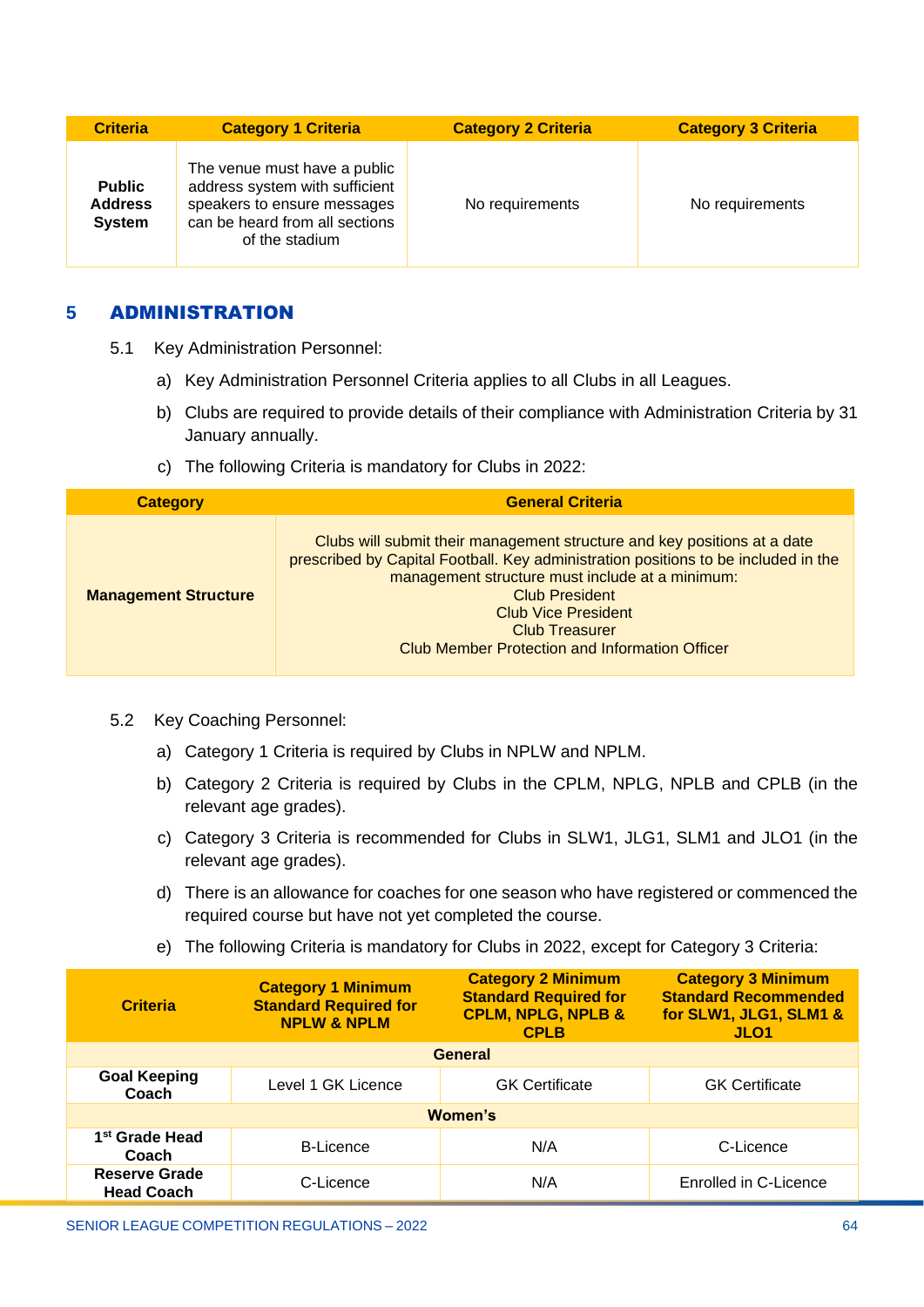| <b>Criteria</b>                     | <b>Category 1 Minimum</b><br><b>Standard Required for</b><br><b>NPLW &amp; NPLM</b> | <b>Category 2 Minimum</b><br><b>Standard Required for</b><br><b>CPLM, NPLG, NPLB &amp;</b><br><b>CPLB</b> | <b>Category 3 Minimum</b><br><b>Standard Recommended</b><br>for SLW1, JLG1, SLM1 &<br>JLO <sub>1</sub> |  |
|-------------------------------------|-------------------------------------------------------------------------------------|-----------------------------------------------------------------------------------------------------------|--------------------------------------------------------------------------------------------------------|--|
| Men's                               |                                                                                     |                                                                                                           |                                                                                                        |  |
| 1 <sup>st</sup> Grade Head<br>Coach | <b>B-Licence</b>                                                                    | C-Licence                                                                                                 | C-Licence                                                                                              |  |
| <b>U23 Head Coach</b>               | C-Licence                                                                           | C-Licence                                                                                                 | Enrolled in C-Licence                                                                                  |  |
| <b>Girls</b>                        |                                                                                     |                                                                                                           |                                                                                                        |  |
| <b>Technical Director</b>           | N/A                                                                                 | <b>B-Licence</b>                                                                                          | C-Licence                                                                                              |  |
| <b>U17</b>                          | N/A                                                                                 | C-Licence                                                                                                 | Enrolled in C-Licence for<br>U16, U14 and U12 Junior<br>League Division 1                              |  |
| U15                                 | N/A                                                                                 | C-Licence                                                                                                 |                                                                                                        |  |
| U14                                 | N/A                                                                                 | C-Licence                                                                                                 |                                                                                                        |  |
| <b>Boys</b>                         |                                                                                     |                                                                                                           |                                                                                                        |  |
| <b>Technical Director</b>           | N/A                                                                                 | <b>B-Licence</b>                                                                                          | C-Licence                                                                                              |  |
| U18                                 | N/A                                                                                 | C-Licence                                                                                                 |                                                                                                        |  |
| U16                                 | N/A                                                                                 | C-Licence                                                                                                 | Enrolled in C-Licence for<br>U16, U15 and U13 Junior<br>League Division 1                              |  |
| U14                                 | N/A                                                                                 | C-Licence                                                                                                 |                                                                                                        |  |
| U13                                 | N/A                                                                                 | C-Licence                                                                                                 |                                                                                                        |  |

# <span id="page-64-0"></span>**6** LEGAL

- 6.1 Legal Criteria applies to all Clubs in all Leagues.
- 6.2 The following Criteria is mandatory for Clubs in 2022:

| <b>Category</b>                                                                          | <b>General Criteria</b>                                                                                                                                                                        |
|------------------------------------------------------------------------------------------|------------------------------------------------------------------------------------------------------------------------------------------------------------------------------------------------|
| <b>Annual General Meeting</b>                                                            | Clubs are required to hold Annual General Meetings<br>Clubs are required to submit minutes of their Annual General Meetings within 3<br>months of the meeting being held                       |
| <b>Contracting of Players</b>                                                            | Clubs are not permitted to reimburse Amateur Players at a rate higher than the<br>limits prescribed in the Football Australia National Registration, Status and<br><b>Transfer Regulations</b> |
| <b>Declaration of</b><br><b>Participation in Capital</b><br><b>Football Competitions</b> | Clubs must not deliver football training programs, intra or inter Club competitions<br>outside of the competitions and programs delivered or otherwise approved by<br><b>Capital Football</b>  |
| <b>Disciplinary Procedures</b>                                                           | Clubs must comply with the requests of Capital Football Disciplinary, Appeals and<br><b>Special Tribunals</b>                                                                                  |
| <b>Code of Conduct</b>                                                                   | Clubs and their Members must act in accordance with the Football Australia Code<br>of Conduct and Capital Football Reduce Abuse initiatives                                                    |
| <b>Agents and Academies</b>                                                              |                                                                                                                                                                                                |